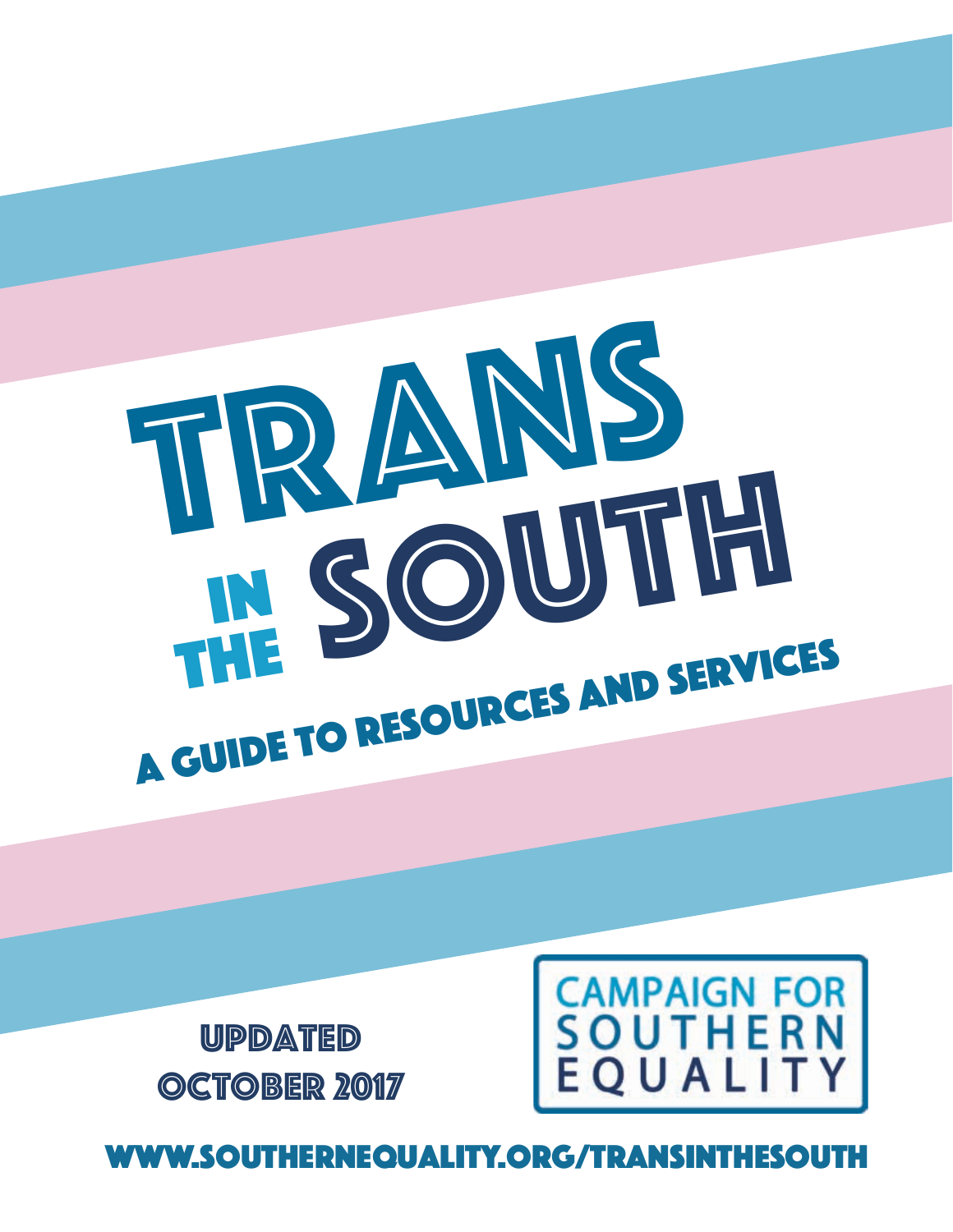## WHAT'S INSIDE: Trans in the South

- **3** How to use this resource guide
- 6 ABOUT THE CAMPAIGN FOR SOUTHERN EQUALITY and the lgbtQ rights toolkit
- **7** RESOURCES IN SOUTHERN STATES
- **44** RESOURCES FOR FUNDING YOUR TRANSITION
- **54** GLOSSARY OF TERMS
- 56 National Resource Guides

#### DISCLAIMER:

This document provides information about acquiring medical or attorney referrals; it is not medical or legal advice. Moreover, due to the rapidly changing nature of the law and our reliance on information provided by outside sources, we make no warranty or guarantee.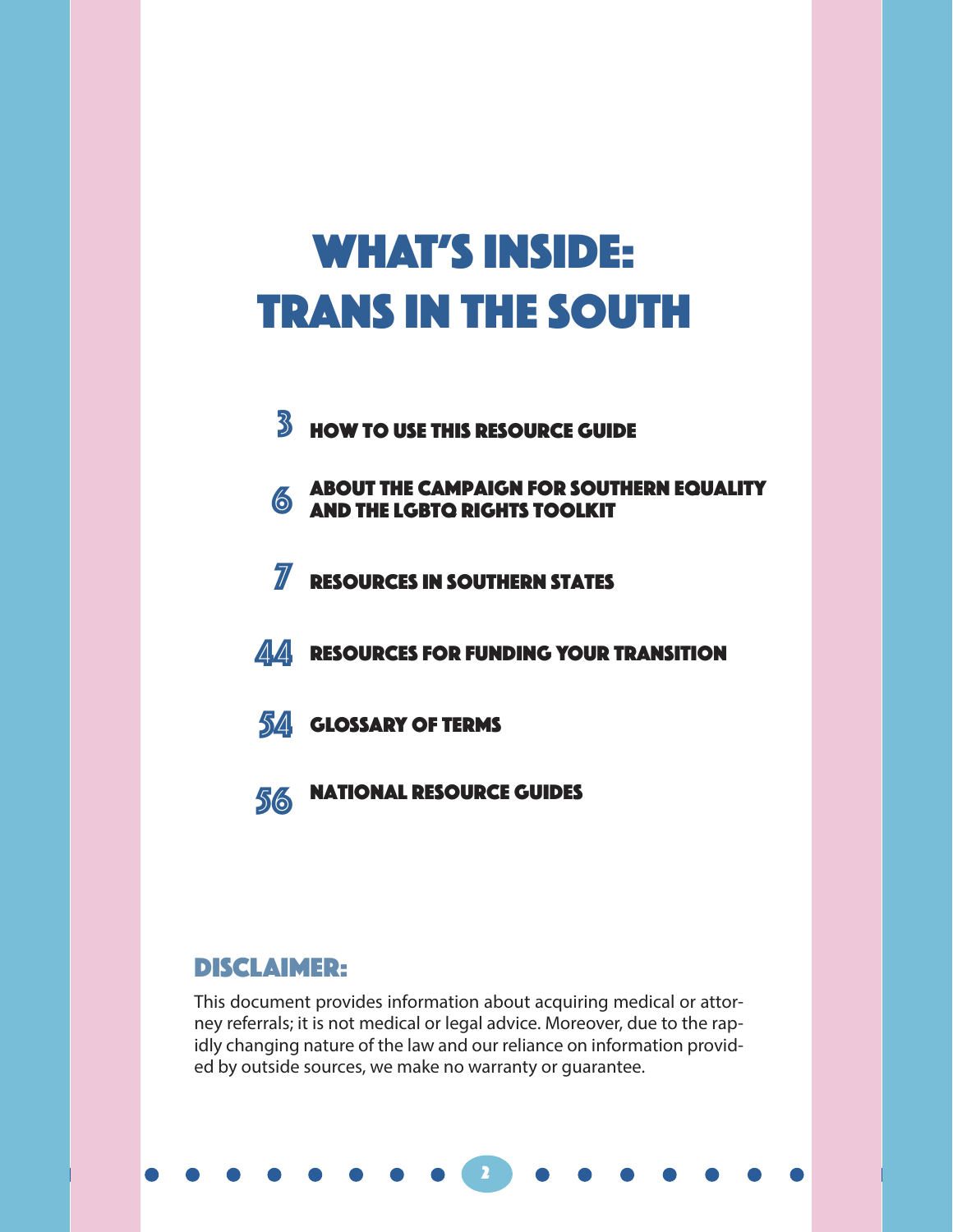## How To Use This Resource Guide How To Use This Resource Guide



elcome to *Trans in the South: A Guide to Resources and Services,* compiled by the Campaign for Southern Equality.

Our hope is that every trans person in the South can access the services and support they need to be healthy and to thrive. Our goal is that this resource guide is a helpful tool in that journey. In these pages you'll find lists of service providers throughout the South, information about insurance coding, and resources to assist with funding medical transition.

Accessing friendly therapists, medical providers, and legal assistance can be difficult as a trans person in the South, especially if you don't know where to start or who to reach out to. That's why we created this resource guide.



*Trans in the South* offers resources for trans folks in Alabama, Arkansas, Florida, Georgia, Kentucky, Louisiana, Mississippi, North Carolina, South Carolina, Tennessee, Virginia and West Virginia. Resources in this guide are divided by type of services offered within each Southern state. So, if you're looking for an endocrinologist in South Carolina for example, just scroll down to South Carolina and look for the heading "ENDOCRINOLOGY."

We compiled these resources from trans folks who reported having a positive and affirming experience using these services, referrals from trans-friendly providers, and pulling from other resource guides that list these providers as being trans-friendly. To confirm the status of these resources as trans-friendly,

we called each provider and spoke with the staff at that agency. We only included providers who report actively working with trans folks in this guide.

Some providers offered additional information about their practice like accepting insurance, charging on a sliding scale, offering Hormone Replacement Therapy, or working with youth. These are marked with icons. We still encourage calling the provider you're interested in and asking about the specific services you're seeking.

This edition of *Trans in the South* was published in October of 2017 and can be downloaded at www.southernequality.org/transinthesouth. We'll be collecting new resources throughout the year and updating the guide annually. If you have additional resources, questions, or feedback, please email them to me at Ivy@southernequality.org.

3

3

Thanks for accessing *Trans in the South*. I hope you'll find it helpful!

Best Wishes, Ivy Gibson-Hill Campaign for Southern Equality LGBTQ Rights Toolkit Coordinator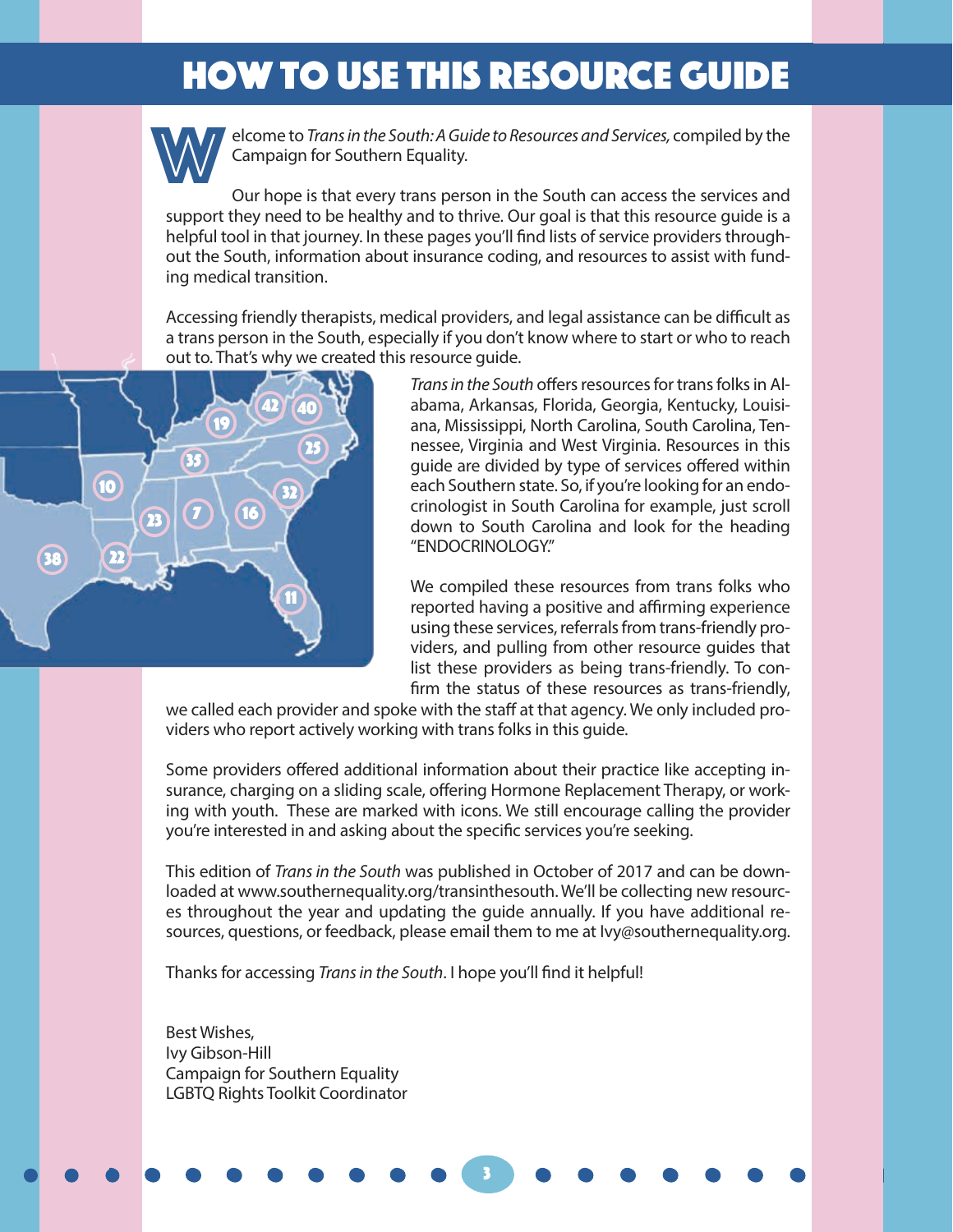## ICONS IN THIS GUIDE



**Writes Letters** - Many endocrinologists and surgeons require a letter from a mental health professional before they will move forward with assisting with medical transition. These mental health professionals will write the letters that are required for Hormone Replacement Therapy and/or surgery. If this icon is beside an endocrinologist, it means they will write the necessary letters to change gender markers on legal documents without requiring the patient to undergo surgery.



**Doesn't Write Letters** - These providers report being trans-friendly; however they won't write the letters folks need to begin HRT, undergo surgery, or change gender markers legal documentation.



**Requires Letter** - These providers do not offer treatment with informed consent, but require a letter from a therapist before beginning HRT.



**Informed Consent** - These providers do not require a letter from a mental health professional to begin HRT.



OB/GYN

**Sees Adolescents** - These providers will assist individuals under the age of 18 with their medical transition.

**Offers HRT** - Hormone Replacement Therapy is a big step for many trans folks. The general providers that are marked with this symbol offer HRT in their office. This cuts the step of also finding an endocrinologist.

**OB/GYN** - These providers also offer pelvic exams for trans men.

**Planned Parenthood** - These providers operate within Planned Parenthood offices. Most Planned Parenthood affiliates offer HRT with informed consent.

**Scheduling 6 Months to a Year Out** - At the time that we called, these providers reported scheduling 6 months to a year out for new patients.

**Doesn't Take Insurance** - These providers report that they don't accept any insurance.

**Takes Insurance** - These providers report accepting insurance.



**Charges on a Sliding Scale** - These providers report charging on a sliding scale based on need.

**Free Sessions Available** - Some providers report working with local clinics in order to provide free sessions to the clients who aren't able to make payments even on a sliding scale basis. We encourage calling providers with these icons and asking about the process to take advantage of those free needs-based services.



**Veterans Only** - These providers only work with veterans.



**Student Counseling Services** - These providers are trans-friendly, but they are only available to students at their university.

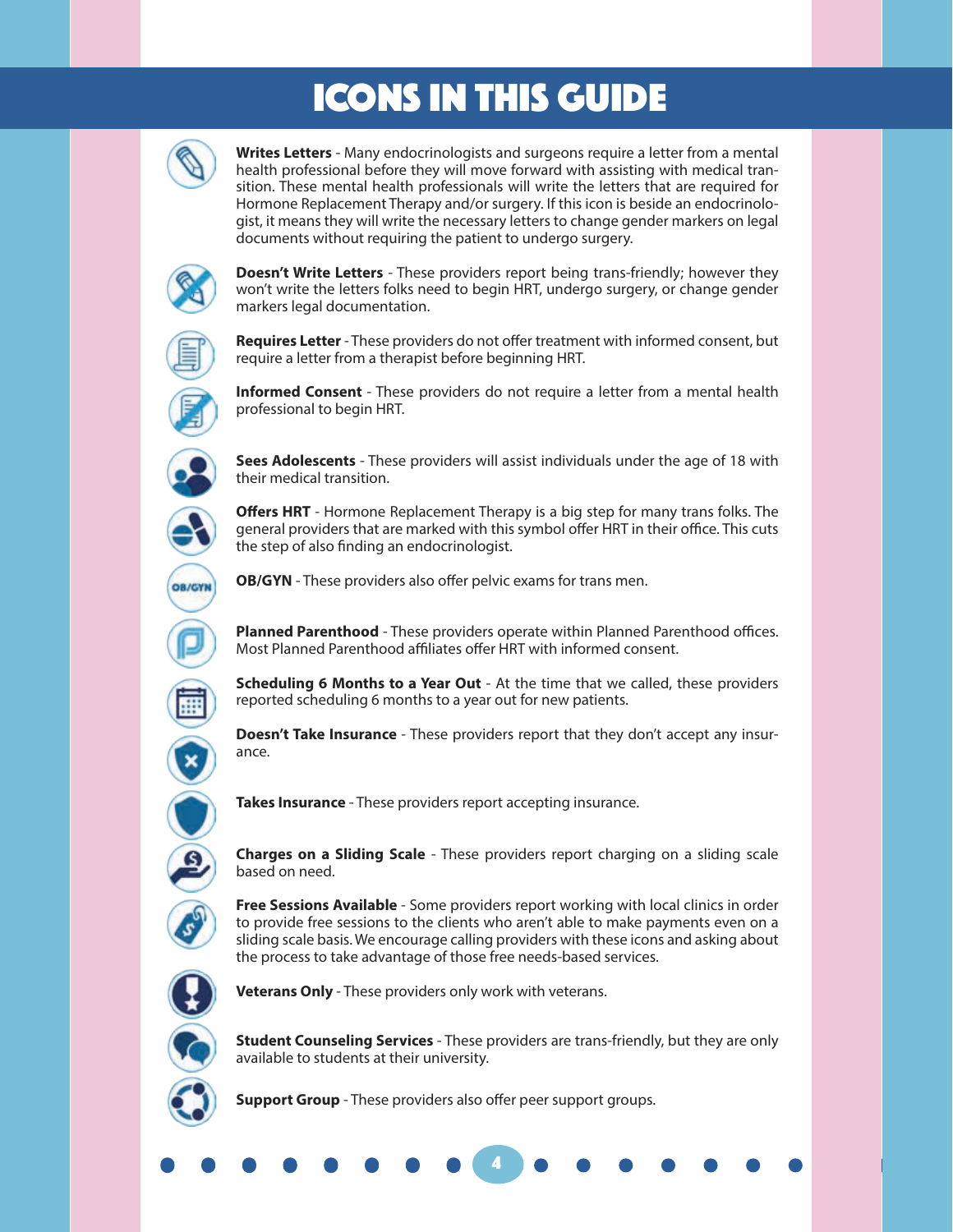## the campaign for southern equality **ABOUT**

ased in Asheville, North Carolina, the Campaign for Southern Equality (CSE)<br>promotes full LGBTQ equality - both legal and lived - across the South.<br>One third of all LGBTQ Americans live in the South including more than promotes full LGBTQ equality - both legal and lived - across the South.

One third of all LGBTQ Americans live in the South, including more than one third of all trans Americans. Yet across the region, LGBTQ people lack basic legal protections, face robust opposition to our rights and have limited resources for advocacy and direct services. LGBTQ people in our region are also at an elevated risk of poverty and health disparities. Our community meets every definition of political powerlessness, evidenced most recently by the wave of anti-LGBTQ bills sweeping the South and by a dismal lack of elected representation in local, state and federal offices. While national funding to the LGBTQ South is increasing (it has grown from less than 8% to 25% in recent years), the majority goes to large metro areas and large organizations within the South.

## LEARN MORE AT www.southernequality.org

At the same time, LGBTQ Southerners live each day with courage and strength. Every day, we hear stories about how the South is changing and how support for equality is growing. Our work starts by asking what a LGBTQ Southerner needs when they

are ready to lead equality efforts in their hometown, or ready to access support and services. Responding to this complex mix of urgent needs and entrenched structural issues requires a new approach. Tactically, this requires that we use a range of tools in our work, including direct services, direct action, litigation, grant-making, and long-term organizing strategies to support a new generation of LGBTQ leaders and to build political power.

## The LGBTQ RIGHTS TOOLKIT

I hrough our LGBTQ Rights Toolkit, we respond to the acute and widespread<br>need for direct services and resources for LGBTQ Southerners. Current<br>programs include our digital toolkit - www.lgbtrightstoolkit.org - which<br>provi need for direct services and resources for LGBTQ Southerners. Current programs include our digital toolkit - www.lgbtrightstoolkit.org - which provides information about concrete ways LGBTQ Southerners can protect their rights and access support; publications like the

55

Trans in the South guide; free Pop-Up clinics that provide direct services and resources; and providing training, networking and funding to support front-line providers of culturally-competent direct services.

VISIT ONLINE AT www.lgbtrightstoolkit.org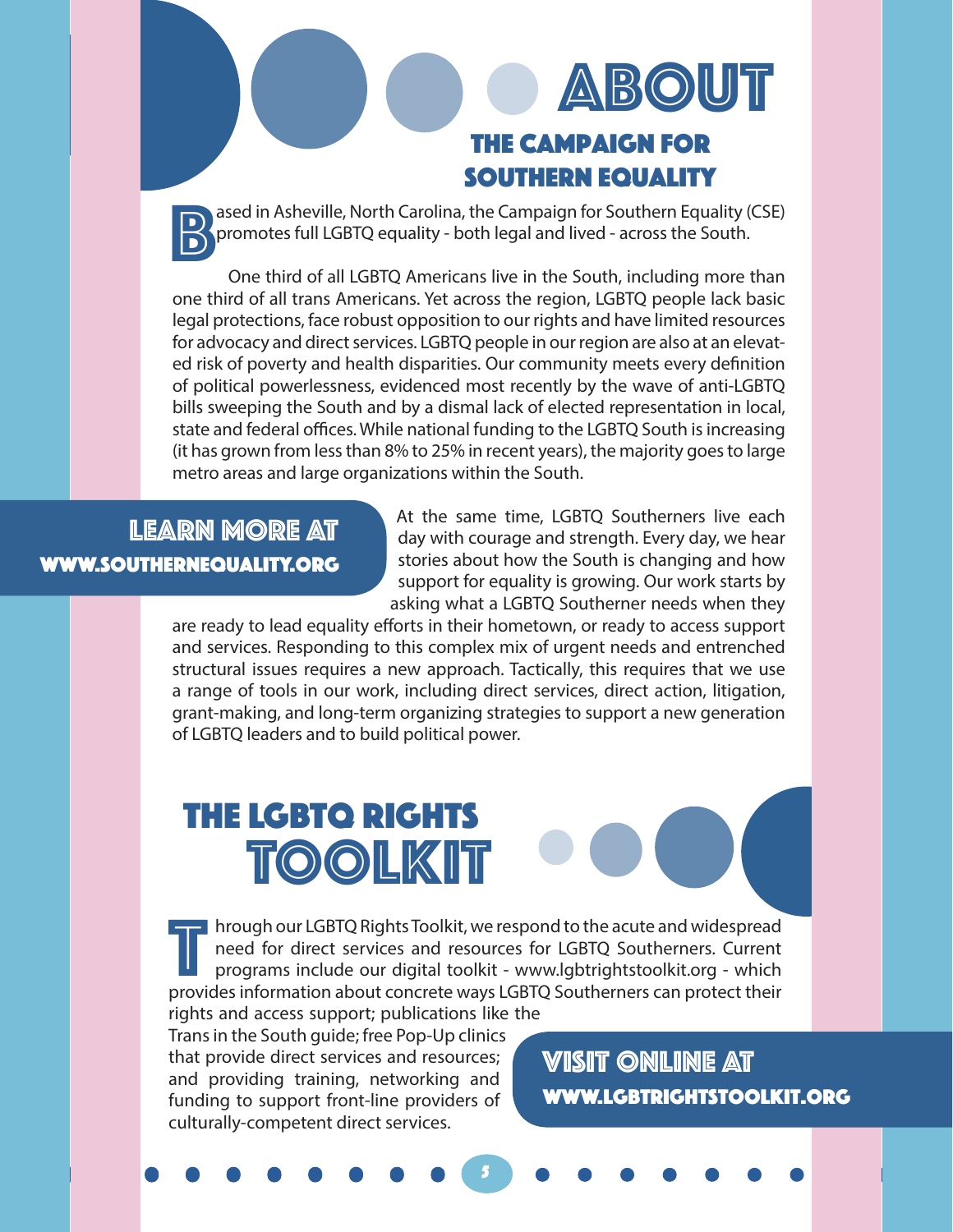

If you are in need of immediate help, please use these resources from anywhere in the country.

> If you are in need of immediate medical assistance or need law enforcement assistance, call 911.

If you are thinking about hurting yourself, call the National Suicide Prevention Lifeline at 1-800-273-TALK (8255).

If you are an LGBTQ youth who is thinking about hurting yourself or is in crisis, call The Trevor Project's 24-Hour Suicide Prevention Hotline at 866-488-7386.

If you are a transgender person in crisis or needing support, call Trans Lifeline at 877-565-8860.

If you are a college student check out this College Suicide Prevention Guide by Affordable Colleges Online: https://www.affordablecollegesonline.org/college-resource-center/college-suicide-prevention/

66

#### Additional Resources

#### **GLBT National Help Center Hotline**

P: 1-888-843-4564 W: www.glnh.org Hours: 4 PM – 12 AM, EST

**GLBT National Youth Talkline** P: 1-800-246-7743 W: http://www.glnh.org Hours: 4 PM – 12 AM, EST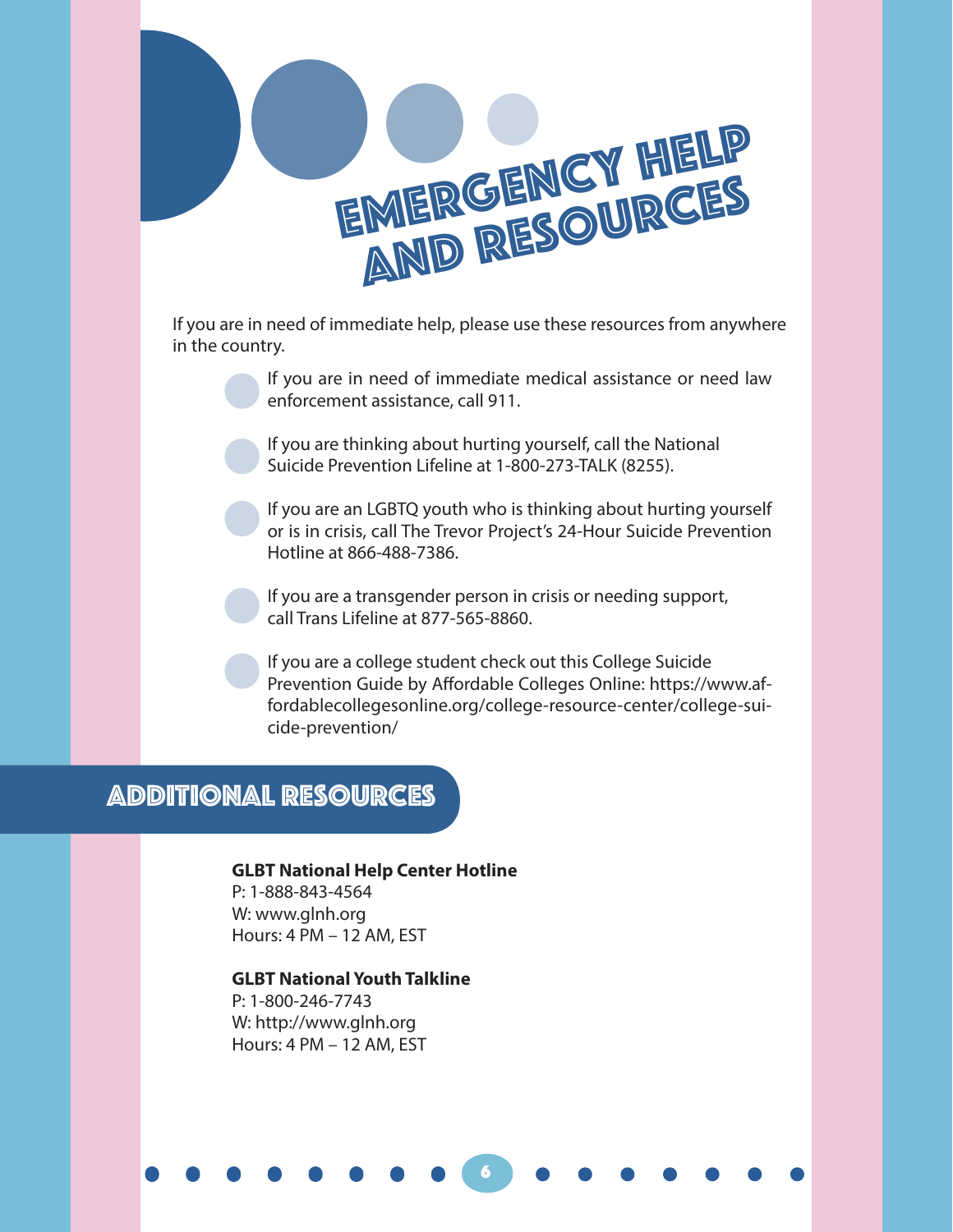



**Charlar Barnes** Licensed Professional Counselor Exceptional Living LLC. 600 S. Court Street Suite 312 Montgomery, AL 36104 334.647.1781

ALABAMA

exceptionalliving14@gmail.com



**Jane Brown MA, LPC**

2305 Arlington Ave. Birmingham, AL 35205 205.933.9276 brownjane@earthlink.net www.adultandchilddevelopment.com

#### **Ashley Garrett**

Garrett Counseling 1215 Jackson's Way, SW Jacksonville, AL 36265 256.239.5662 www.garrettcounseling.com



#### **David Goldberg PsyD**

400 Office Park Drive #120 Birmingham, AL 35223 205.380.6304 dr.davidgoldberg@gmail.com www.drgoldberg.net

#### **Amanda Keller**

Magic City Acceptance Center 2500 4th Avenue South Birmingham, AL 35233 205.877.8677 amanda@mcacc-bao.org



#### **Sarah E. Mulder, PsyD**

Longwood Psychological Center 111 Longwood Drive SW Huntsville, AL 35801 256.469.1949 www.sarahmulderpsychology.com



#### **Michelle Omara**

Online Services 2680 E Main St, #121 Plainfield, IN 46168 317.517.0065 michele@micheleomara.com https://micheleomara.com



#### **Susan E. Riser PhD LPC**

5510 Wares Ferry Rd. Suite U3 Montgomery, AL 36117 334.387.2317 seriser@bellsouth.net



7

#### **Angela Stowe, PhD**

Univ. of Alabama at Birmingham's Student Health and Wellness Center 1714 9th Ave. South Birmingham, AL 205.934.3581 www.uab.edu/students/health/health-services

#### **Nick VanWaggoner, MD**

U of AL at Birmingham's Student Health and Wellness Center 1714 9th Ave. South Birmingham, AL 205.934.3581 www.uab.edu/students/health/health-services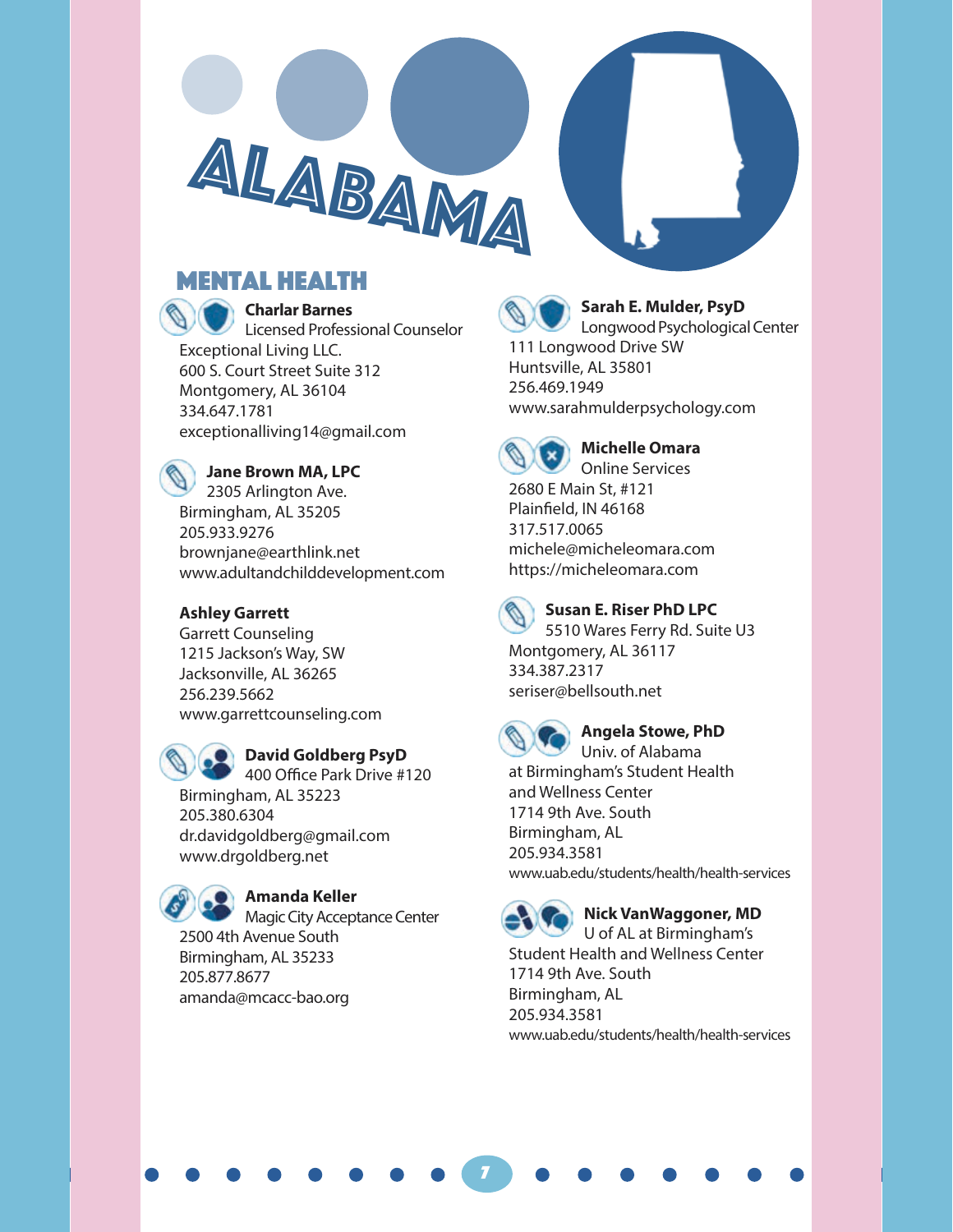## ALABAMA

#### ENDOCRINOLOGY



**Hussein Abdul-Latif, MD** The Childrens Hospital of AL **University AL · Birmingham** Department of Pediatrics 1601 4th Avenue South Children's Park Place Birmingham, AL 35233 205.638.5028

**Morissa Ladinsky, MD** The Childrens Hospital of AL University AL • Birmingham Department of Pediatrics 1601 4th Avenue South Children's Park Place Birmingham, AL 35233 205.638.5028 www.childrensal.org/Endocrinology

**Dr. Huey McDaniel** *(HRT offering changes quarterly)* 1700 Spring Hill Ave.

www.childrensal.org/Endocrinology

Mobile, AL 36604 251.435.1200

#### Planned Parenthood Locations

More details on each location are available at: *www.plannedparenthood.org/health-center/alabama*

#### **Planned Parenthood Mobile**

717 Downtowner Loop West Mobile, AL 36609 251.342.6695

#### **Planned Parenthood Birmingham**

1211 27th Place South Birmingham, AL 35205 205.322.2121

#### PRIMARY CARE



**Dr. Scott Weisberg**  Magic City Wellness Center 2500 4th Avenue South Birmingham, AL 35233 205.877.8677 www.magiccitywellnesscenter.org

#### Legal resourses



8

**T. Shane Smith** Steel City Law, LLC 3000 Crescent Avenue

Birmingham, AL 35209 205.607.0225 ssmith@steelcitylawfirm.com

#### **OTHER**

#### **Dr. Stephen R. Steinzmetz, M.D., F.A.C.S.**

*(Accepts payment plans; Will advocate for you against insurance )* St. Vincent's Professional Office Building 2700 Tenth Ave. South, Suite 510 Birmingham, AL 35205 205.930.0980 www.steinmetzplasticsurgery.com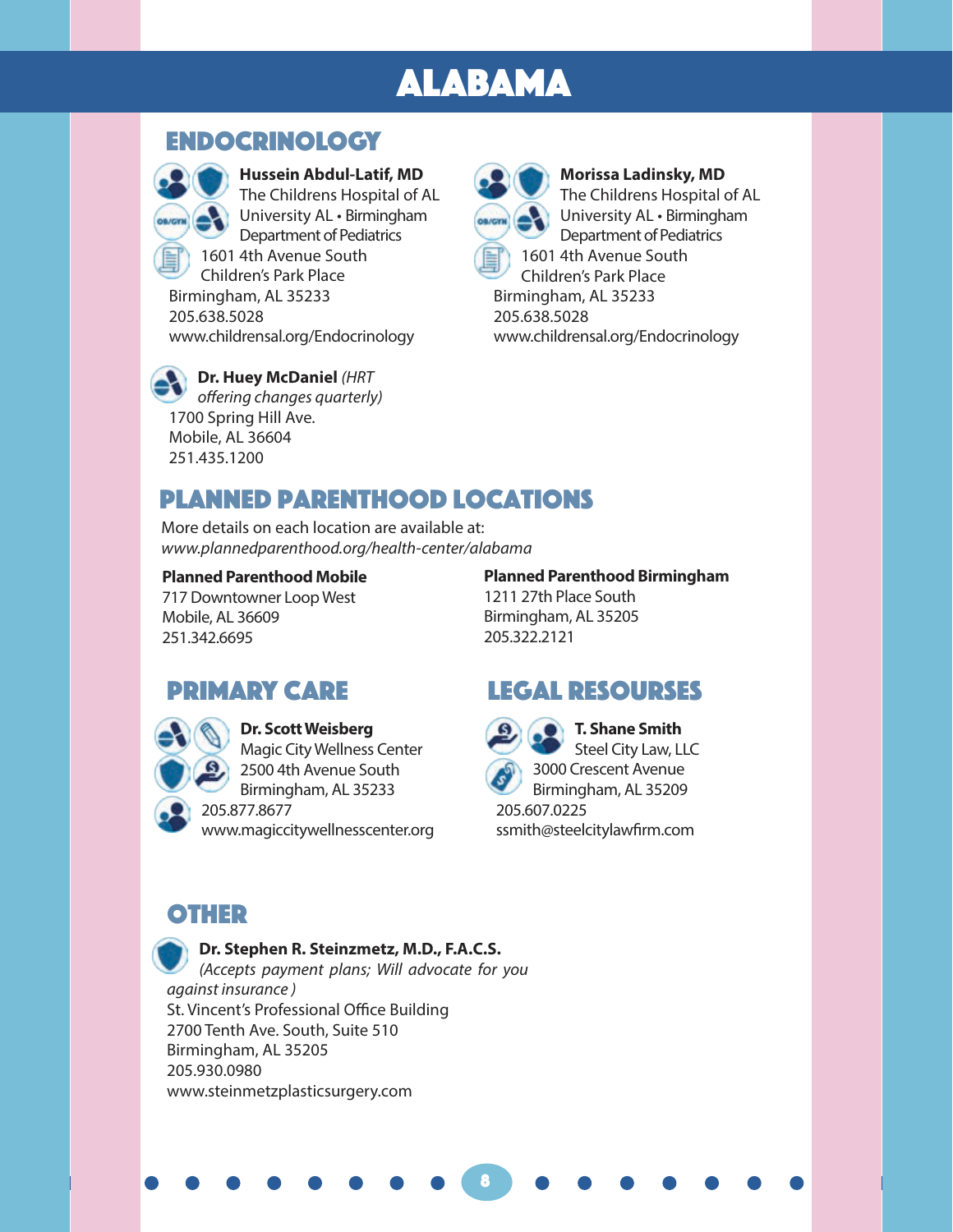## ALABAMA

#### HIV CARE

#### **AIDS Alabama** -

*(Counseling Services & Housing Assistance)* 3529 7th Avenue S. Birmingham, Alabama 35222 205.324.9822 www.aidsalabama.org

#### **AIDS Alabama South**

4321 Downtowner Loop N. Mobile, AL 36609 251.471.5277 www.aidsalabamasouth.org

#### **Albertville Clinic** - (*Free Testing,*

*Med Program, Housing Assistance)* Thrive Alabama 201 E. McKinney Avenue Suite A Albertville, AL 35950 256.660.5127

#### **Birmingham AIDS Outreach**

205 32nd Street South Birmingham, AL 35233 205.322.4197 www.birminghamaidsoutreach.org

#### **Dothan AIDS Outreach**

1865-3 Honeysuckle Rd. Dothan, AL 36305 334.673.0494 www.maoi.org

#### **Montgomery AIDS Outreach**

2900 McGehee Road Montgomery, AL 36111 334.280.3349 www.maoi.org

#### **Thrive Alabama**

600 St. Clair Avenue Building 3 Huntsville, AL 35801 256.536.4700 www.thrivealabama.org

#### **The Hames Clinic** -

*(Free Testing, Counseling, Med Program, Housing Assistance)* Thrive Alabama 112 S. Pine Street Suite 202 Florence, AL 35630 256.764.0492 www.thrivealabama.org

#### **Selma AIDS Information & Referral**

102 Park Place Selma, AL 36701 334.872.6795 www.selmaair.org

#### **West Alabama AIDS Outreach**

2720 6th Street Tuscaloosa, AL 35401 205.759.8470 www.waao.info

#### **STATE RESOURCE GUIDE**

9

**Association of Lesbian, Gay Bisexual & Transgender Issues in Counseling of Alabama (ALGBTICAL)** *www.algbtical.org/2A%20COUNSELOR%20LIST.htm Covers entire state*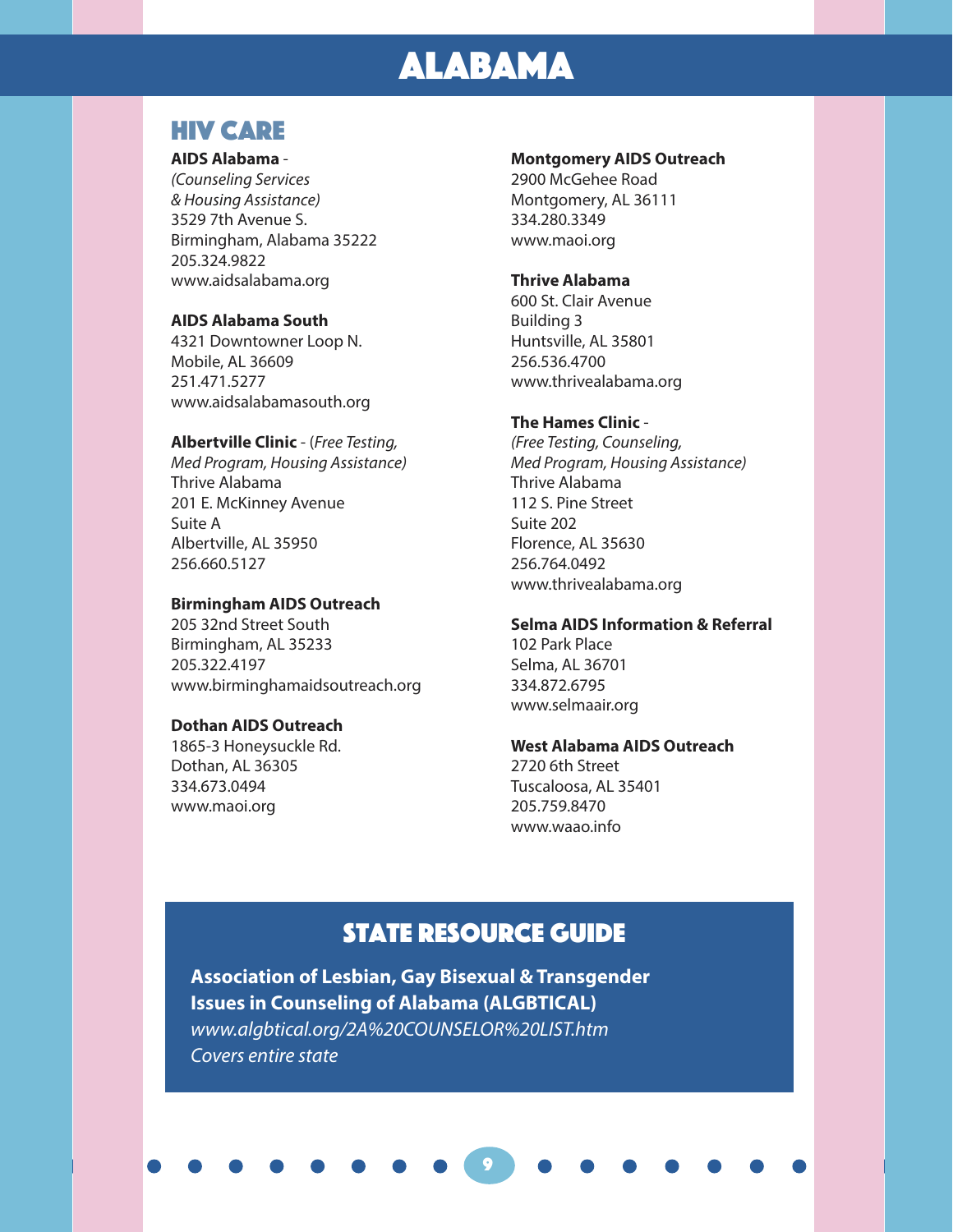

ARKANSAS

#### MENTAL HEALTH

#### **Michelle Omara**

Online Services 2680 E Main St, #121 Plainfield, IN 46168 317.517.0065 michele@micheleomara.com www.micheleomara.com

#### HIV CARE

#### **Arkansas AIDS Foundation**

523. S. Louisiana, Suite 404 Little Rock, AR 72201 501.376.6299

#### **Arkansas Department of Health Ryan White Program**

Multiple Locations Across the State 501.661.2408 www.healthy.arkansas.gov

#### Planned Parenthood

More details on each location are available at: *www.plannedparenthood.org/health-center/arkansas*

#### **Planned Parenthood Fayetteville**

3729 North Crossover St. Fayetteville, AR 72703 479.443.7791 www.plannedparenthood.org/health-center/arkansas/fayetteville/72703/fayetteville-health-center-2972-90740

#### **Planned Parenthood Little Rock**

5921 W. 12th Street Little Rock, AR 72204 501.666.7526 www.plannedparenthood.org/health-center/arkansas/little-rock/72204/little-rockhealth-center-2807-90740

#### State Resource guideS

#### **Arkansas Transgender Equality Coalition**

www.artranscoalition.org/health *Covers entire state*

#### **Transgender Equality Network**

*www.transeqnet.org/resources/arkansas-resources/#.WV1KIVTyvIU Covers entire state*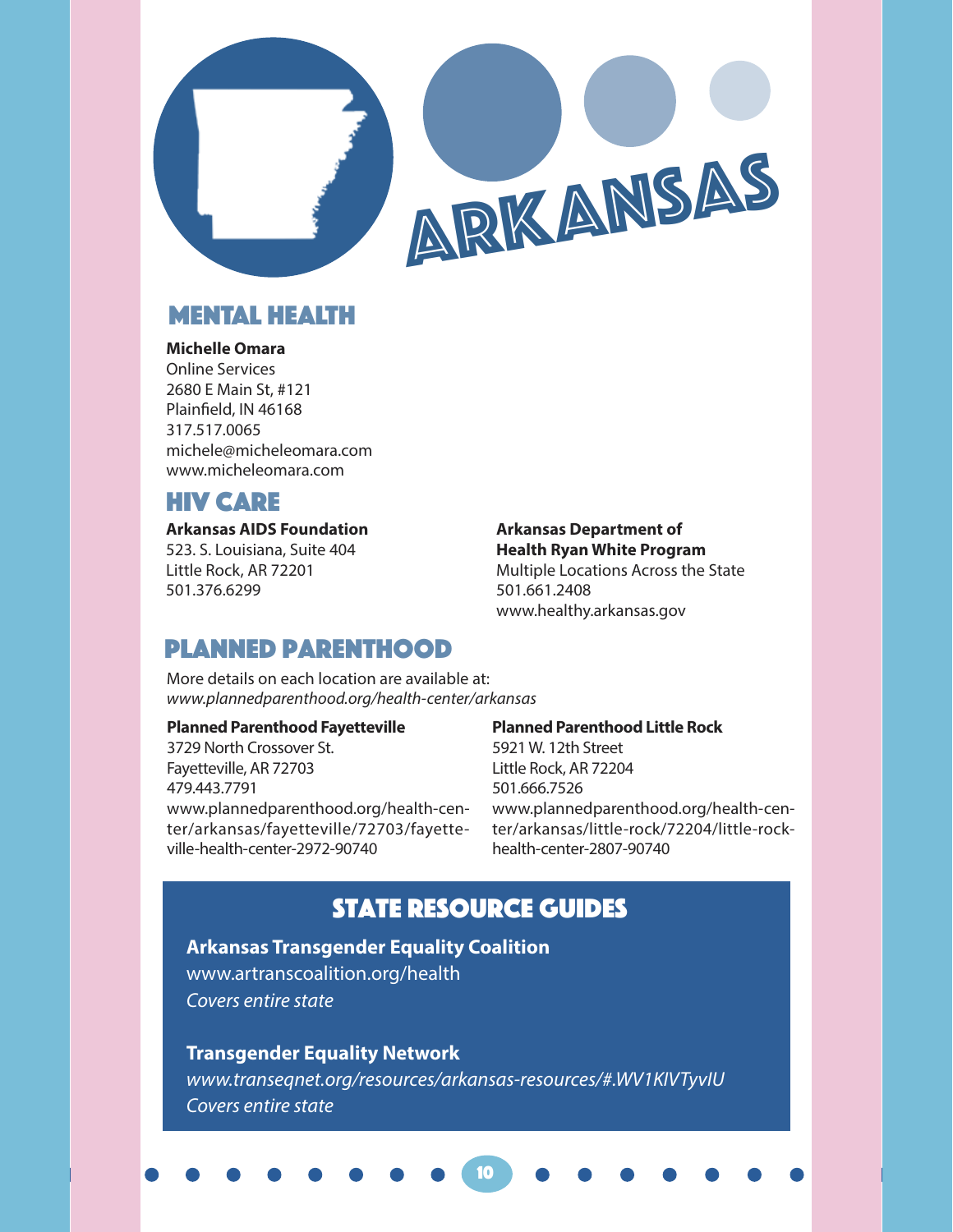



#### Mental Health

#### **Coral Schlosberg Arvon**

**PhD, LMFT, LCSW** 2999 NE 191st St. Suite 703 Aventura, FL 33180 305.936.8000 corarv@aol.com



**Aimee Beardslee** Rainbow Counseling

4554 Central Avenue Suites E & F

St. Petersburg, FL 33711 727.314.1864 www.rainbowcounselingtampabay.com

#### **Ieshai Bailey, LMHC, CST**

Bailey House of Wellness, LLC 1881 NE 26th Street, Suite 202A Wilton Manors, Florida

33305 3190 Post Street Jacksonville, FL 32205 954.903.7611 www.bhowyou.com bhowyou@gmail.com



#### **Angela Bulla**

Solution Counseling Center 51 S Main Ave Suite 304 Clearwater, Fl 33765

727.328.4672 www.angelabulla.com angelabrownbulla@gmail.com



#### **Deborah Huntley PhD**

1608 Oak St. Sarasota, FL 34236 941.366.2442



#### **Adele Kates & Associates PA** 1 NE 168th St.

North Miami Beach, FL 33162 305.651.6442



#### **Eric Leever LMHC**

607 Saint Lucie Cresent Suite 106 Stuart, FL 34994 772.233.9982 eric@leevermhc.com www.levermhc.com



#### **Felicia Levine, LCSW, CST, LLC**

23257 State Road 7, Suite # 203C, Boca Raton, FL 33428 954.657.3151

felicialevinelcsw@aol.com



#### **Dr. Lawrence Levy PsyD, PA**

398 Camino Gardens Blvd. Suite 207 Boca Raton, FL 33432 561.210.5125 954.495.8749 www.levypsychology.com



11

#### **Barbara LoFrisco LMHC, LMFT**

6811 N Central Ave. Tampa, FL 33604 813.404.9215 counselorbarb@earthlink.net www.counselorbarb.com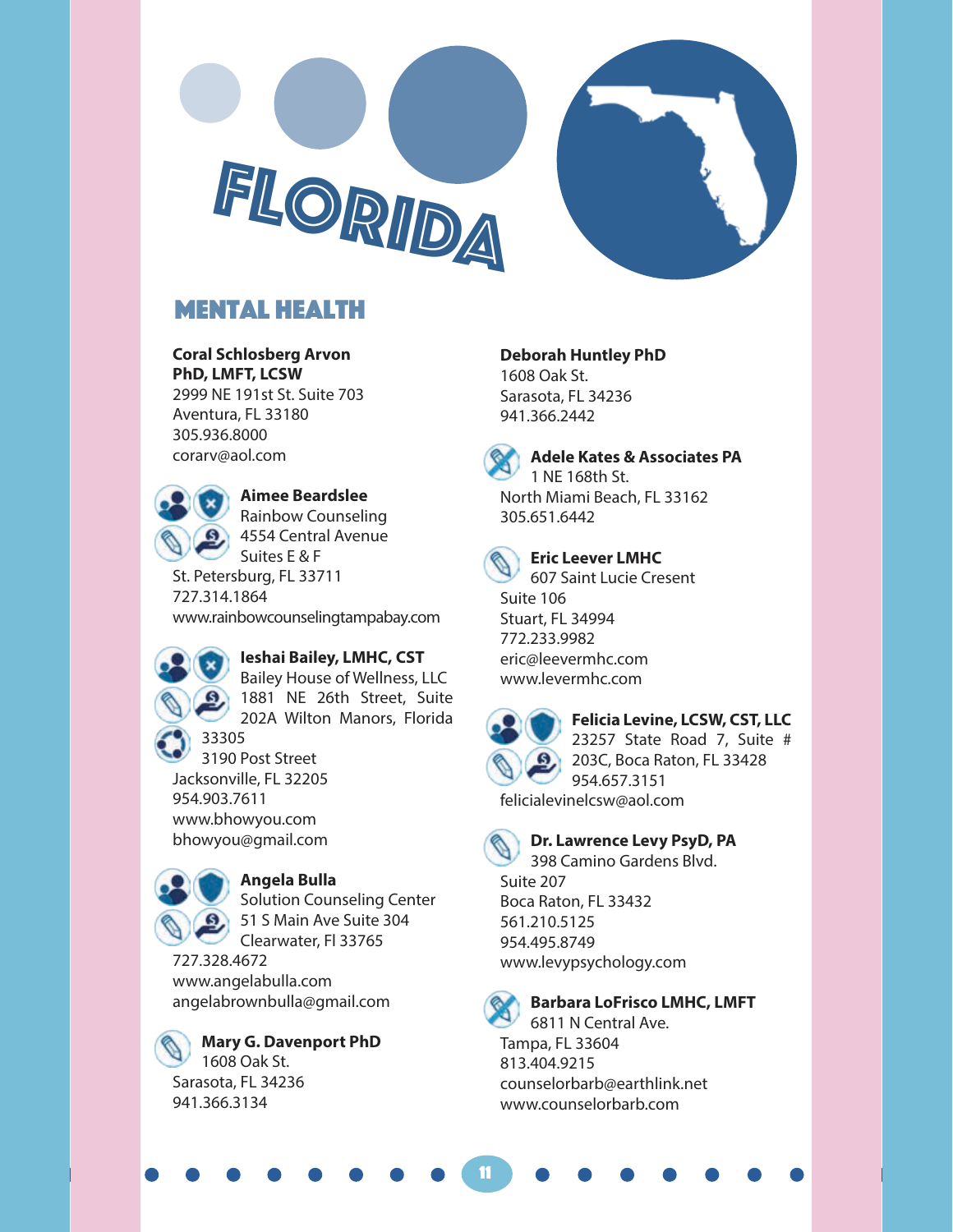#### Mental Health



#### **Stephany Mahaffey**

Authentic Life Transitions, LLC 3001 Aloma Ave, Winter Park, FL 32792

321.420.6095 www.authenticlifetransitions.com stephanymahaffey@gmail.com

**Lisa J. Moore LMHC**  1732 Kingsley Ave. Suite 1 Orange Park, FL 32073 904.269.2931

**Anagloria Mora,** PhD, LMHC, CCS 6861 SW 51st St., Miami, FL 33155 305.333.2263 dranagloriamora@aol.com www.dranagloriamora.com

**Bonnie R. Saks MD**  3333 W Kentucky Blvd. Tampa, FL 33609 813.354.9444

#### ENDOCRINOLOGY



**Dr. Sadaf Jeelani** 4340 W. Newberry Rd. Suite 301 Gainesville, FL 32607 352.372.9414



#### **Dr. Kristie Overstreet** Therapy Department 18821 Delaware St Suite 208

Huntington Beach, CA 92648 904.566.9256

www.TherapyDepartment.com



**Heather Stambaugh** Lakeland LGBT Therapy

2033 E. Edgewood Drive, Suite 4 Lakeland, FL 33803 863.271.2001 www.lakelandlgbttherapy.com heather@lakelandfltherapy.com



**David B. Wohlsifer, PhD, LCSW** 370 W Camino Gardens Blvd, Suite 117, Boca Raton, FL 33432 561.409.9701 ext 1 www.drdavidw.com

drwohlsifer@gmail.com



**Brenda M. Barry** 930 Lake Baldwin Ln. Orlando, FL. 32814 407.898.1500 Ext. 10 WomenCare@cfl.rr.com

#### **STATE RESOURCE GUIDES**

#### **Equality Florida**

http://www.eqfl.org/sites/default/files/.images/TransGuide\_041517.pdf *Covers entire state*

#### **Trans Florida**

*http://transflorida.tumblr.com/hrt Covers entire state*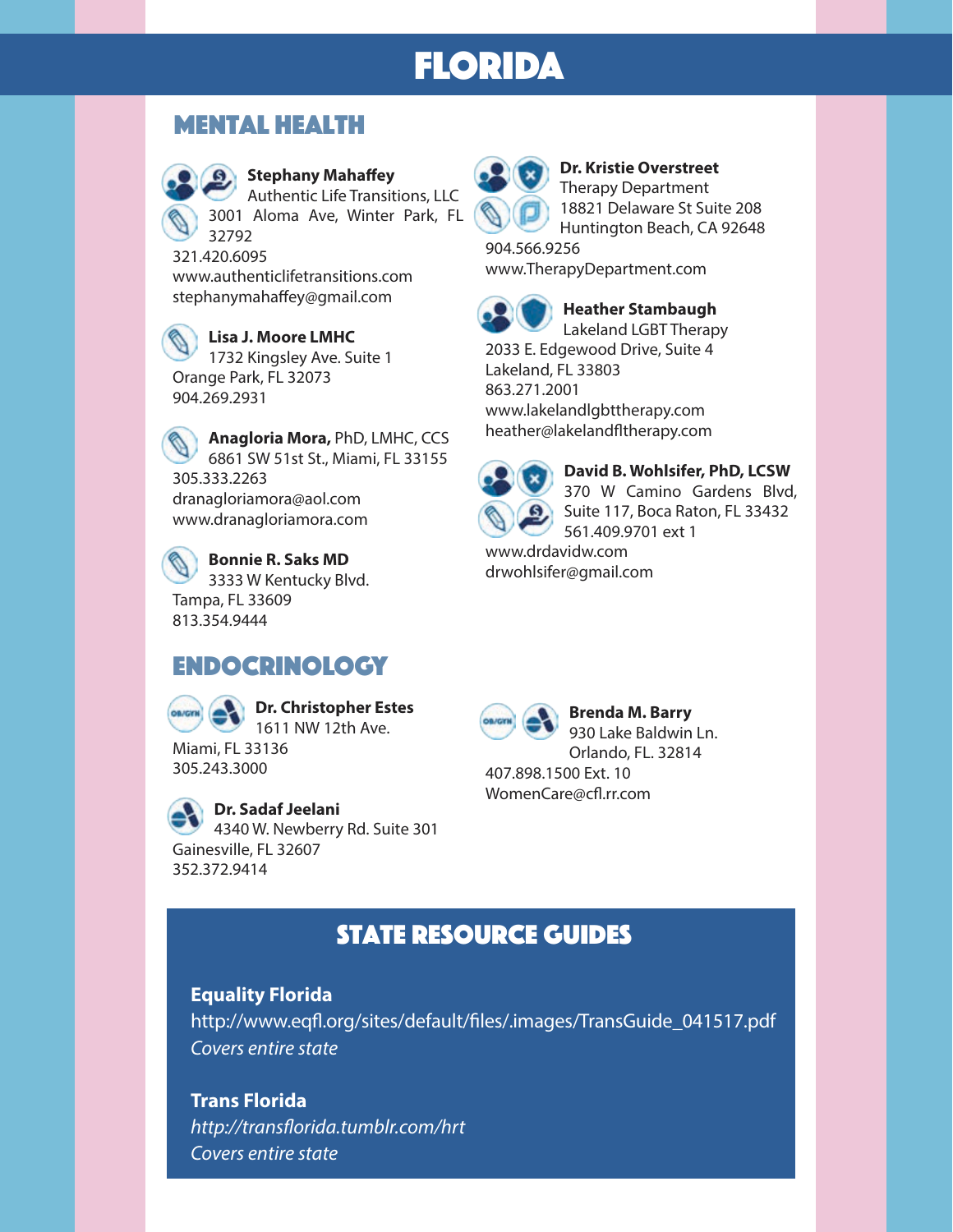#### PRIMARY CARE

**Ft. Myers Health Center** 8595 College Parkway Suite 250 Ft. Myers, FL 33919 239.481.9999

**Gainesville Health Center** 914 NW 13th St. Gainesville, FL 32601 352.377.0881

**Dr. Michael Horseman** 4410 W. Newberry Rd. Suite B Gainesville, FL 32607 352.372.7800

**Immokalee Center** 419 N First St. Immokalee, FL 34142 239.262.0301

**Jacksonville Health Center** 3850 Beach Blvd. Jacksonville, FL 32207 904.399.2800

**Lakeland Health Center** 2250 E. Edgewood Dr. Lakeland, FL 33803 863.665.5735

#### **Manatee Health Center**

1105 53rd Ave. East Suite 201 Bradenton, FL 34203 941.567.3800



**Naples Center** 1425 Creech Rd. Naples, FL 34103 239.262.0301



#### **Orlando-Eastside Clinic** 11500 University Blvd. Suite B Orlando, FL 32817 321.235.5513

**Orlando-Westside Clinic** 726 South Tampa Ave. Orlando, FL 32805 407.246.1788



#### **Pinellas Health Center** 8950 Dr. Martin Luther

King Jr St. N #102 St. Petersburg, FL 33702 727.898.8199



#### **The Sally Bellamy Health Center**

2121 W. Pensacola St. Suite B2 Tallahassee, FL 32304 850.574.7455



#### **Sarasota Health Center**

736 Central Ave. Sarasota, FL 34236 941.953.4060

13

#### **Christopher Salgado, M.D.** LGBTQ Center for Wellness,

Gender and Sexual Health University of Miami Hospital, 1400 NW 12th Avenue, Miami, FL 33136

866.GENDRUM www.umiamihospital.com/lgbtq-services MiamiTransgender@med.miami.edu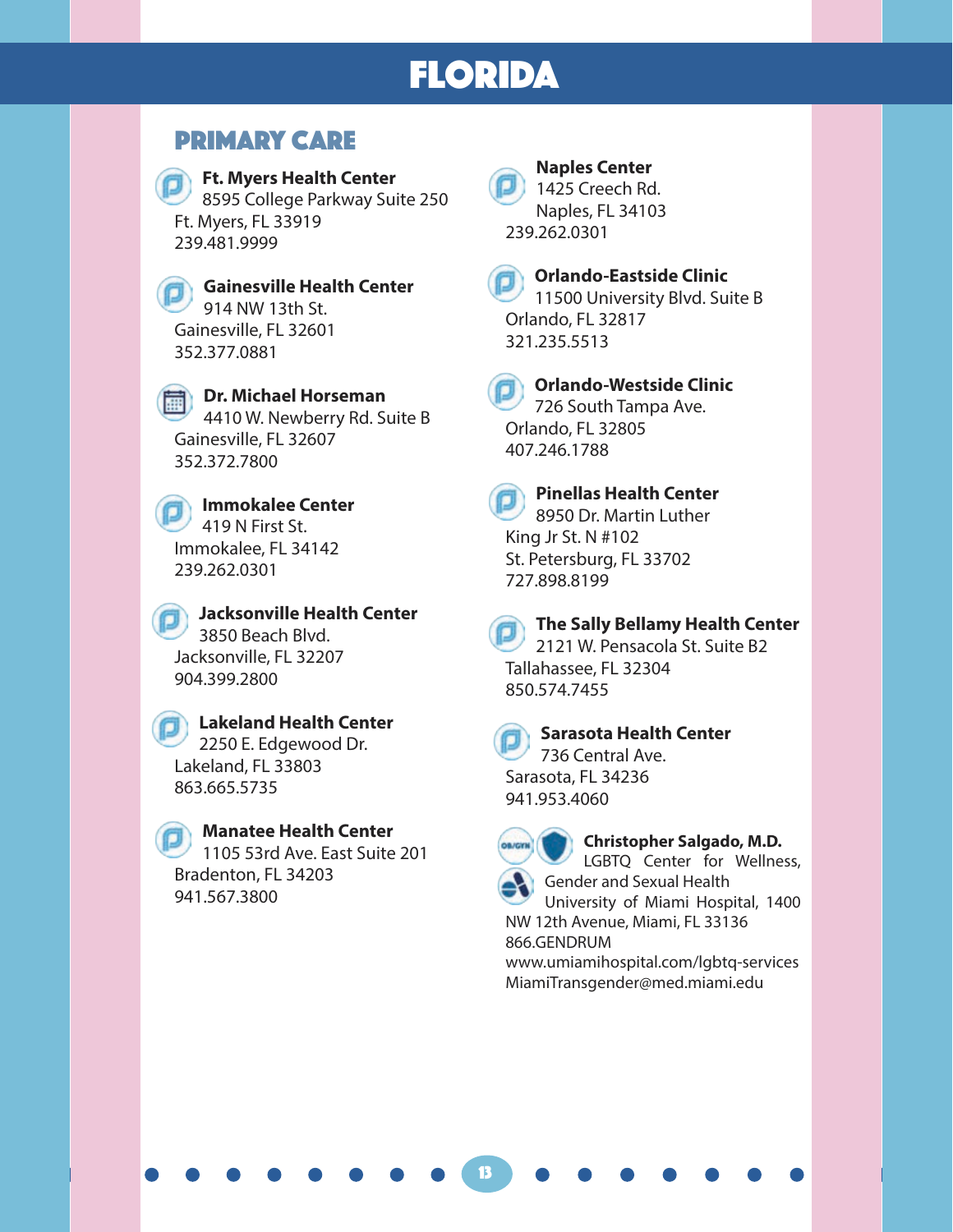#### HIV CARE

#### **Care Resource Ft. Lauderdale**

871 West Oakland Park Blvd. Ft Lauderdale, FL 33311 954.567.7141 www.careresource.org

#### **Care Resource Miami**

3510 Biscayne Blvd., Miami, FL 33137 305.576.1234 www.careresource.org

#### **Care Resource Little Havana**

1901 SW 1st St, Miami, FL 33135 305.203.5230

#### **Care Resource Miami Beach**

1701 Meridian Avenue, Suite 400 Miami Beach, FL 33139 305.673.3555

#### **Care Resource Miami Beach**

1680 Michigan Avenue, Suite 912 Miami Beach, FL 33139 305.534.0503

#### **Hope & Help Center of Central Florida**

Main Office 707 Mendham Blvd, Suite 104 Orlando, FL 32825 407.645.2577 www.hopeandhelp.org

#### **Hope & Help Center of Central Florida, Kissimmee**

600 N Thacker Ave, Ste A27 Kissimmee, FL 32741 407.994.2825 https://www.hopeandhelp.org

#### **Hope & Help Center of Central**

**Florida, South Orange Blossom Trail** 750 South Orange Blossom Trail #268 Orlando, FL 32805 407.645.2577 www.hopeandhelp.org

#### **Miracle of Love Administrative Office**

741 W. Colonial Dr. Orlando, FL 32804 407.843.1760 www.miracleofloveinc.org

#### **Miracle of Love Lake County Office**

4400 N Hwy 19A Unit 10, Mt Dora, FL 32757 352.357.6341 www.miracleofloveinc.org

#### **Miracle of Love Osceola County Office**

600 North Thaker Ave., Kissimee, FL 32741 Ryan White Program: 407.994.2995 www.miracleofloveinc.org

#### **Miracle of Love The Stafford House**

711 Seminole Ave., Orlando, FL 32804 407.532.0070 www.miracleofloveinc.org



14

#### **Christopher Salgado, M.D.**

LGBTQ Center for Wellness,

Gender and Sexual Health University of Miami Hospital

1400 NW 12th Avenue, Miami, FL 33136 866.GENDRUM

www.umiamihospital.com/lgbtq-services MiamiTransgender@med.miami.edu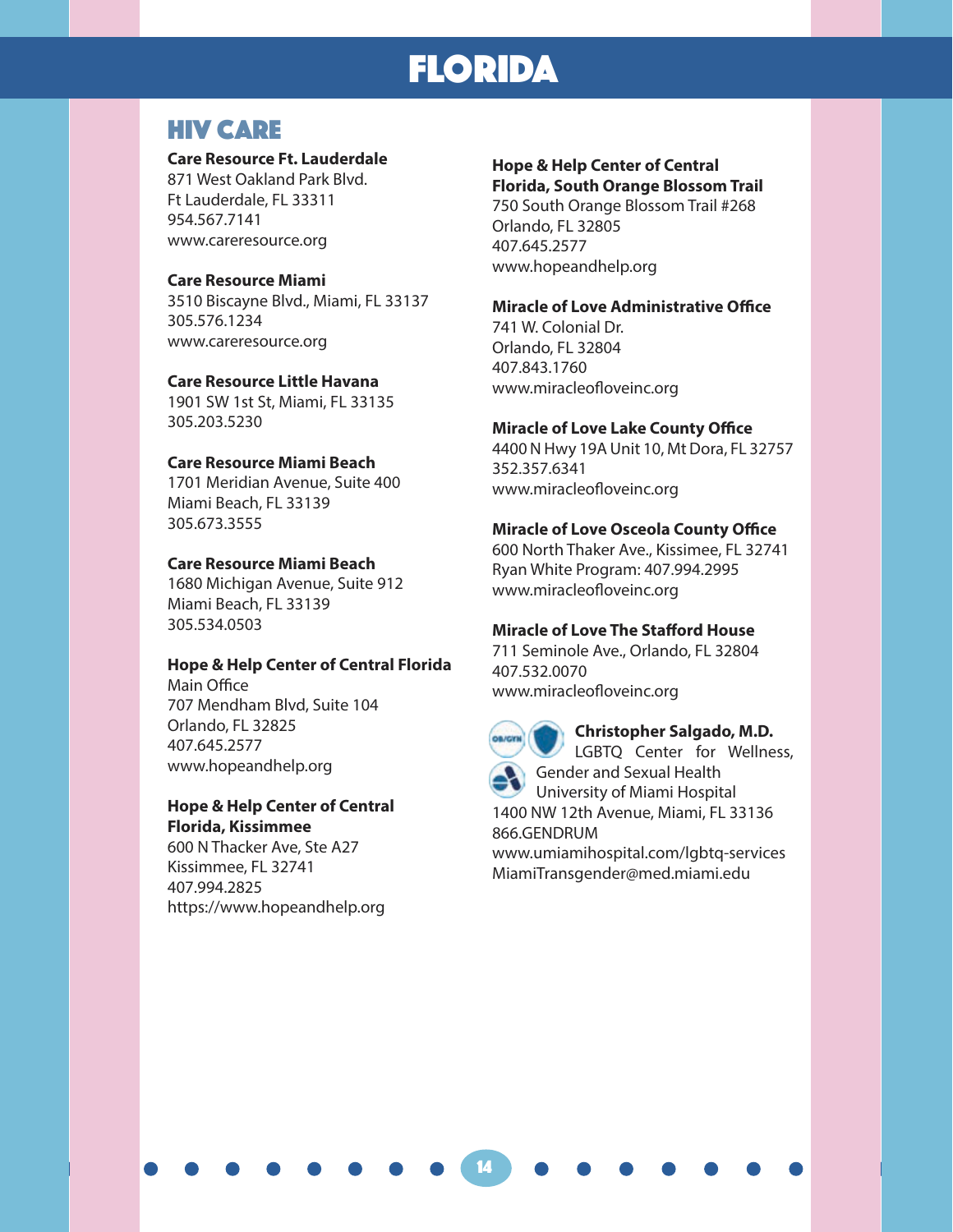#### Planned parenthood Locations

More details on each location are available at: *https://www.plannedparenthood.org/health-center/florida/*

#### **Boca Raton**

8177 Glades Rd. Boca Raton, FL 33434 561.226.4116



**Bradenton** 1105 53rd Ave East Suite 201 Bradenton, FL 34203 941.567.3800

**Fort Meyers** 8595 College Parkway Suite 250 Fort Myers, FL 33919 239.481.9999

**Gainesville** 914 NW 13th Street Gainesville, FL 32601 352.377.0881

> **Immokalee** 419 N. First Street Immokalee, FL 34142 239.262.0301

**Jacksonville** 5978 Powers Avenue Jacksonville, FL 32217 904.399.2800



610 Oak Commons Blvd. Kissimmee, FL 34741 407.246.1788

#### **Lakeland**



2250 E Edgewood Drive Lakeland, FL 33803 863.665.5735



11440 SW 88th Street Suite 109 Miami, FL 33176 786.263.0001

**Miami** 3119A Coral Way, Miami, FL 33145 305.285.5535

**Miami** 585 N.W. 161 St. Suites 200- 300, Miami, FL 33169 305.830.4111



**Naples** 1425 Creech Road Naples, FL 34103 239.262.0301







**Orlando** 726 South Tampa Ave Orlando, FL 32805 407.246.1788

#### **Pembroke Pines**

FL 33701 727.898.8199

263 North University Drive Pembroke Pines, FL 33024 954.989.5747



**Saint Petersburg** 33 6th Street South Saint Petersburg,

15



**Sarasota** 736 Central Avenue Sarasota, FL 34236 941.953.4060

**Stuart** 1322 NW Federal Hwy. Emerald Plaza Stuart, FL 34994 772.692.2023

**Tallahassee** 2121 W Pensacola Street, Tallahassee, FL 32304 850.574.7455

> **Tampa** 8068 North 56th St. Tampa, FL 33617 813.980.3555

#### **Wellington**

10111 Forest Hill Blvd Suite 340 Wellington, FL 33414 561.296.4919

#### **West Palm Beach**

931 Village Blvd. Suite 904 West Palm Beach, FL 33409 561.683.0302

Orlando, FL 32817 407.246.1788

**Orlando**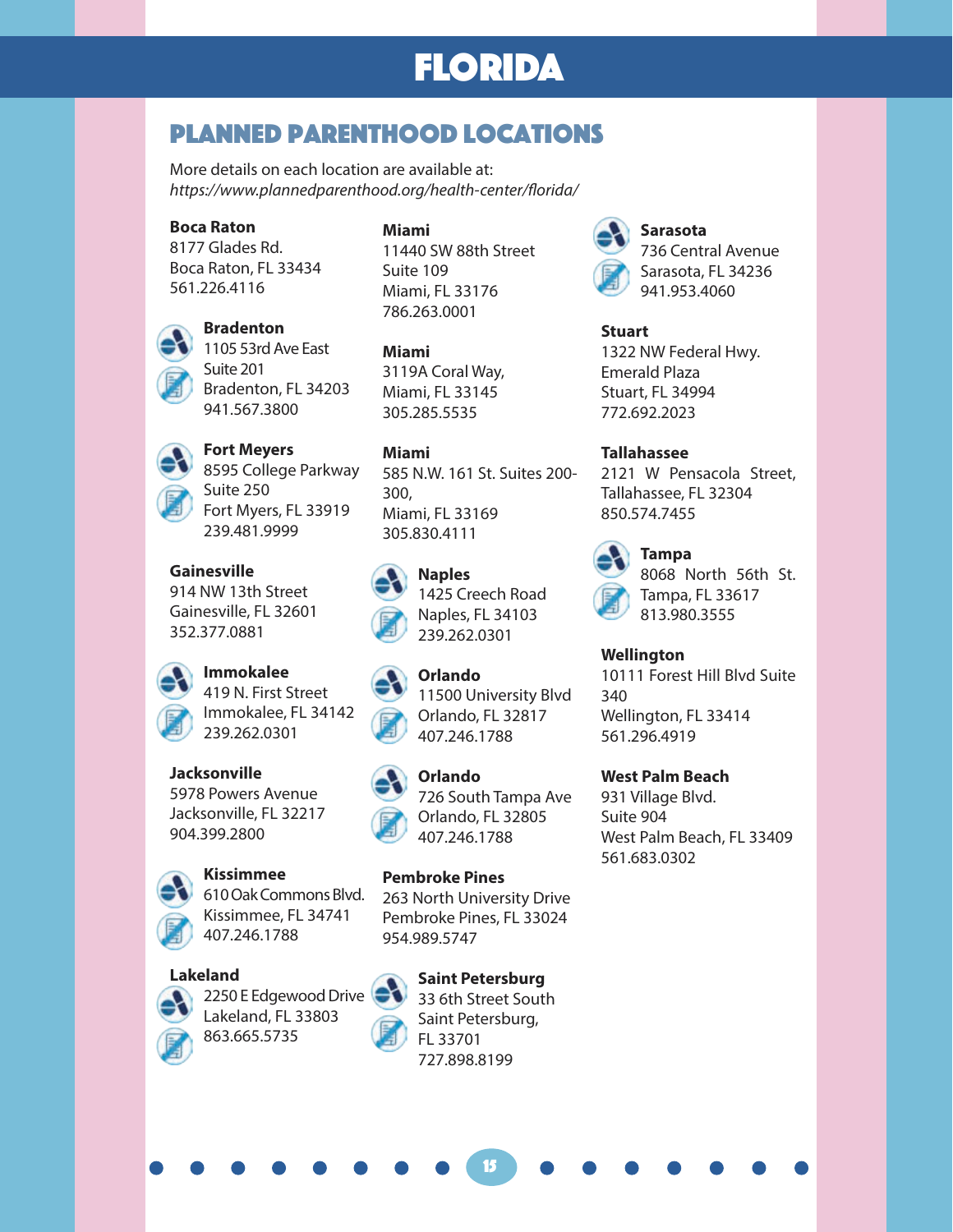

# GEORGIA

#### Mental Health

**Anna Baxter, LAPC** Wellspring Counseling Center 700 Old Roswell Lakes Pkwy Suite 300 Roswell, Georgia 30076 678.446.8653

anna@lovepositivecounseling.com www.lovepositivecounseling.com



#### **Eli Budd PhD, Psych**

2300 Cheshire Bridge Rd. Unit 101 Atlanta, GA 30324 404.873.5517 www.bebuddPhD.com



#### **Anna Lisa Derenthal LPC, NCC**

11285 Elkins Rd. Suite D4 Roswell, GA 30076 678.431.3901 annalisaderenthal@gmail.com www.annalisaderenthal.com



#### **Melissa L. Dickinson**

Wellspring Counseling Center 321 W Hill Street, Suite 2D, Decatur, GA 30030

404.969.5139 melissadickinsonlpc@gmail.com www.melissadickinson.com



**Tana Hall, LPC** 204 Church St Decatur, GA 30030 404.496.8262 www.tanahall.com



#### **Dr. Sally Herbert Psychiatrist**

41 Lenox Point North East Atlanta, GA 30324 404.842.0070



#### **Karuna Counseling** 1945 Mason Mill Rd. Suite 100

Decatur, GA 30033 404.321.4307 www.karunacounseling.com



#### **Metropolitan Counseling Services**

*(Sliding Scale as low as \$25. If going through Health Initiative you can re-*

*ceive 8 free sessions.)* 2801 Buford Hwy. Suite 470 Atlanta, GA 30329 404.321.1794 www.mcsatlanta.org



#### **Michelle Omara**

Online Services 2680 E Main St, #121 Plainfield, IN 46168 317.517.0065 michele@micheleomara.com https://micheleomara.com



16

#### **Dr. Kristie Overstreet** Therapy Department 18821 Delaware St Suite 208

Huntington Beach, CA 92648 904.566.9256 www.TherapyDepartment.com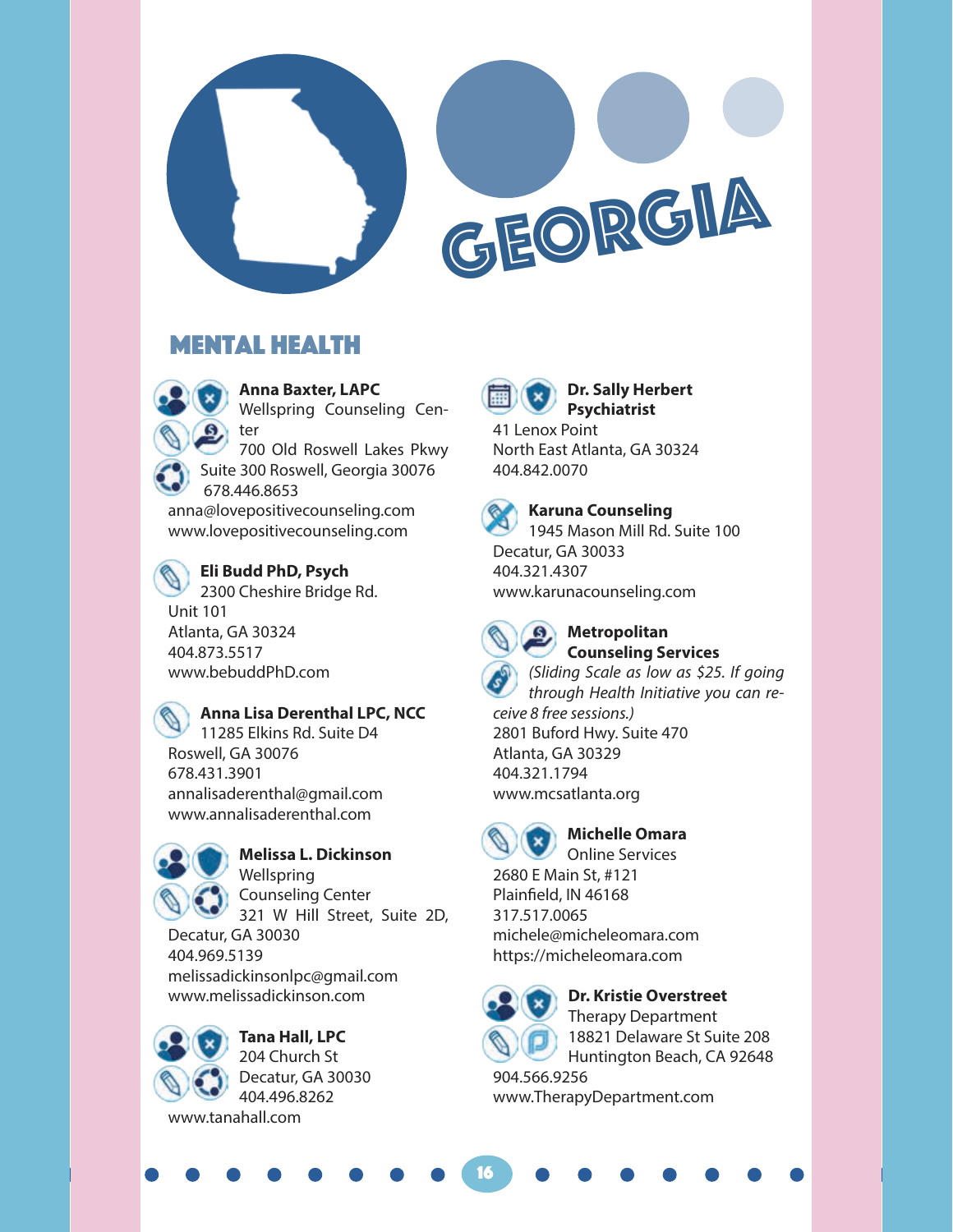## GEORGIA

#### Mental Health



#### **Erin Swenson**

1708 Peachtree St. NW Atlanta, GA 30309 404.312.5677 erin@erinswen.com www.erinswen.com



**Equality Clinic** 987 St. Sebastian Way Augusta, GA 30901 762.218.2226

#### **ENDOCRINOLOGY**



**Dr. Vin Tangpricha** 1365 Clifton Rd. Emory Clinic Bldg A Atlanta, GA 30322 404.778.3280



**Equality Clinic** 987 St. Sebastian Way Augusta, GA 30901 762.218.2226

#### PRIMARY CARE

**Dr. Mark Earhart** 1612 Mars Hill Rd. Suite B Watkinsville, GA 30677 706.769.1100



#### **Equality Clinic**

987 St. Sebastian Way Augusta, GA 30901 762.218.2226

#### **Maria Holder**

Intown Primary Care-Cheshire Bridge 730 Ponce De Leon Place, Unit B Atlanta, GA 30306 and 2215 Cheshire Bridge Rd NE Atlanta, GA 30324 404.541.0944 www.intownprimarycare.com/about/



#### **GA Tech Counseling Center** 353 Ferst Dr NW

Atlanta, GA 30313 404.894.9179



#### **Wellspring Counseling Center** 321 W. Hill St, Decatur, GA

30032 & 700 Old Roswell Lakes Pkwy, Suite 300, Roswell, GA 30076 (on Sundays)

678.667.1522 AmariahLove.com love.counseling17@gmail.com



**Trans Health Initiative** 1924 Cliff Valley Way Atlanta, GA 30329 404.728.7900 or 404.929.1742

transhealth@feministcenter.org www.transhealthinitiative.org



**Dr Isabel Lowell** Emory Healthcare Multiple Locations 404.778.7777 www.emoryhealthcare.org



17

#### **Dr. Scott Parry**

2215 Cheshire Bridge Rd NE Atlanta, GA 30324 404.541.0944 www.intownprimarycare.com

#### **Dr. Joseph Smiddy**

1700 Briarcliff Rd. NE Atlanta, GA 30306 404.228.2648



**Trans Health Initiative** 1924 Cliff Valley Way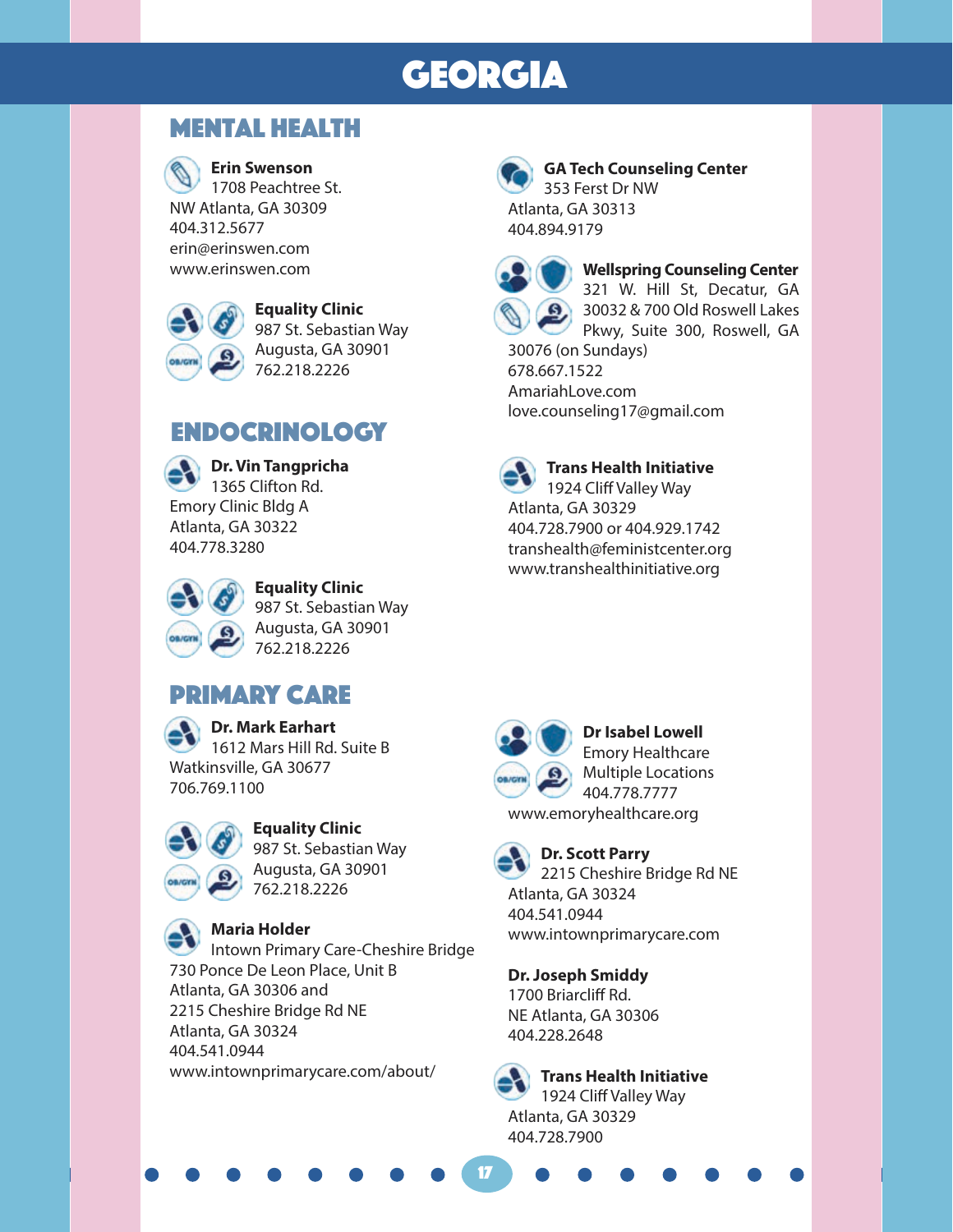## GEORGIA

#### Planned parenthood Locations

More details on each location are available at: *www.plannedparenthood.org/health-center/georgia/*

#### **Lawrenceville**

#### **Marietta**

798 Lawrenceville Suwanee Road, Lawrenceville, GA 30043 404.688.9300

220 Cobb Parkway North. Suite 500 Marietta, GA 30062 404.688.9300

#### **Savannah**

720 East 71st St. Savannah, GA 31405 912.351.0116

#### LEGAL RESOURCES

#### **Dana P Shaffner**

1842 Independence Square Atlanta, GA 30338 770.551.9366



**Equality Clinic** 987 St. Sebastian Way Augusta, GA 30901

#### **OTHER**



**Brittany Garner, MSW**

762.218.2226

Lost-N-Found Youth 2585 Chantilly Dr NE Atlanta, GA 30324 678.856.7825 brittany@lost-n-found.org www.lnfy.org

#### State Resource guideS

18

#### **Atlanta Gender**

atlantagender.org/professionals.html *Covers Atlanta*

#### **Reddit**

www.reddit.com/r/transhealth/comments/320gvc/looking\_for\_a\_transfriendly\_endo\_in\_georgia/#bottom-comments *Covers Primarily Atlanta*

#### **Georgia Equality**

www.georgiaequality.org/wp-content/ uploads/2015/08/GA-Trans-Resource-Guide-DIGITAL-1.pdf *Covers Primarily Atlanta*

#### **Feminist Women's Health Center**

www.feministcenter.org/assets/pdfs/ THI\_Resource\_Guide.pdf *Covers Atlanta*

#### **Trans Georgia**

www.transgeorgia.org *Covers entire state*

#### **Therapist Tana Hall's resource guide:**

www.docs.google.com/docu ment/d/1VsKNyaZ3P4pptqb - Fk1-3etIrYO-hHydxsKdah4ntJz8 *Covers Primarily Atlanta*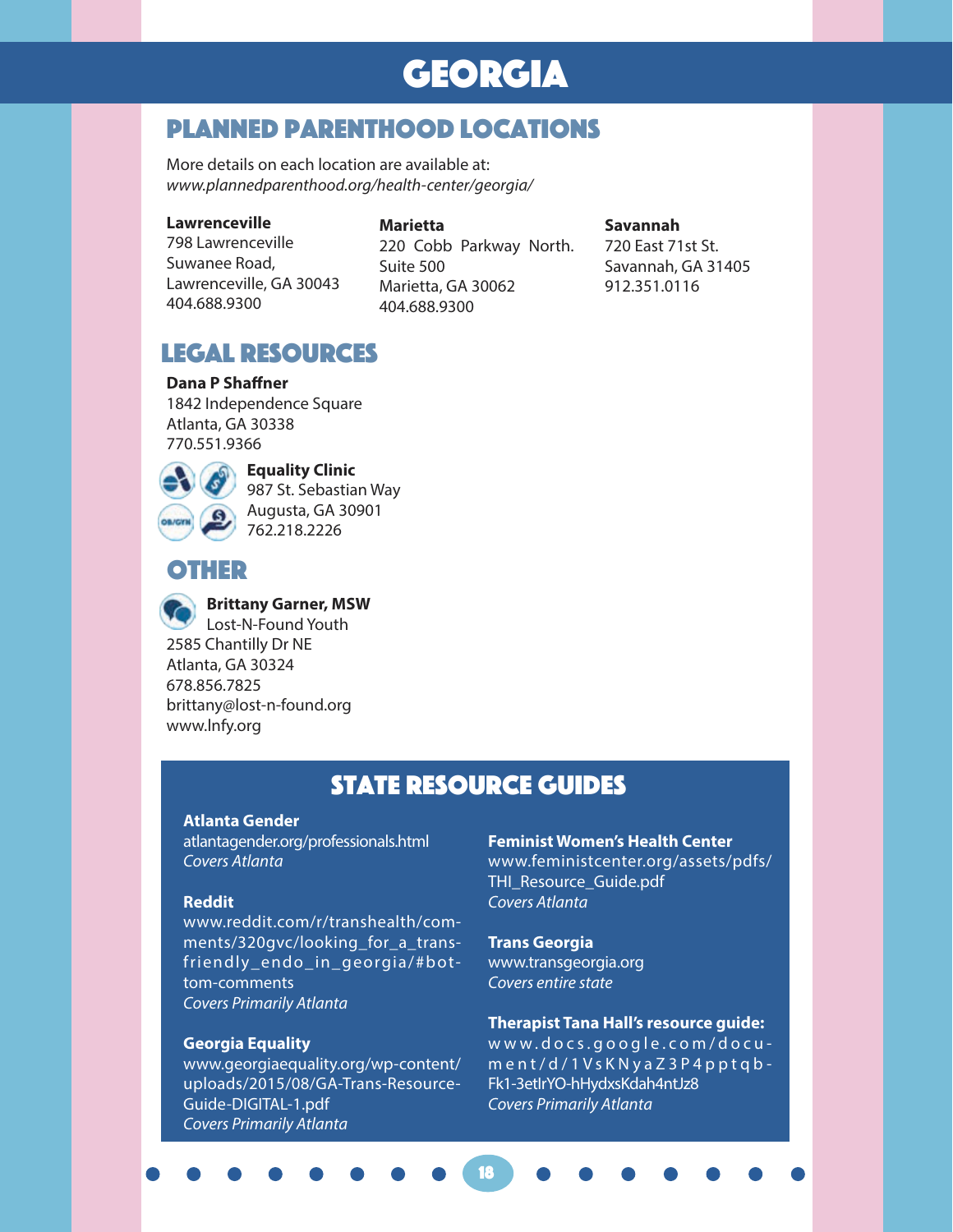

#### Mental Health



207 E. Reynolds Rd Lexington, KY 40517 mona@counselinginlexington.com

**Dave Harmon & Associates** 

3934 Dixie Highway #510 Louisville, KY 40207 502.896.8006



#### **Natasha Lacey**

New Life Counseling Services 1099 S. Broadway, Ste. 280 & 260 Lexington, KY 40504 859.309.2384

newlifecounselingsvc@gmail.com

#### **Susan S. Mathews-Duvall PhD**

2220 Executive Dr. #103 Lexington, KY 40505 859.227.9998 drmathewsduvall@gmail.com



#### **Michelle Omara**

Online Services 2680 E Main St, #121 Plainfield, IN 46168 317.517.0065 michele@micheleomara.com www.micheleomara.com

#### **Sanders and Associates**

160 N. Broadway, Lexington, KY 40507 859.266.6786 sandersandassociatespllc@gmail.com



19

**Janet Vessels, LCSW** Center for Child and Family Counseling 1315 W. Main Suite A Lexington, KY 40508 859.554.6028 janetvessels@yourcounselor.org

## Additions? + + +

Email Ivy Gibson-Hill at the Campaign for Southern Equality at ivy@ southernequality.org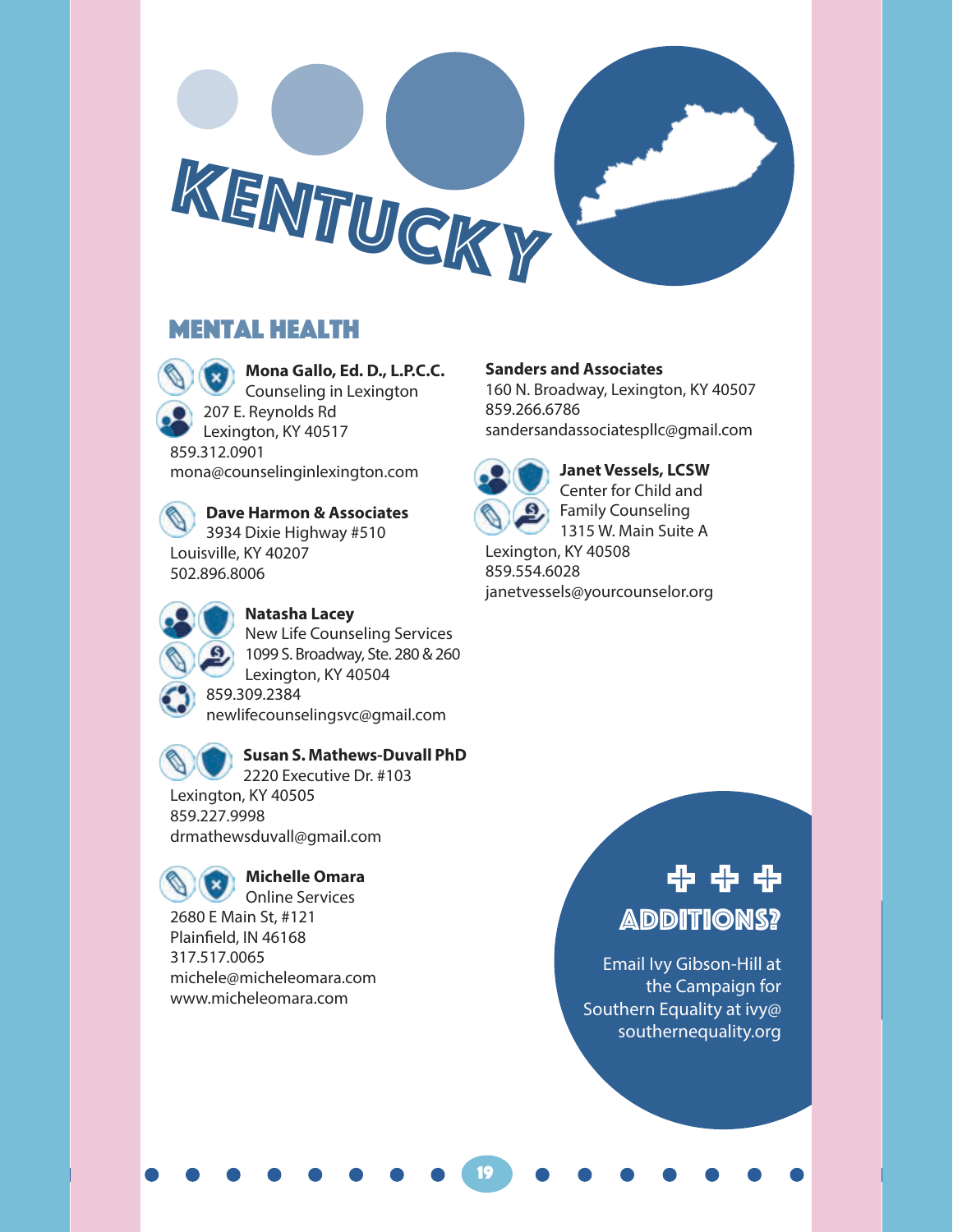## KENTUCKY

#### Planned parenthood Locations

More details on each location are available at: *www.plannedparenthood.org/health-center/kentucky/*

#### **Lexington**

268 Southland Drive, Lexington, KY 40503 859.252.8494

**Louisville**

842 South 7th Street, Louisville, KY 40203 502.584.2473

#### PRIMARY CARE



**Joanne Brown** UK University Health Service (UK Students only) University Health Service Building 830 S. Limestone Lexington KY 40536-0582 859.323.2778 & 859.323.4636 www.uky.edu/lgbtq/transform-health

#### **Keisa Fallin-Bennett, MD/MPH**

UK Department of Family & Community Medicine 2195 Harrodsburg Rd Suite 125 Lexington, KY 40504-3504 859.323.6371 keisa.bennett@uky.edu www.uky.edu/lgbtq/transform-health

#### SUPPORT GROUP

**Trans Health Advocates** 502.694.2227 www.kentuckyhealthjusticenetwork.org/ trans-health.html

#### 21

#### **Dr. Clayton Smith**

Internal Medicine at UofL Physicians Outpatient Center 401 E. Chestnut St. Suite 370 Louisville, KY 40202 502.588.4500 www.uoflphysicians.com/1235371840 clayton-smith

#### **STATE RESOURCE GUIDE**

20

**TransKentucky** www.transkentucky.com/directory/ *Covers Entire State*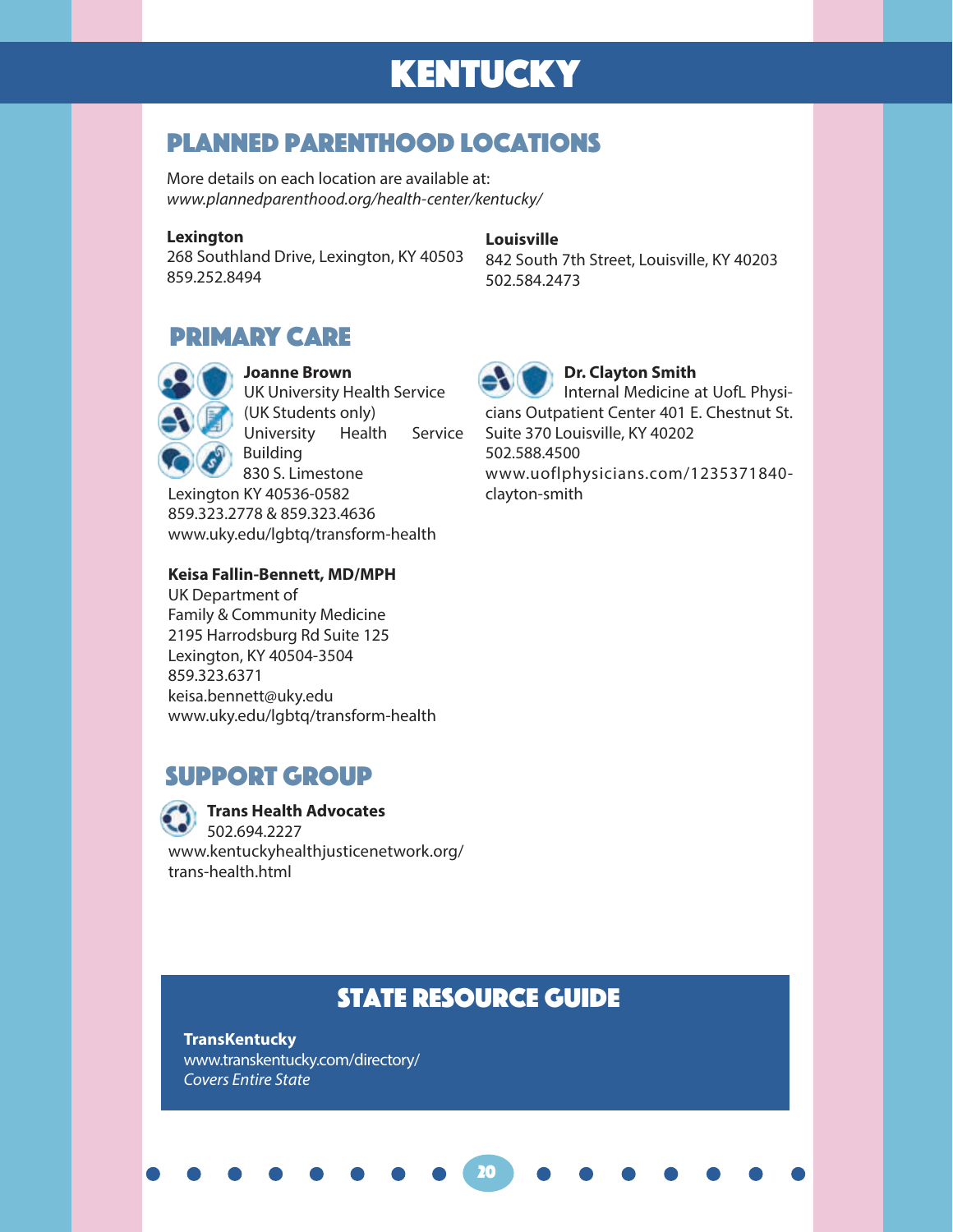

# LOUISIANA

#### Mental Health

**Carlos Cuneo** 3080 Teddy Dr. Ste A Baton Rouge, LA 70809 225.923.8255



**Dr. Jen Chandler** 5208 Magazine St Ste 138. New

Orleans, LA 70115 General: 504.708.493 Therapy & Medical: 504.278.4006 nolamedpsych@gmail.com drjchandler@yahoo.com www.drjchandler.com/

**Bobby Kizer PhD** 300 B Codifer Blvd. Metairie, LA 70005 504.390.5782 kizer.bobby@gmail.com www.bobbykizer.com

#### PRIMARY CARE

**Jamie Buth**  1555 Poydras St. #405 New Orleans, LA 70112 504.558.3637

**Jennifer Garrett**  1315 Antonine St New Orleans, LA 70115 504.891.4015

**Michele McCarthy Larzelere PhD** 200 W. Esplanade Ave. #412 Kenner, LA 70065 504.471.2750 mlarze@lsuhsc.edu





**Kelley Massengale, LCSW, BACS**

7474 Highland Road Baton Rouge, LA 70808 225.246.2359 kmassengale01@gmail.com www.counselingbatonrouge.com

**Terry Meyers MEd BCSW**

1412 Thalia St. New Orleans, LA 70130 504.524.5973



#### **Dr. Kristie Overstreet**

Therapy Department 18821 Delaware St Suite 208 Huntington Beach, CA 92648 904.566.9256

www.TherapyDepartment.com



**Joan Ellen Young LPC, NCC**  New Orleans, LA

504.810.1450



21

**Dr. Ryan Pasternak** Crescent Care Family Care Services Center Family Services Center, 4640 S.

Carrollton Ave., Suite 120, New Orleans, LA 70119 504.378.0427

rpaste@lsuhsc.edu www.crescentcarehealth.org/

**Rachana Sus**

4770 S I-10 Service Road W #110 New Orleans, LA 504.988.8050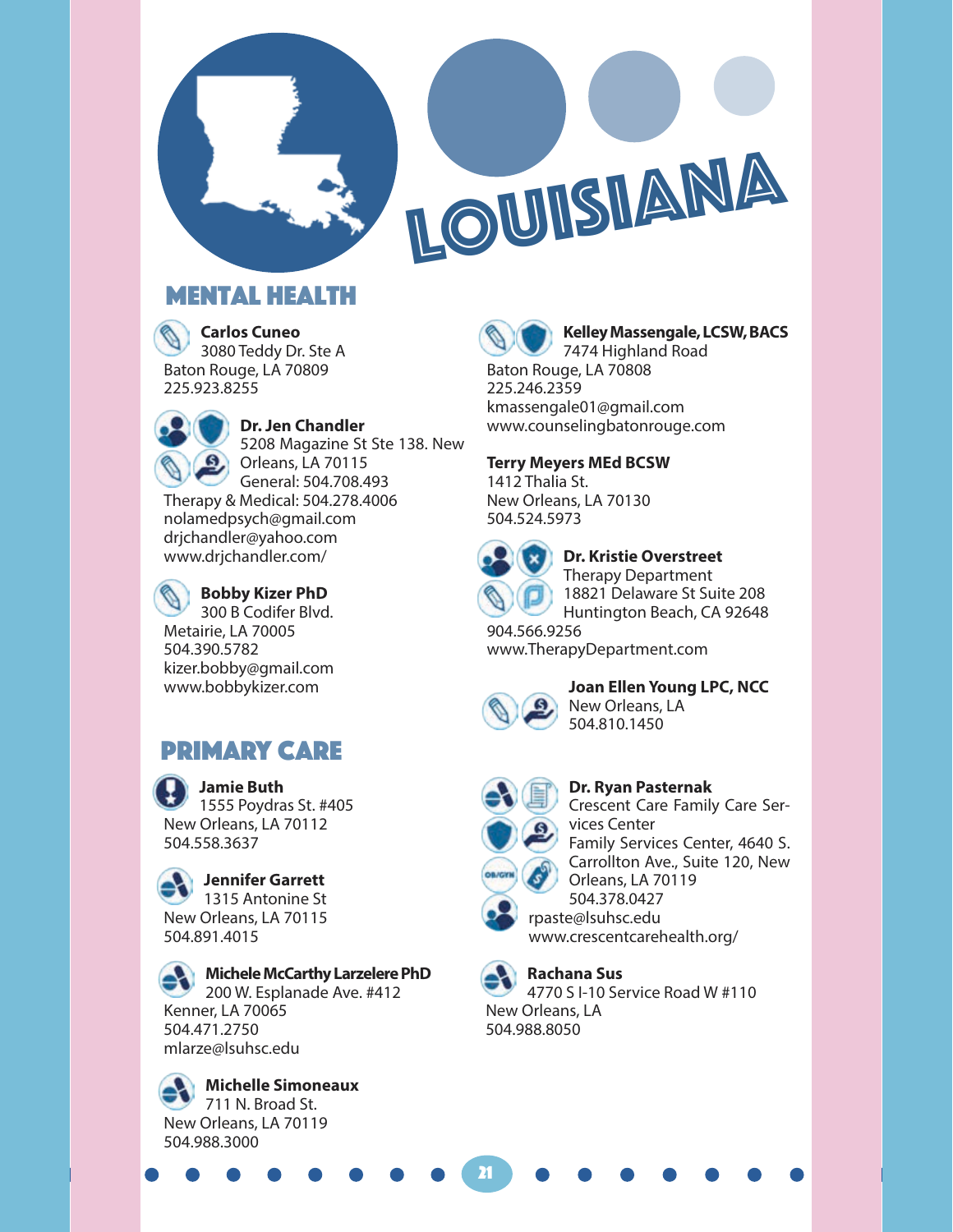## LOUISIANA

#### Planned parenthood Locations

More details on each location are available at: *www.plannedparenthood.org/health-center/louisiana/*

#### **Baton Rouge**

3955 Government Street, Ste. 2 Baton Rouge, LA 70806 225.387.1167

#### **New Orleans**

4636 S Claiborne Ave New Orleans, LA 70125 504.897.9200

#### GENERAL PEDIATRIC CARE



**Dr. Ryan Pasternak** Kids First Tiger Care Adolescent Clinic 1661 Canal St. New Orleans, LA 70112 504.299.9980 rpaste@lsuhsc.edu www.crescentcarehealth.org/

#### Endocrinology

**Mary Melissa Albritton**  2449 Hospital Dr. Bossier City, LA 71111 318.212.7902

#### HIV CARE

#### **Baton Rouge AIDS Society**

4560 North Blvd. Suite 100 Baton Rouge, LA 70806 225.923.AIDS(2437) www.batonrougeaidssociety.org AIDS102@aol.com

#### **Central Louisiana AIDS Support Services**

1785 Jackson St. Alexandria, LA 71301 318.442.1010 www.class-cenla.org

#### **HIV/AIDS Alliance for Region 2**

4560 North Boulevard Baton Rouge, LA 70806 225.927.1269 www.haartinc.org

#### Legal Resource

#### **Louisiana Civil Justice Center**  Hotline: 1.800.310.7029

*Free legal advice* laciviljustice.org

**Children's Hospital New Orleans** Adolescent Health Specialty Clinic and Gender Health Clinic

200 Henry Clay Ave., Ambulatory Care Center, New Orleans, LA 70118

504.896.2888

#### **Brandy A. Panunti**

610 John Churchill Chase, Loft 10 New Orleans, LA 70130 504.842.3000

#### **Philidelphia Center**

2020 Centenary Blvd Shreveport, LA 71104 & the Mercy Center at 740 Austin Place Shreveport, LA 71101 318.222.6633 www.philadelphiacenter.org

#### **Southwest Louisiana AIDS Council**

425 Kingsley St, Lake Charles, LA 70601 337.439.5861 www.slac.org/

#### **STATE RESOURCE GUIDE**

**Louisiana Trans Advocates** www.latransadvocates.org/ *Statewide list of providers and support groups*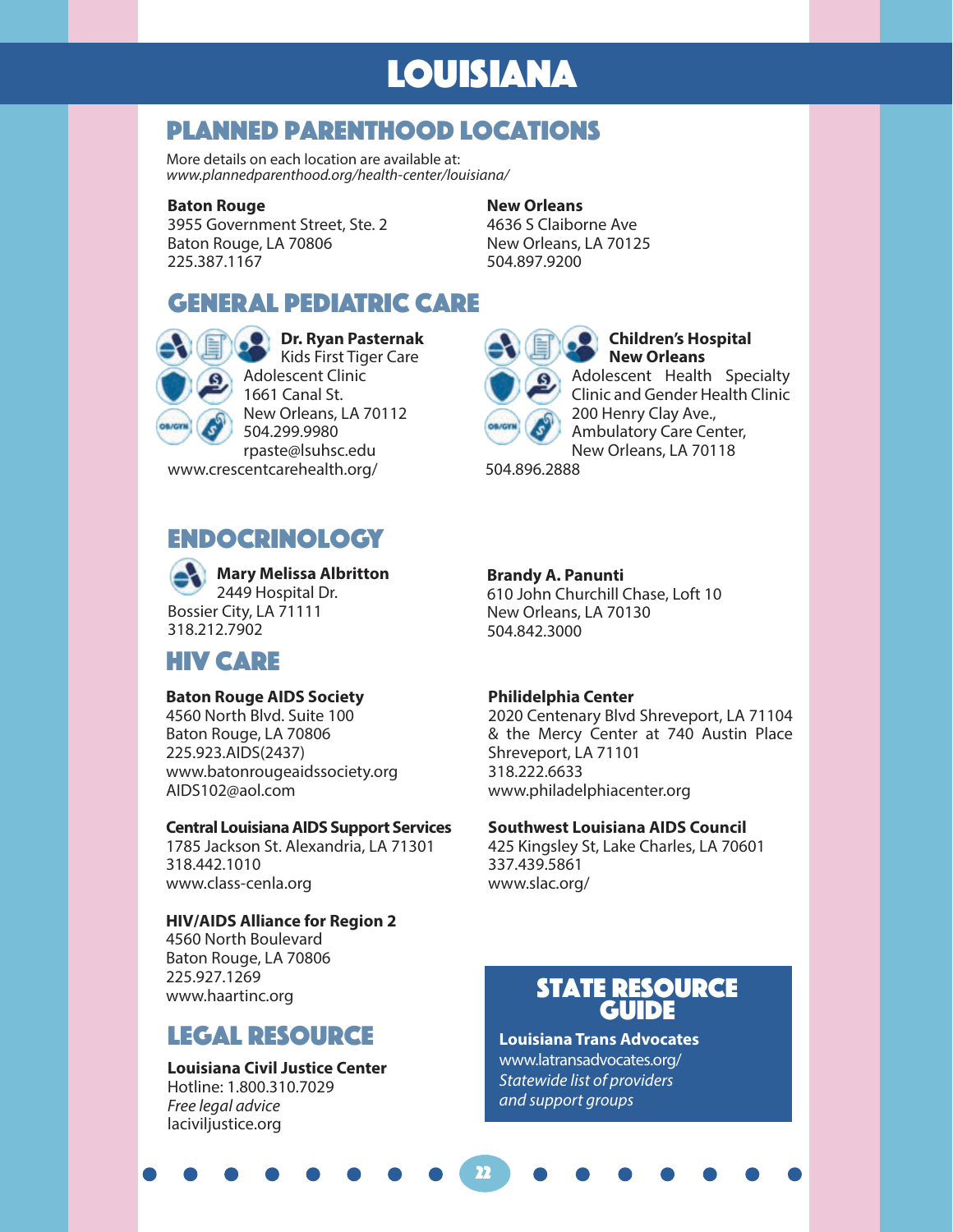#### Mental Health



**G Beals** Delta State University DSU Box 3142 Ewing 345, Cleveland, MS 38733 662.846.4362 gbeals@deltastate.edu

MISSISSIPPI



**Patricia Brawley PhD, LPC**  McComb, MS 601.564.0174



**John A. "Tony" Caldwell, LCSW**

Caldwell Counseling 501 Heritage Dr., Oxford, MS 38655 662.625.4639 tonycaldwelllcsw@yahoo.com

**Starke Farrell LCSW** Farrell Family Counseling Center 118 N Commerce Street Ripley, MS 38663 662.993.9024 Text: 662.576.1078

**LGBT Mental Health Center University of Mississippi Med. Center** 2500 North State Street Jackson, MS 39216 601.984.6925

#### PRIMARY CARE

**Arti Barnes University of Mississippi Med. Center**  2500 North State Street Jackson, MS 39216 601.984.5560 www.oahcc.org



#### **Millsaps College Counseling Services**

1701 N State St. Jackson, MS 39202 601.974.1206 www.millsaps.edu/student\_life/counseling individual.php

#### **Open Arms Healthcare Center**

500 E Woodrow Wilson Ave Jackson, MS 39216 601.500.7660 www.oahcc.org



#### **Dr. Ty Stafford**

Mississippi State University Student Counseling Services 76 Magruder Street 115C Hathorn Hall Mississippi State Starkville, MS 39762

662.325.2091 tstafford@saffairs.msstate.edu www.health.msstate.edu/scs/

#### **Open Arms Healthcare Center**

500 E Woodrow Wilson Ave Jackson, MS 39216 601.500.7660 www.oahcc.org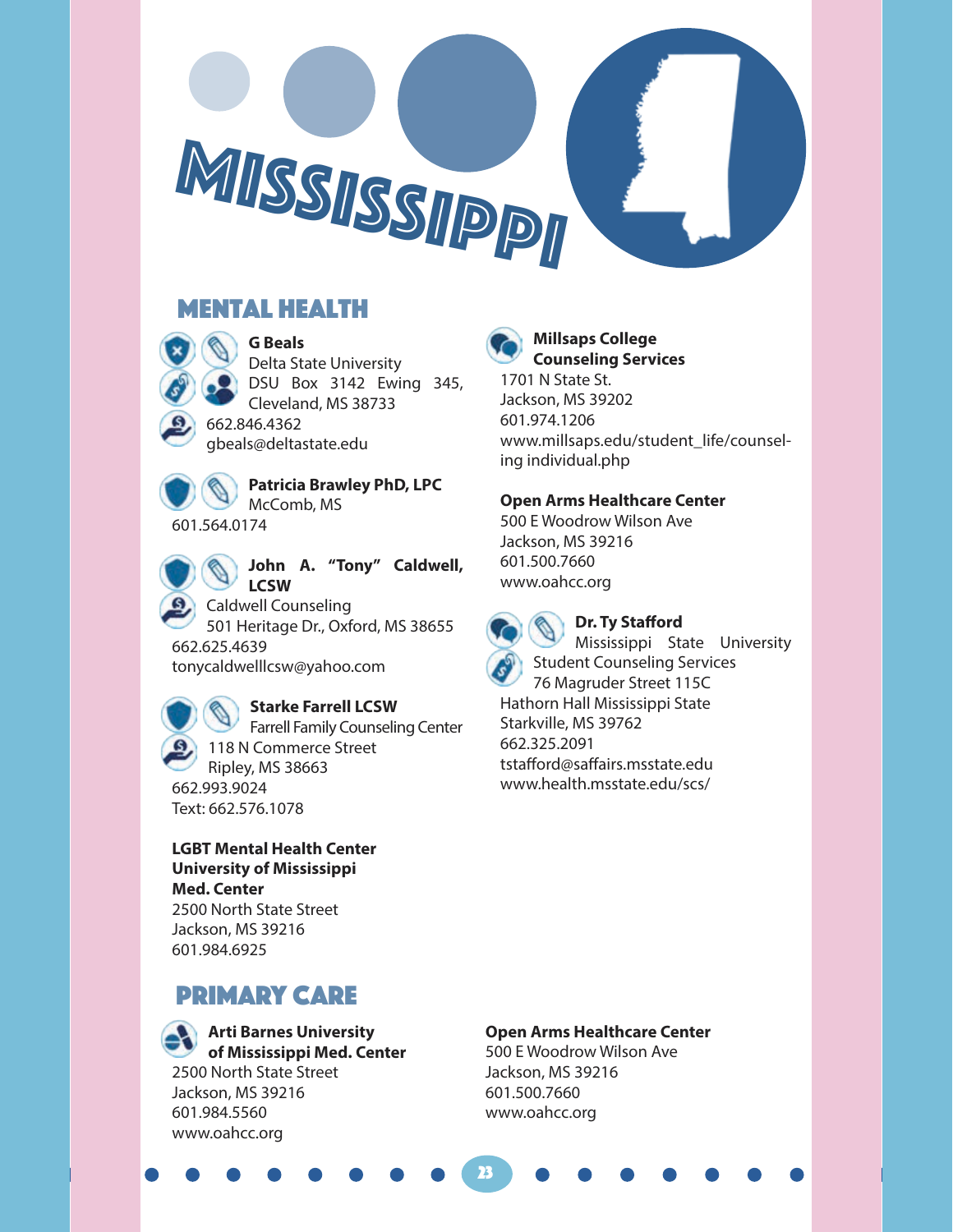## MISSISSIPPI



#### **Arti Barnes University**

**of Mississippi Med. Center**  2500 North State Street Jackson, MS 39216 601.984.5560 www.oahcc.org

#### LEGAL RESOURCES

**Bear Atwood** (*Name change; Gender Marker Change)* 360 Comet Drive, Jackson, MS 39206 601.940.3195 Bear@BearAtwoodAttorney.com

#### **Dana Baumgartner**

727 W. 5th St., Laurel, MS 39440 601.422.8898 dana@bumgardnerlawoffice.com

#### **Hays Burchfield** *(Name change;*

*Gender Marker Change)* Burchfield Law Firm, PLLC 15 N. Dunn St., P.O. Box 733 Eupora, MS 39744 662.258.6633

#### **Amanda Daniels**

The Law Office of Amanda Todd Daniels 204 N. Spring Street, Tupelo, MS 38804 662.678.8009

#### HIV CARE

#### **AIDS Services Coalition**

Hattiesburg, MS • 601.450.4286 asc@megagate.com

#### **Mississippi Center for Justice Jackson**

*(Legal services for HIV+ individuals)* 5 Old River Place, Suite 203 (39202) P.O. Box 1023 Jackson, MS 39215-1023 601.352.2269

#### **Mississippi Center for Justice Biloxi**

963 Division Street, Biloxi, MS 39530 228.435.7284 www.mscenterforjustice.org

#### ENDOCRINOLOGY Planned Parenthood

#### **Hattiesburg**

214 South 27th Avenue Hattiesburg, MS 39401 251.342.6695 www.plannedparenthood.org/health-center/mississippi/

#### **Mississippi Center for Justice**

*(Legal services for HIV+ individuals)* 5 Old River Place, Suite 203 (39202) P.O. Box 1023 Jackson, MS 39215-1023 601.352.2269

#### **Carey Reid Varnado**

Montague, Pittman and Varnado, P.A. Hattiesburg, MS 601.544.1234 cvarnado@mpvlaw.com

#### **Robert McDuff and Sibyl Byrd**

*(Name Change)* McDuff and Byrd 767 N Congress St. Jackson, MS 39202 601.969.0802

#### **Mississippi Center for Justice Indianola**

120 Court Avenue, Indianola, MS 38751 662.887.6570 http://www.mscenterforjustice.org

#### **Open Arms Healthcare Center**

500 E Woodrow Wilson Ave Jackson, MS 39216 601.500.7660 www.oahcc.org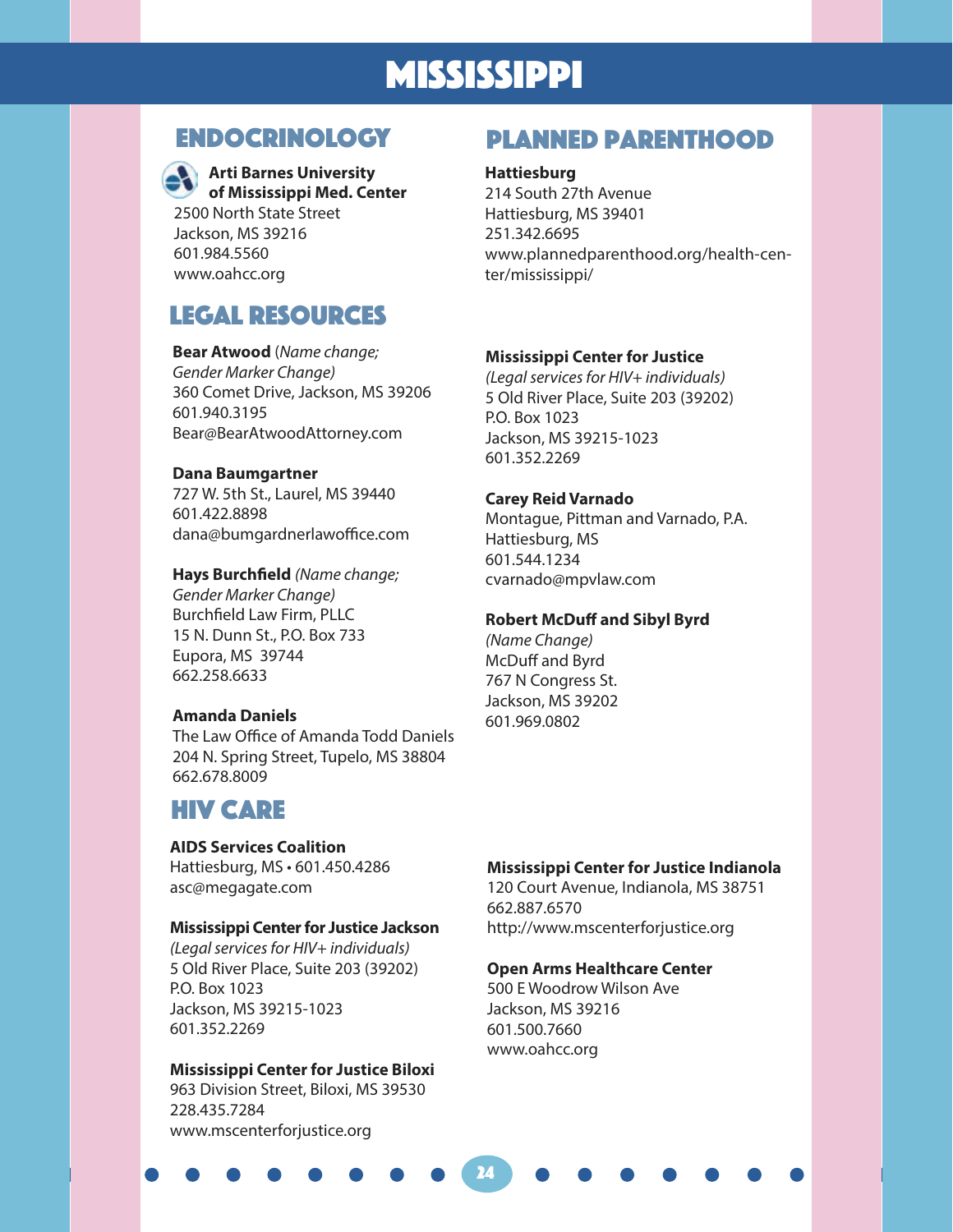

#### Mental Health



**Nicole M. Armbrust, LCSW** 70 Woodfin Pl. Suite 217 Asheville NC 28801 828.348.0527 OPTNicole@gmail.com



**Luce Beagle, LPC** Empowered Transitions Counseling 5 Ravenscroft Dr.

Asheville, NC 28801 828.231.9337

empoweredtransitionsasheville@ gmail.com



263 Haywood Street, Suite 206, Asheville, NC 28801 678.313.8747

heather.branham@gmail.com www.heatherbranhamlcsw.com



**Jamie Brazell, M.Ed., LMFT Licensed Therapist, Trained Sexologist**

Out of the Woods

Therapeutic Counseling, PLLC 96 Central Avenue Asheville, NC 28801 828.290.2347 jamie@outofthewoodstherapy.com

**Kristin Carswell, MA, LPCS** 383 Merrimon Ave. Suite C Asheville, NC 28801 828.670.1275 kristin.carswell@gmail.com www.manifestcounseling.com



**Donna Clausen** Red Bird Counseling 404.808.6701 Donnaclausen@redbirdcounseling.org

Redbirdcounseling.org



**Daymark Recovery Services** 1400 Willow Lane North Wilkesboro NC 28659 336.667.5151 ext. 4831 abliving@daymarkrecovery.org daymarkrecovery.org



#### **Duke Child and Adolescent Gender Care**

2301 Erwin Rd. Durham, NC 27701 919.684.8361 www.dukehealth.org



#### **Dr. Mary Ellen Griffin**

100 Central Ave Asheville NC • 828.331.8100 *Additional Office:* 11 Schulman St. Sylva, NC • 828.331.8100



25

**Beverly L. Moss, LPC** Moss Counseling Services 4921 Albemarle Rd, Suite 108, Charlotte, NC 28205

704.493.8535 mosscounseling@gmail.com www.mosscounseling.com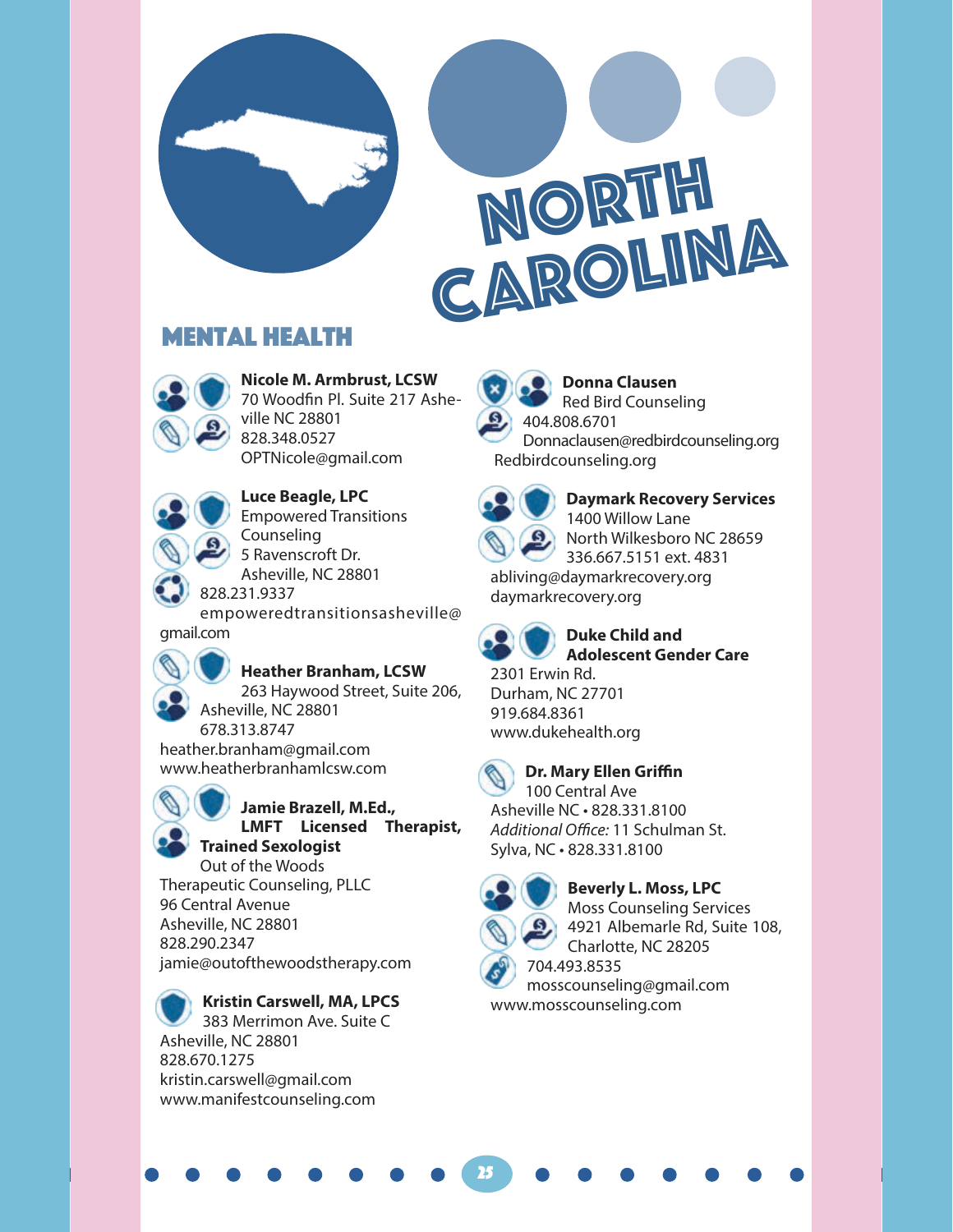#### Mental Health



**Peyton Kinnaird MA, LPCS**

383 Merrimon Ave. Suite C Asheville, NC 28801 • 828.775.5535 peytonkinnaird@gmail.com www.manifestcounseling.com

#### **Holly Mackin, MA**



#### **LMFT AASECT Certified** PsychloTherapy

133 W Catawba Ave. Mt. Holly, NC 28120

and 13420 Reese Blvd West, Huntersville, NC 28078 704.266.0479 & 704.689.5075 holly.mackin@gmail.com www.hollymackintherapy.com



Transgender Treatment Team Salisbury NC VA hospital docstephanmuff@gmail.com 704.638.9000 ext 13006



**Abby Nardo, Ph.D.**

Downtown Psychology 416 Morson St, Raleigh NC 27601 919.816.2411 nardo@downtownpsychology.com

www.downtownpsychology.com

#### **Jen Oman**

Asheville, NC 28806 • 480.351.0276

#### **Chandra Passero** 2 S. Main St. Suite 28

Weaverville, NC 28787 828.337.2716



#### **Joe Pope, MS, LPC, LCAS, CRC**

Eastover Psychological & Psychiatric Group, P.A. 3303 Latrobe Dr. Charlotte, NC 28211 704.362.2663 x126 dial 0 jpope@eastpsych.com

#### **Sarah B. Raines**

Sarah B. Raines Counseling 390 Merrimon Ave, Asheville, NC 28801 828.280.6391

sarahbrainescounseling@gmail.com www.sarahrainescounseling.com



## **Will Ray**

Caring for Children 50 Reddick Rd., Asheville, NC 28805 828.298.0186 will.ray@caring4children.org www.caring4children.org



#### **Jenny Shealy**

Crossing Point Counseling 67 Charlotte St, Asheville, NC 28801 828.279.5369

crossingpointcounseling.com shealy.jenny@gmail.com



#### **Crystal Smith, BA, MACC, LPC-A** Counseling And Support Associates At Lake Norman

1835 Davie Avenue, Suite 411 Statesville, NC 28677 • 828.244.5725 crystaldsmith@yahoo.com



#### **Tanya Stiers**



168 S. Liberty St. Asheville, NC 28801 • 828.713.7804



## **Jocie Sweeney, PhD**

Sweeney Psych 801 East Morehead Street Suite 304 Charlotte, NC 28215 980.236.073 drsweeney@sweeneypsych.com 4

#### **Transgender Health Program**

WNC Community Health Services 285 Biltmore Ave. Asheville, NC 28801 828.285.0622 Ext. 2144 astyan@wncchs.org



#### **John W Hall, PhD**

Transgender Treatment Team Salisbury NC VA hospital John.Hall7@va.gov 704.638.9000 ext 13037



26

Lisa Wolfe, LPC 580 Upward Rd

Suite 1 Flat Rock, NC 28731 828.216.3366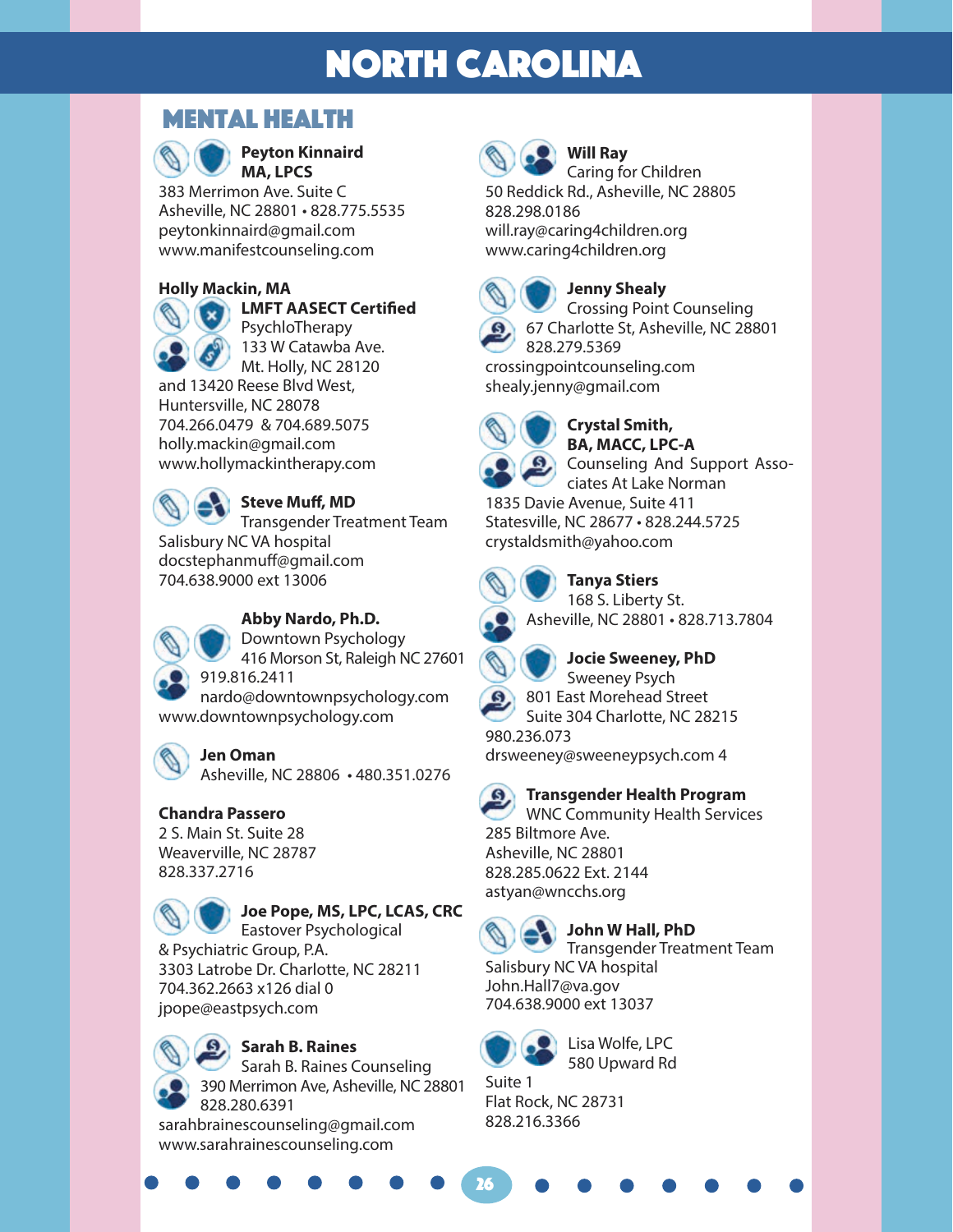#### Endocrinology

**Dr. Elizabeth Holt**

2709 Blue Ridge Rd. Suite 320 Raleigh, NC 27607 919.876.7692



**Shannon Hopson, MD** 2544 Court Dr. Suite A

Gastonia, NC 28054 704.671.6400



#### **Craig Speiser, MD**

200 Medical Parks Dr. Suite 460 Concord, NC 28025

704.403.1311

#### PRIMARY CARE



#### **Dr. Jennifer Abbott**

Transgender Health Program, WNC Community Health Services 285 Biltmore Ave. Asheville, NC 28801 828.285.0622 Ext 2116



#### **Dr. Rhett Brown**

Charlotte Transgender Healthcare Group 335 N. Caswell Rd. Charlotte, NC 28204 704.384.7980



#### **Carrboro Community Health Center**

Piedmont Health 301 Lloyd St. Carrboro, NC 27510 919.942.8741



#### **Carrboro Pediatrics & Internal Medicine**

27 Fidelity St. Carrboro, NC 27510 919.933.8381 www.carrboropediatrics.com



#### **Chapel Hill Health Center** 1765 Dobbins Dr.

Chapel Hill, NC 27514 919.942.7762

#### **Community Family Practice**

260 Merrimon Avenue, Suite 200 Asheville, NC 28801 828.254.2444



#### **Dr. Thomas Marlowe** Charlotte Transgender

 Healthcare Group 400 Clarice Ave. Charlotte, NC 28204 704.348.4000



**Dr. Deanna Adkins** Duke Child and

Adolescent Gender Care 2301 Erwin Rd. Durham, NC 27701 919.684.8361 www.dukehealth.org



#### **Charlotte Health Center** 4822 Albermarle Rd.

Suite 103 & 104 Charlotte, NC 28205 704.536.7233



#### **Duke Child and Adolescent Gender Care**

2301 Erwin Rd. Durham NC, 27701 919.684.8361 www.dukehealth.org

## **Durham Health Center**

105 Newsom St. Suite 101 Durham, NC 27704 919.286.2872



#### **Fayetteville Health**

**Center** 4551 Yadkin Rd. Fayetteville, NC 28303 866.942.7762



27

#### **Aleece Fosnight, MSPAS, PA-C, CSC, CSE**

Mission Medical Associates, Pisgah Urology

87 Medical Park Drive, St A Brevard, NC 28712 828.883.5858 aleece.fosnight@gmail.com www.mission-health.org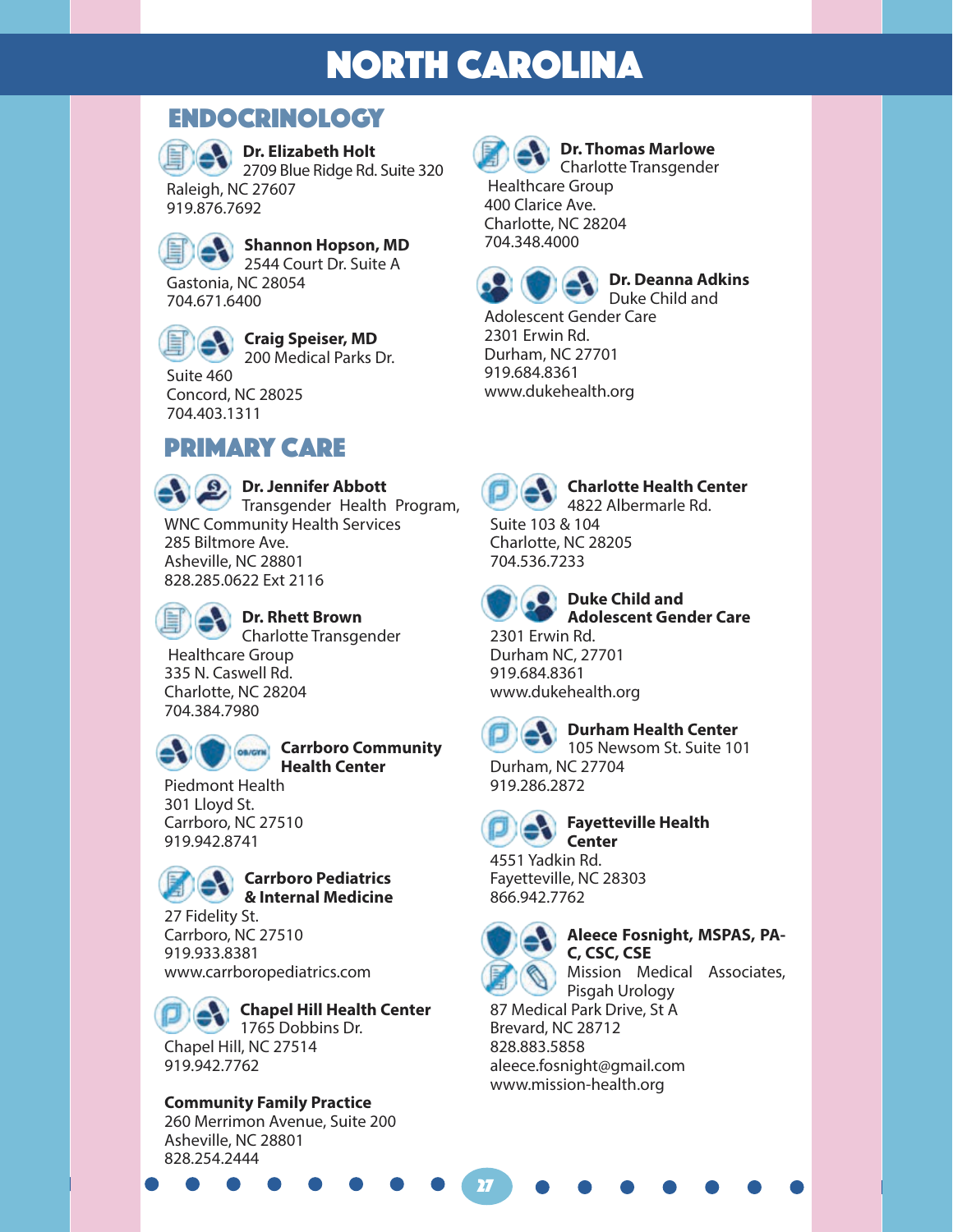#### PRIMARY CARE

**Dr. Deanna C. Jones** *(Not taking new patients)* 1242 S 5th St. Suite C Mebane, NC 27302 919.563.3007

**Dr. Grace Ivins •** Living Well WNC **OB/GYN** 40 North Merrimon Avenue, Suite 305 Asheville, NC 28804 828.575.9562



#### **Dr. Lauren Livingston**

Asheville's Community Family Practice 260 Merrimon Avenue, Suite 200 Asheville, NC 28801 828.254.2444 www.communityfamilyonline.com



**Steve Muff, MD**

Transgender Treatment Team Salisbury NC VA hospital docstephanmuff@gmail.com 704.638.9000 ext 13006

#### **Planned Parenthood Asheville Health Center**

68 McDowell St., Asheville, NC 28801 828.252.7928



#### **Raleigh Health Center**

100 S. Boylan Ave. Raleigh, NC 27603 • 919.833.7526

#### **Dr. Lisa Reed**

MAHEC Family Health Center at Newbridge 218 Elkwood Avenue Asheville, NC 28804 • 828.257.4747 www.mahec.net/?/patient-information/family-health/newbridge

> **Student Health Services, University of North Carolina at Asheville**

118 W. T. Weaver Boulevard Asheville, NC 28804 828.251.6520

**Dr. Heidi Swygard** CAPUS Clinic Wake County Health Department 1011 Rock Quarry Rd, Raleigh NC 919.833.3111 www.advancechc.org/providers/heidi-swygard-md/



#### **Wesley Thompson**

Ballantyne Family Medicine 6010 E WT Harris Blvd. Charlotte, NC 28215 704.208.4134 wthompson@carolina.rr.com



#### **Transgender Health Program** WNC Community

Health Services 285 Biltmore Ave. Asheville, NC 28801 828.285.0622 Ext. 2144 astyan@wncchs.org



## **John W Hall, PhD**

Transgender Treatment Team Salisbury NC VA hospital John.Hall7@va.gov 704.638.9000 ext 13037



#### **Wake Forest University Student Health Service** 336.758.5218

shs@wfu.edu www.shs.wfu.edu/



#### **Wilmington Health Center**

1921 & 1925 Tradd Ct. Wilmington, NC 28401 910.762.5566



**Melissa Wilson, LCSW** 828.989.5080 melissawilsontherapy.com melissawilsontherapy@gmail.com



#### **Winston-Salem Health Center**

lotte, NC 28215 704.208-4134

3000 Maplewood Ave. Winston-Salem, NC 27103 336.768.2980



28

**Richard Wynn** Ballantyne Family Medicine 6010 E WT Harris Blvd. Char-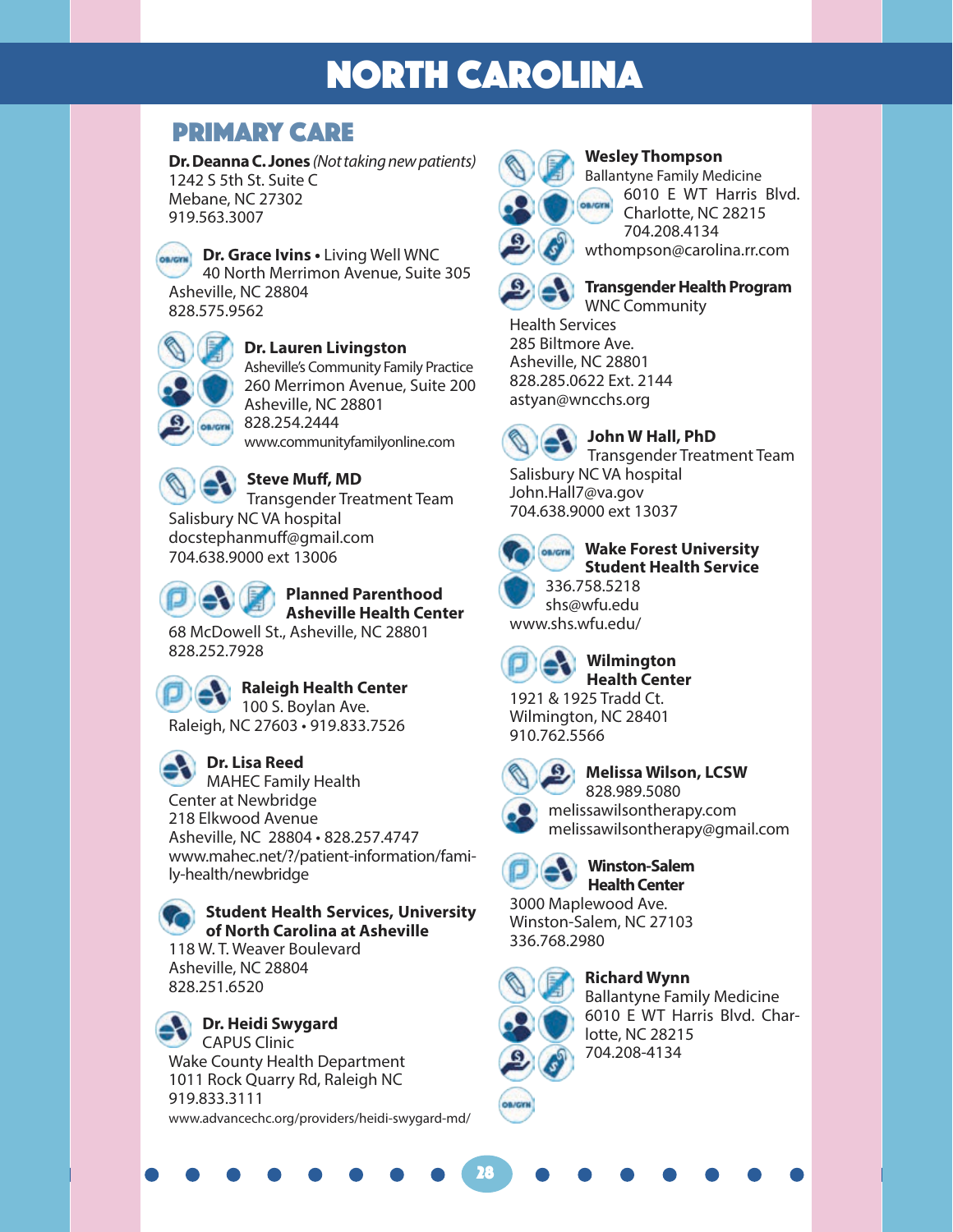#### LEGAL RESOURCES

#### **Meghann K. Burke**

*(Name changes; gender marker changes)* Brazil and Burke, P.A. 77 Central Ave. Asheville, NC 28801 828.255.5400 mburke@cobralawfirm.com www.brazilburkelaw.com

#### **Frank Goldsmith**

Goldsmith, Goldsmith, and Dews, P.A. Marion, NC 828.652.3000 www.goldsmithdews.com

#### **Marion Groat**

Parsons Laws 168 S. Liberty St. Asheville, NC 28801 828.581.9LAW

#### **Hart Law Group**

93 Church St. Asheville, NC 28801 828.271.4278 www.thehartlawgroup.com

#### **Paula Kohut**

Kohut & Adams, P.A. 513 Market Street Wilmington, NC, 28401 910.815.4066 www.kohut.pro

**Luke Largess** Tin Fulton Walker & Owen Charlotte, NC 704.338.1220 www.tinfulton.com

**Beckie Moriello** Raleigh Immigration Law Firm 3033-3 Stonybrook Dr. Raleigh, NC 27604 919.376.2933 beckie@raleighimmigration. org

#### **PJ Roth**

Marshall Roth and Gregory Asheville, NC 828.281.2100 www.mrglawfirm.com

**Connie J. Vetter**  Charlotte, NC 704.333.4000 www.cjvlaw.com

#### **Joan Waldron**

Waldron Law Firm 5624 Executive Center Dr #130, Charlotte, NC 28212 704.444.0057

#### **Diane Walton**

*(Name changes; gender marker changes)* Walton Law Office Asheville, NC 828.255.1963 www.waltonlawoffice.com

#### **STATE RESOURCE GUIDES**

29

#### **LGBT Center of Raleigh**

www.lgbtcenterofraleigh.com/adult-programs/transgender-initiative/transgender-local-resources.html *Covers Triangle Area*

#### **LGBT Center of Durham**

www.lgbtqcenterofdurham.org/community-resources.html *Covers Triangle Area*

**Charlotte Transgender Healthcare Group** www.cthcg.org/ *Covers Charlotte Area*

**Gender and Sexuality Diversity Initiative** www.carolinapartners.com/2017-gsdi-transgender-provider-resource-list/ *Covers Entire State*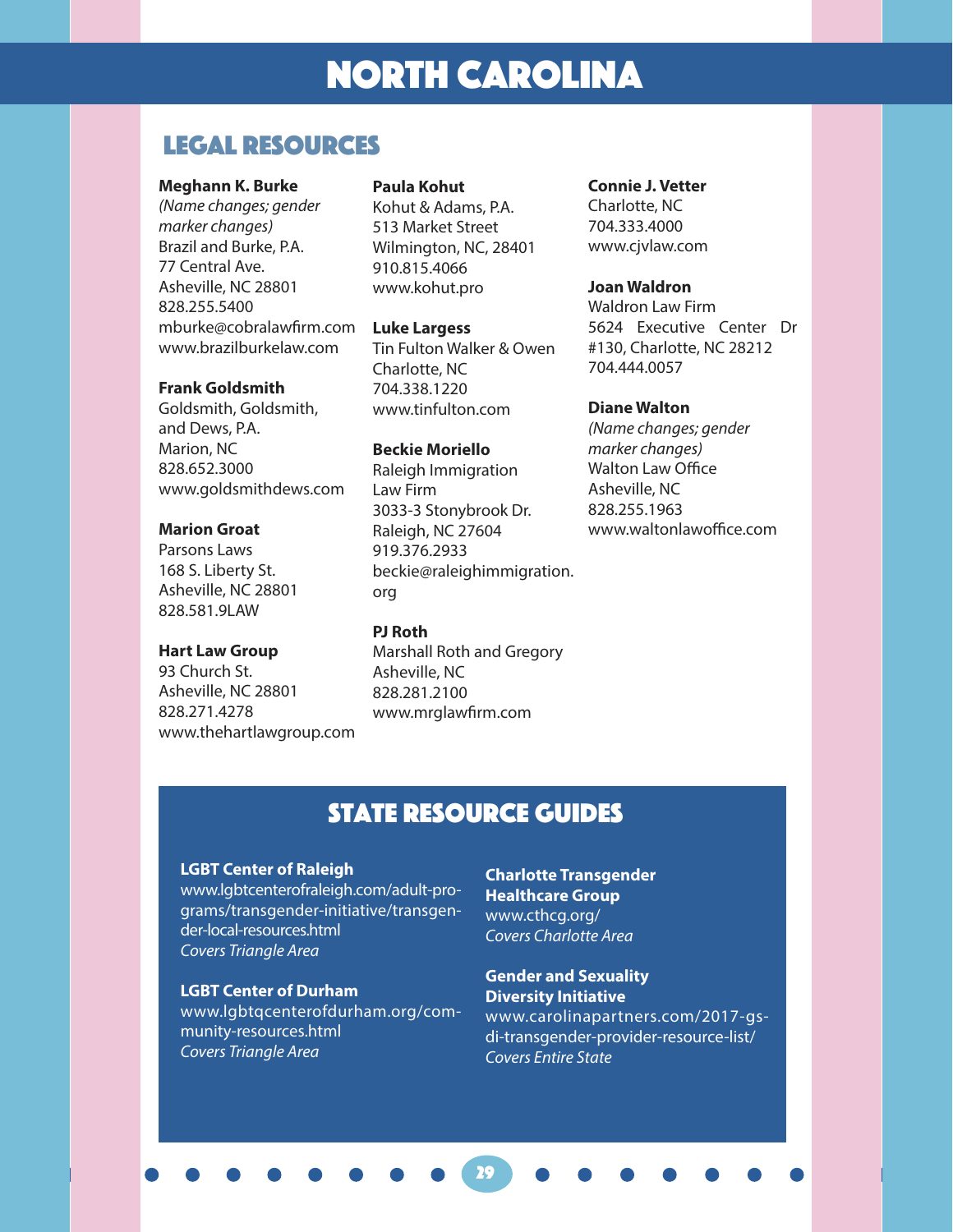#### **OTHER**

#### **Kevin Dorman**

Prismatic speech services 3407 Suite I W Wendover Ave Greensboro, NC 27407 336.609.6258 kevin@prismaticspeech.com



#### **Heather Edwards, PT**

Resilient Pelvic Healing 201 Charlotte St, Asheville, NC 28801 828.713.8338 resilientpelvichealing@gmail.com www.resilientpelvichealing.com

#### **Excellase Noushi Haeussler**

Laser treatment 2015 Fairview Rd Raleigh, NC 27608 919.833.8484 www.excellase.com

#### **Wendy Flynn**

Willow Therapeutic Massage 2 South Main Street, Suite #29 Weaverville, NC 28787 828.989.0125 www.willowtherapeuticmassage.com willowtherapeuticmassage@gmail.com

#### **Patricia Handlon**

Speech Therapy Asheville, NC 828.213.0850



#### **Michael C. Farmer, DMD, PA**

Plaza Midwood Dentistry 1308 The Plaza Suite F Charlotte, NC 28205 704.837.8480 smile@pmdent.com



#### **Dr Gerald Truesdale** Greensboro Plastic

Surgical Associates 2716 Henry Street Greensboro NC 27405 336.954.2633 www.gpsa.biz



#### *Our Voice*

35 Woodfin St, Asheville, NC 28801 828.252.0562 www.ourvoicenc.org/



#### **REACH of Haywood County, Inc.** 627 N Main St, Waynesville, NC 28786 828.456.7898

www.reachofhaywood.org

#### Planned parenthood Locations

More details on each location are available at: *www.plannedparenthood.org/health-center/nc*

#### **Asheville**

68 McDowell St, Asheville, NC 28801 828.252.7928



**Chapel Hill** 1765 Dobbins Drive Chapel Hill, NC 27514 919.942.7762

**Charlotte** 4822 Albemarle Road #103 and #104 & 106 Charlotte, NC 28205 704.536.7233

**Durham** 105 Newsom Street, Ste. 101 Durham, NC 27704 919.286.2872

**Fayetteville** 4551 Yadkin Rd Fayetteville, NC 28303 866.942.7762

**Greensboro** 1704 Battleground Ave. Greensboro, NC 27408 336.373.0678

30



**Wilmington** 1925 Tradd Court, Wilmington, NC 28401 910.762.5566

**Winston-Salem** 3000 Maplewood Ave Ste. 112 Winston-Salem, NC 27103 336.768.2980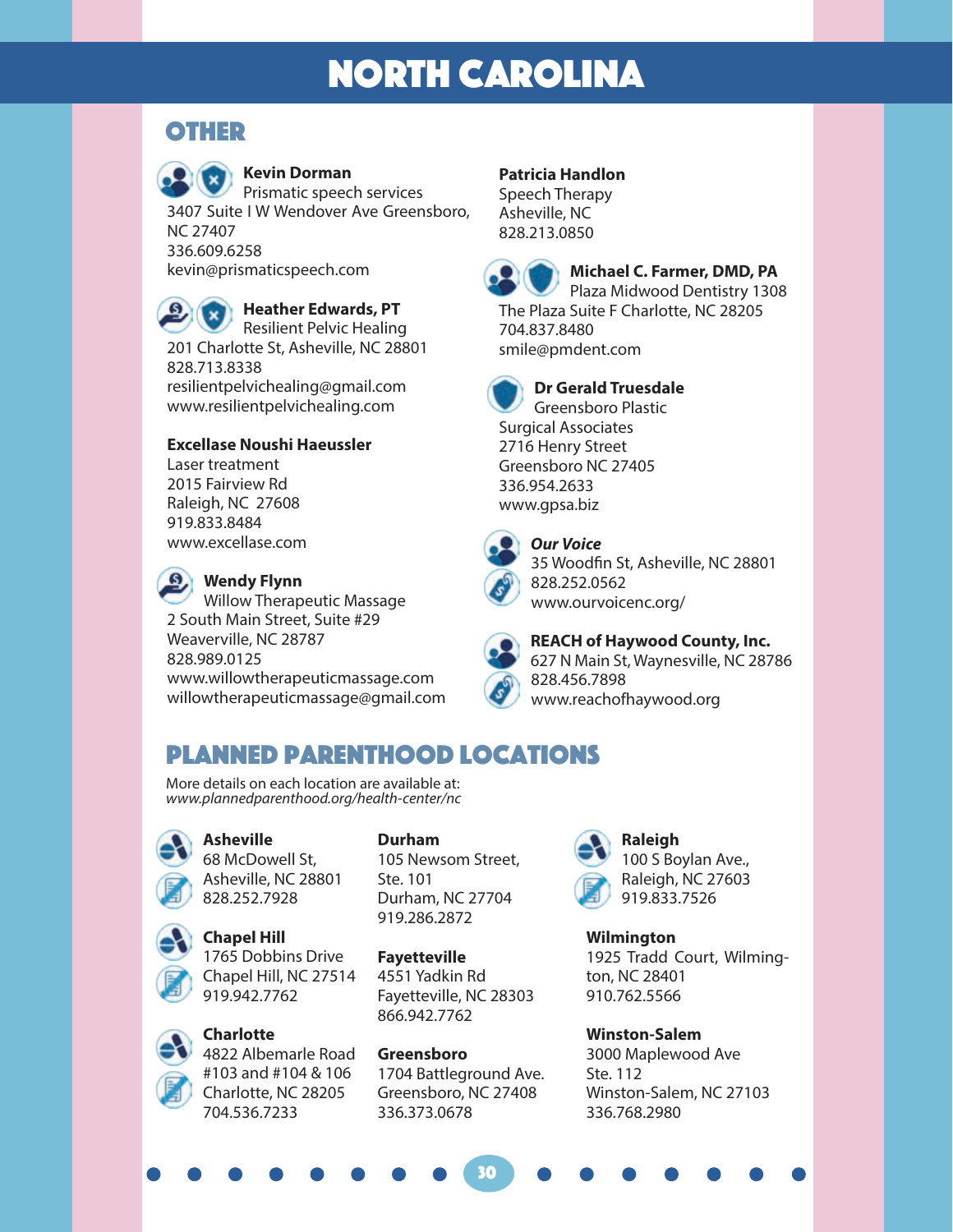#### HIV CARE

#### **Dr. Claire Farel, Dr. Heidi Swygard, or Dr. Lisa Hightow-Weidman**

Trans Health Program *(PrEP Services)* UNC Infectious Diseases Clinic 101 Manning Drive First Floor Memorial Hospital Chapel Hill, NC 27514 984.974.7198



Wake County Health Department General: 919.250.3999 Case management for people living with HIV/AIDS: 919.212.7801

## **Dr. Heidi Swygard**

Wake County Health Department *(PrEP Services)* 1011 Rock Quarry Rd, Raleigh NC 919.833.3111 www.advancechc.org/providers/heidi-swygard-md/



**Program, WNC Community Health Services**

285 Biltmore Ave. *(PrEP Services)* Asheville, NC 28801 828.285.0622 Ext. 2303

#### ADDITIONAL resources in north carolina

**Charlotte Transgender Health Group** maintains an expansive list of trans-friendly providers in the Charlotte area:

The Charlotte Transgender Healthcare Group (CTHCG) is a multi-disciplinary team of licensed medical and mental health providers who work with gender-diverse individuals of all ages in the Charlotte and surrounding area. They collaborate with one another in order to stay informed about best practices, engage in case consultation, collect resources and referrals for trans-affirming services, communicate about current events, and engage in advocacy efforts.

Below are links to their service provider guides:

- Mental Health Professionals Who Work with Adolescents: *www.cthcg.org/mental/youth*
- Mental Health Professionals for Adults: *www.cthcg.org/adult*
- Endocrinologists and General Practitioners Who Offer HRT: *www.cthcg.org/medical*

**TranzMission** maintains a list of trans-friendly providers in Western North Carolina, including mental health professionals, general practitioners, endocrinologists, and other miscellaneous resources. To report out of date information on TranzMission's resource page or to add additional resources email them at info@ tranzmission.org. *www.tranzmission.org/resources.html*

**Needle Exchange Programs in NC:** *www.nasen.org & www.harmreduction.org*

31

**Evan Quirk-Garvan, AIF • Financial Advisor:** 800.563.8301 or 828.367.7669 *• www.MoneyWithAMission.com*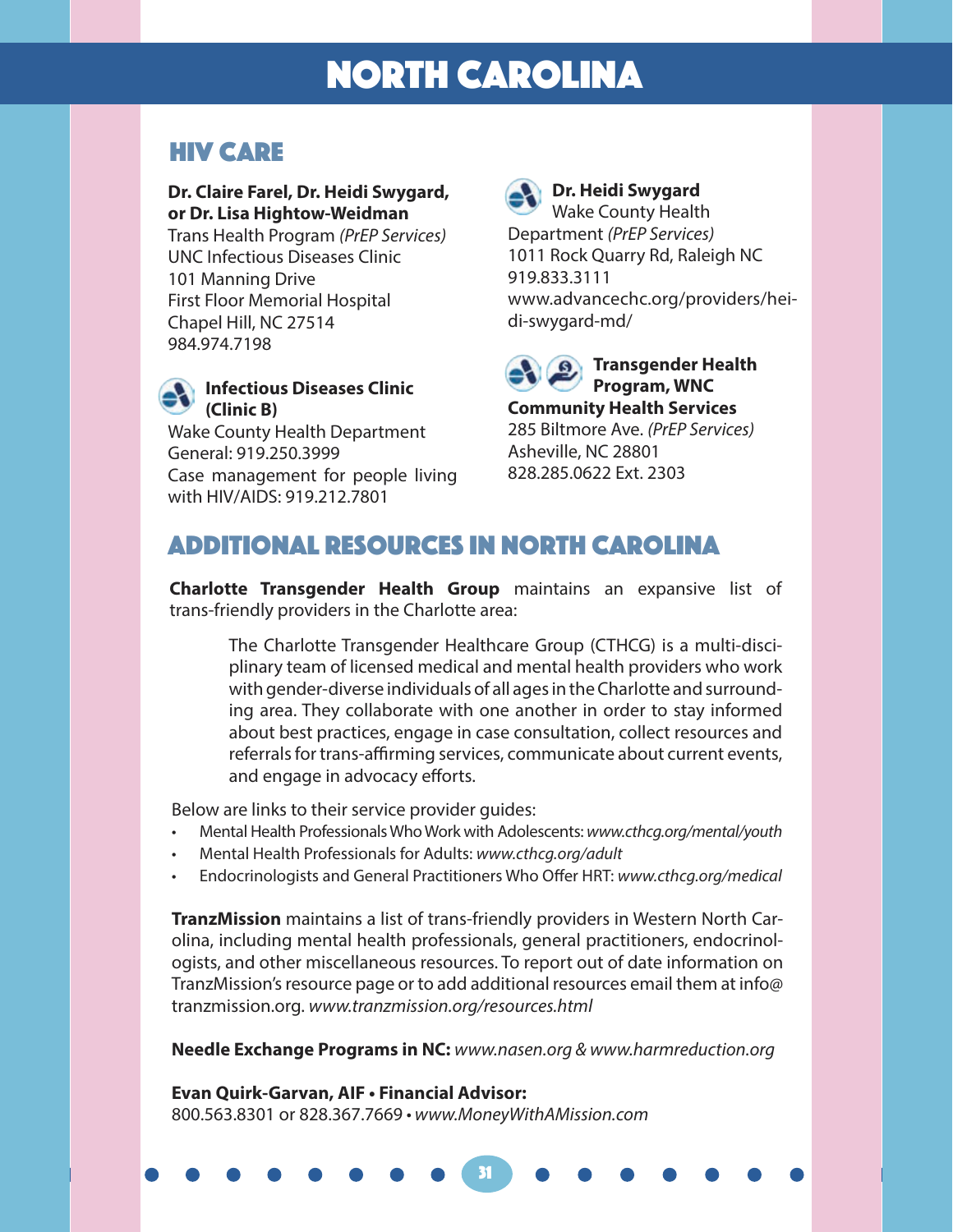



**Landa M. Basham** 503 W. 2nd Street Spartanburg, SC 29301 864.585.5010 landa@skylyncounseling.com www.skylyncounseling.com

**Charlton Hall** - *Transitioning to new office in Travelers Rest, SC*  3527 Pelham Rd #E2 Greenville, SC 29615 864.384.2388



**Shawna Kirby, PhD**

Midlands Neurobehavioral Services, LLC 1705 Richland ST Columbia, SC 29201 803.339.9178 www.midlandsneuro.com Drkirby@midlandsneuro.com



**Hadley Mullen**

1100 Rutherford Rd. Greenville, SC 29609 864.467.3434 mullenh@compassofcarolina.org www.compassofcarolina.org



**Kathleen May** 214 Keowee Trail Clemson, SC 29631

864.654.0813



#### **Jacob Parsons-Wells, MMFT, LMFT**

Lumos Counseling Services 300 Plaza Circle, Suite A Clinton, SC 29325 864.939.8224 jacob@lumoscounselingservices.com

**Elizabeth Pratt**  236 Union St. #2

Spartanburg, SC 29302 864.649.6272



**Dr. Jeffrey Smith** 2094 Woodruff Rd. Greenville, SC 29607 864.676.9211

**Joy D. Smith-Dailey, LISW-CP** 2212 Devine St, Columbia, SC 29205 803.667.0471



32

**Jerah Sowinski, LLC**

121 Interstate Blvd. St. 2-A, Greenville, SC 29615 864.406.6464 www.therapywithjerah.com

hello@therapywithjerah.com

#### ENDOCRINOLOGY

**Beatrice Hull, MD** Medical University of South Carolina **Charleston** janulyt@musc.edu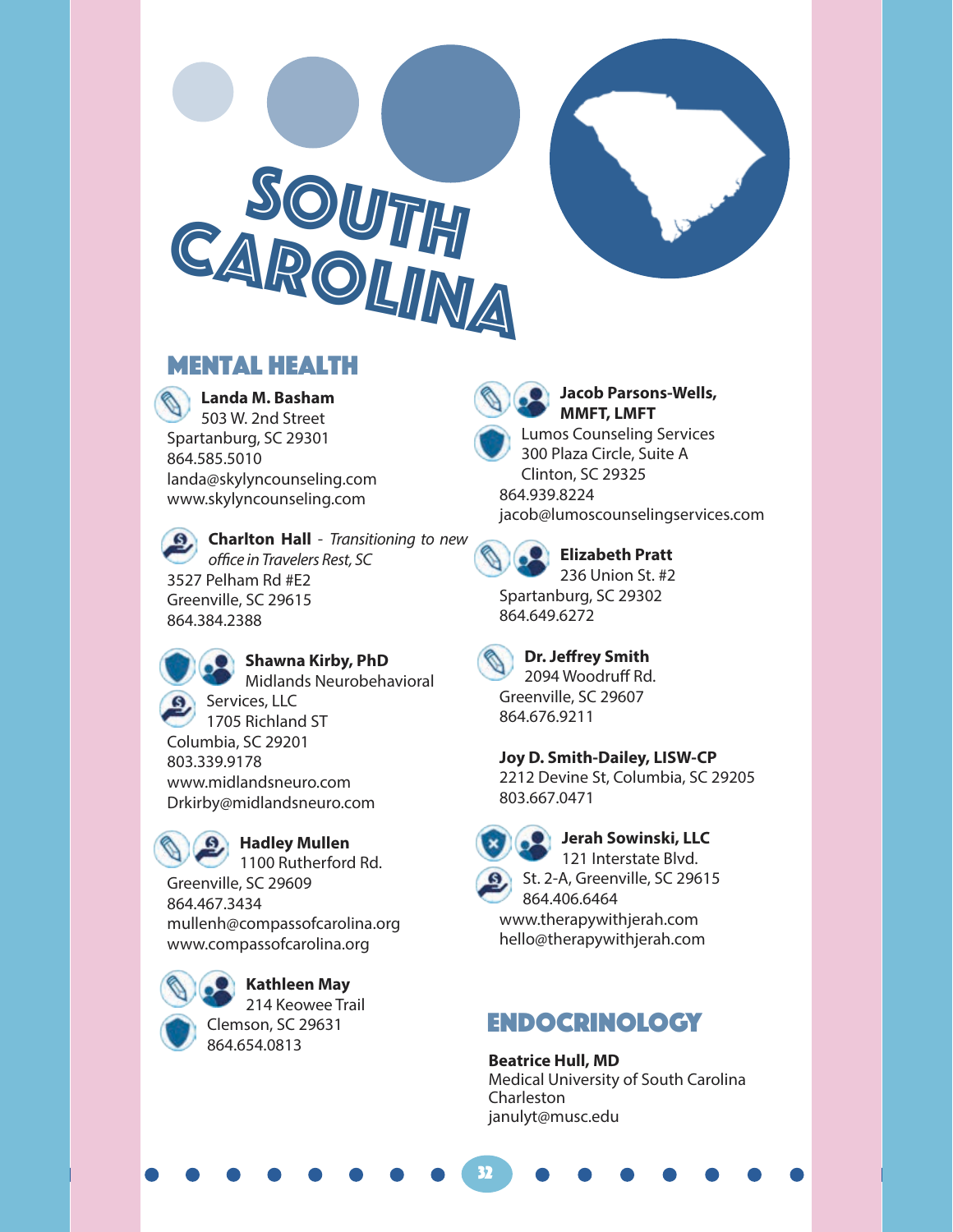## SOUTH CAROLINA

#### PRIMARY CARE



**Deborah Bowlby, MD, MSc**

Medical University of SC 96 Jonathan Lucas St. CSB 428 Charleston, SC 29425

843.876.0444 bowlbyd@musc.edu



**Molly Benedum** Center for Family Medicine 877 W Ferris Rd. Greenville, SC 29605 864.455.7800



**Charleston Health Center** 200 Rutledge Ave. Charleston, SC 29403



843.628.4380

**Columbia Health Center** 2712 Middleburg Dr. • Suite 107

Columbia, SC 29204 803.256.4908

#### Planned parenthood locations

More details on locations available at: *https://www.plannedparenthood.org/health-center/sc*

#### **Charleston**

200 Rutledge Ave. Charleston, SC 29403 843.628.4380

## HIV Care

#### **AID Upstate**

P.O. Box 105, Greenville, SC 29602 811 Pendleton St Ste 10, Greenville, SC 29601 864.250.0607 www.aidupstate.org

#### **Lowcountry AIDS Services**

3547 Meeting Street Road North Charleston, SC 29405 843.747.2273 or toll-free at 877.874.0230 www.aids-services.com information@aids-services.com

#### **Palmetto AIDS Life Support Services**

2638 Two Notch Road, Suite 108 Columbia SC 29204 • 803.779.7257 www.palss.org

#### **Piedmont Care**

101 N Pine St # 200, Spartanburg, SC 29302 864.582.7773 www.Piedmontcare.org

#### **Columbia**

2712 Middleburg Drive Suite 107 Columbia, SC 29204 803.256.4908

33

**Ryan White Wellness Center**  1481 Tobias Gadson Blvd Charleston, SC 843.402.1094 www.topher.larkin@rsfh.com

#### **South Carolina HIV/AIDS Council**

1813 Laurel Street, Columbia, SC 29201 803.254.6644 www.schivaidscouncil.org

#### **Sexual Trauma Services of the Midlands**

533C Oxford Street Sumter, SC 29150 and 1530 Main Street, Suite 201 Newberry, South Carolina 29108 Hotline: 803.771.7273; 1.800.491.7273 Office: 803.790.8208



Carolina

135 Cannon Street Charleston, SC 29425



**Ryan White Wellness Center**  1481 Tobias Gadson Blvd Charleston, SC 843.402.1094

**Gweneth Lazenby**

Women's Health at Cannon,

Medical University of South

www.topher.larkin@rsfh.com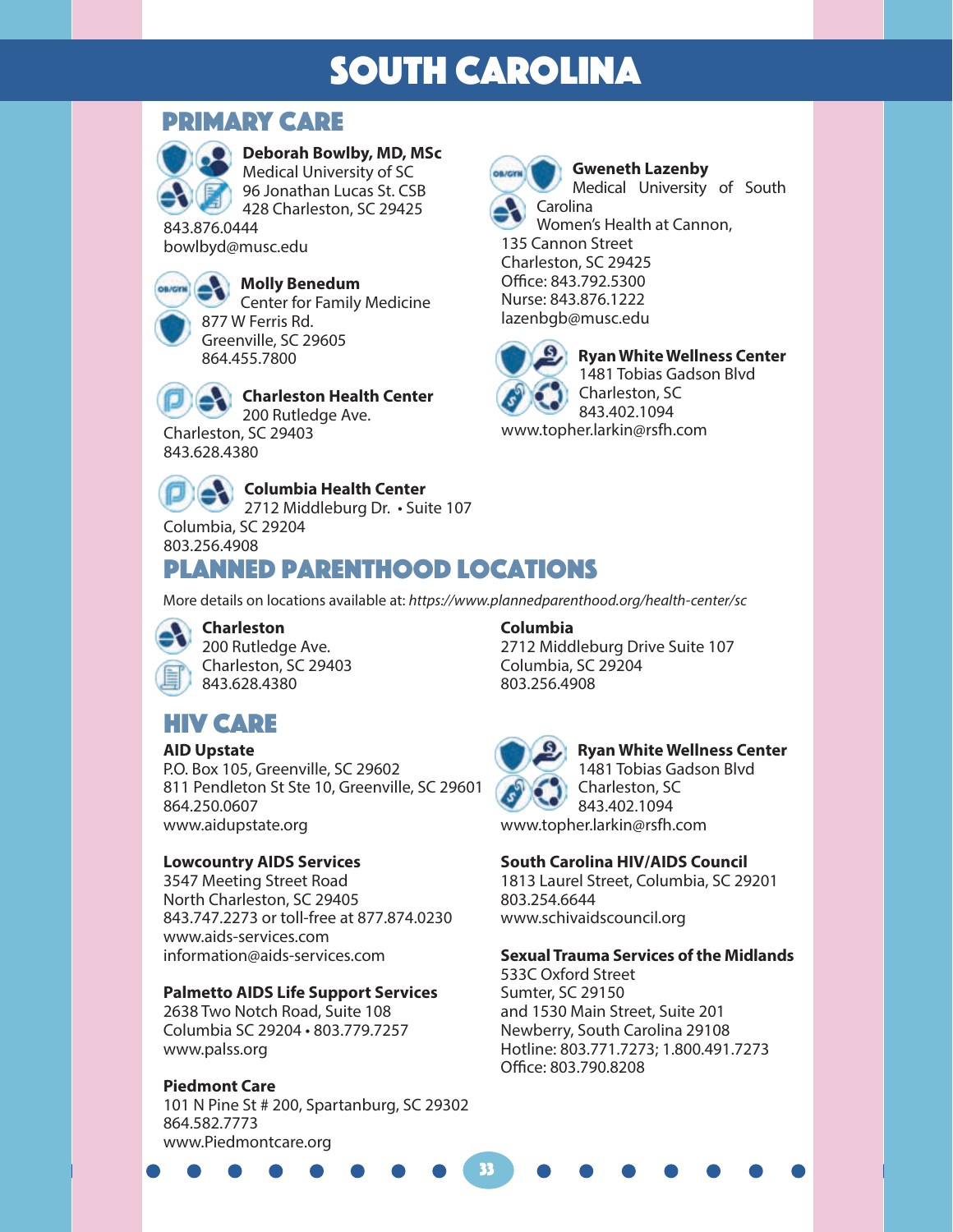## SOUTH CAROLINA

#### LEGAL RESOURCES

#### **Ashley Andrews**

544 Savannah Hwy. Charleston, SC 29407 843.762.3554 andrews@lafondlaw.com

#### **JJ Andrighetti**

114 Manly St. Greenville, SC 29601 864.370.8222 jj@palmettolawfirm.com

#### **Anne Frances Bleecker**

82 Church St. Charleston, SC 29402 843.722.2900 afbleecker@bleeckerlaw-864.370.8222 firm.com www.bleeckerlawfirm.net

#### **Sarah E. Brown**

114 Manly St. Greenville, SC 29601 864.370.8222 sarah@palmettolawfirm.com

#### **M. Melissa Burnette**

2322 Devine St. Columbia, SC 29295 803.251.0202 www.mmburnette@mind-www.mahlawfirm.com spring.com

#### **Margaret Chamberlain**

600 Pettigru St. Greenville, SC 29601 864.250.0505 info@margaretchamberlainlaw.com www.margaretchamberlainlaw.com

#### **Collen T. Condon**

3 Gamecock Ave. Suite 301 Charleston, SC 29407 843.225.7288 colleen@colleencondonlaw. com www.colleencondonlaw.com

**Deborah K. Lewis** 234 Seven Farms Dr. #212 Daniel Island, SC 29492 843.747.9540

#### **Erin Culbertson**

114 Manly St. Greenville, SC 29601 erin@palmettolawfirm.com

#### **Suzanne Groff**

1058 Sea Eagle Watch Charleston, SC 29412 843.406.7733 suzannegroff@grofflaw.com

**Mary Ann Hall**  1327 Ashley River Rd. Suite C 100 Charleston, SC 29407 843.377.1341

#### **Edward Hawkins**

800 Wappoo Rd. Charleston, SC 29407 843.255.7565 www.edhawkinslaw.com

#### **John M. Mussetto**

2607 Woodruff Rd. Suite E 228 Simpsonville, SC 29681 864.283.0040 john@mussettolaw.com

#### **Heather S. Shaw**

2129 Dorchester Rd. North Charleston, SC 29405 843.377.1686 shawlawfirm@inbox.com

#### **Nekki Shutt**

1812 Lincoln St. #200 Columbia, SC 29201 803.256.2371

#### **Elizabeth Stringer-Nettles**  753 Folly Rd.

Folly Beach, SC 29412 843.795.1331 liz@stringerlaw.us www.stringerlaw.us

#### **STATE RESOURCE GUIDES**

34

**Gender Bender's Resource Page** www.genderbenders.org/resources.html

**CATS:** http://www.chasareatsupport. org/links • *Covers Charleston Area*

**We Are Family** http://wearefamilycharleston.org/tlf/ south-carolina-resources/ *Covers Low Country*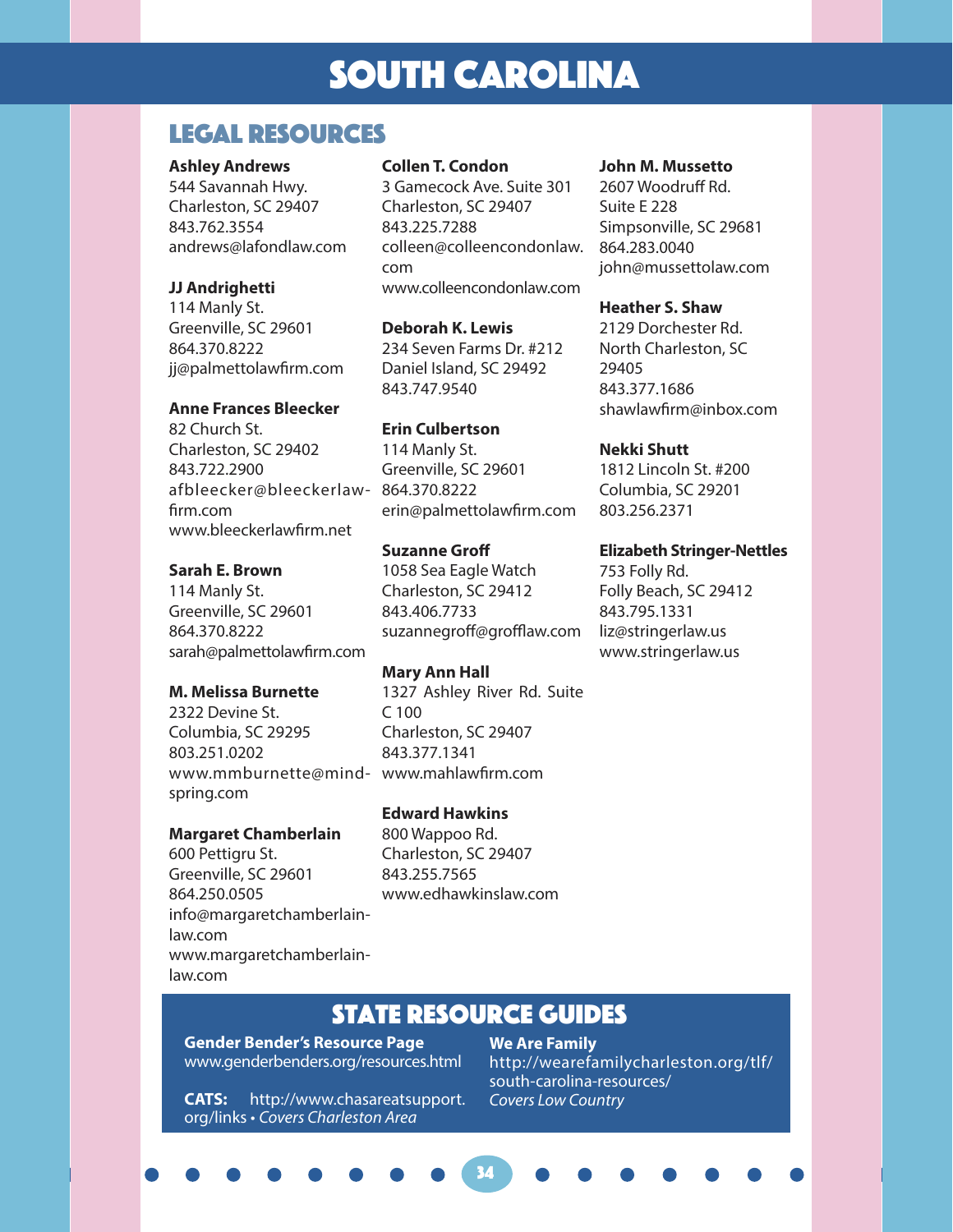



#### Mental Health





**April M. Broussard, LCSW**

567 Cason Lane, Suite A Murfreesboro, TN 37128 615.680.9822



#### **Saroj Chand**

3105 Essary Dr. Knoxville, TN 37918 865.687.8990

#### **Brandi C Cowan**

Tennessee Mental Health Consumers' Association - East Tennessee 200 W. Fifth Ave, Suite B Knoxville TN, 37917 865.304.6980 BCowan@tmhca-tn.org

#### **Dan Dumont, MSSW**

Oasis Center, Inc. 1704 Charlotte Ave. Nashville, TN 37203 615.327.4455 www.oasiscenter.org/

**Dr. Terry Edwards** 1007 Murfreesboro Rd. 615.791.3449 terredwardstoo@hotmail.com



#### **Beth Evelyn**

ETSU Counseling Center 412 J.L. Seehorn Rd., Johnson City, TN 37614

P.O. Box 70724, Johnson City, TN 37614 423.439.3333 barberbe@etsu.edu

#### **Margot Feintuch, M.D., PLLC** 1507 16th Avenue South Nashville, TN 37212 615.200.6858



#### **Kathleen Puckett MA, LADC** 612 Sevierville Rd.

Maryville, TN 37804 865.724.4923 avfwcc@yahoo.com aviewfromwithincouselingcenter.com



#### **Joan M. Schleicher, Ed. D.**

Nashville Center for Hope and

Healing 2125 Belcourt Ave. Nashville, TN 37212 615.269.0525 ext. 5 www.healnashville.com/



#### **Jennifer Strickland LPC/MHSP**

Momentum Counseling, LLC 211 Donelson Pike, Suite 113,

Nashville, TN 37214 615.645.3753 jstricklandlbc@gmail.com



**Dr. Tanner - VA Med Center**  Johnson City, TN 37684 423.926.1171 Ext. 7709



**Jane R. Weinberg, M.D.** Center for Integrated Healthcare 602 West Iris Drive Nashville, TN 3204 615.383.1995



35

#### **Jennifer Valli AASECT certified therapist** 1384 Cordova Cove Suite 1, Germantown, TN 38138

901.299.3224 jenvalli@gmail.com www.jennifervalli.com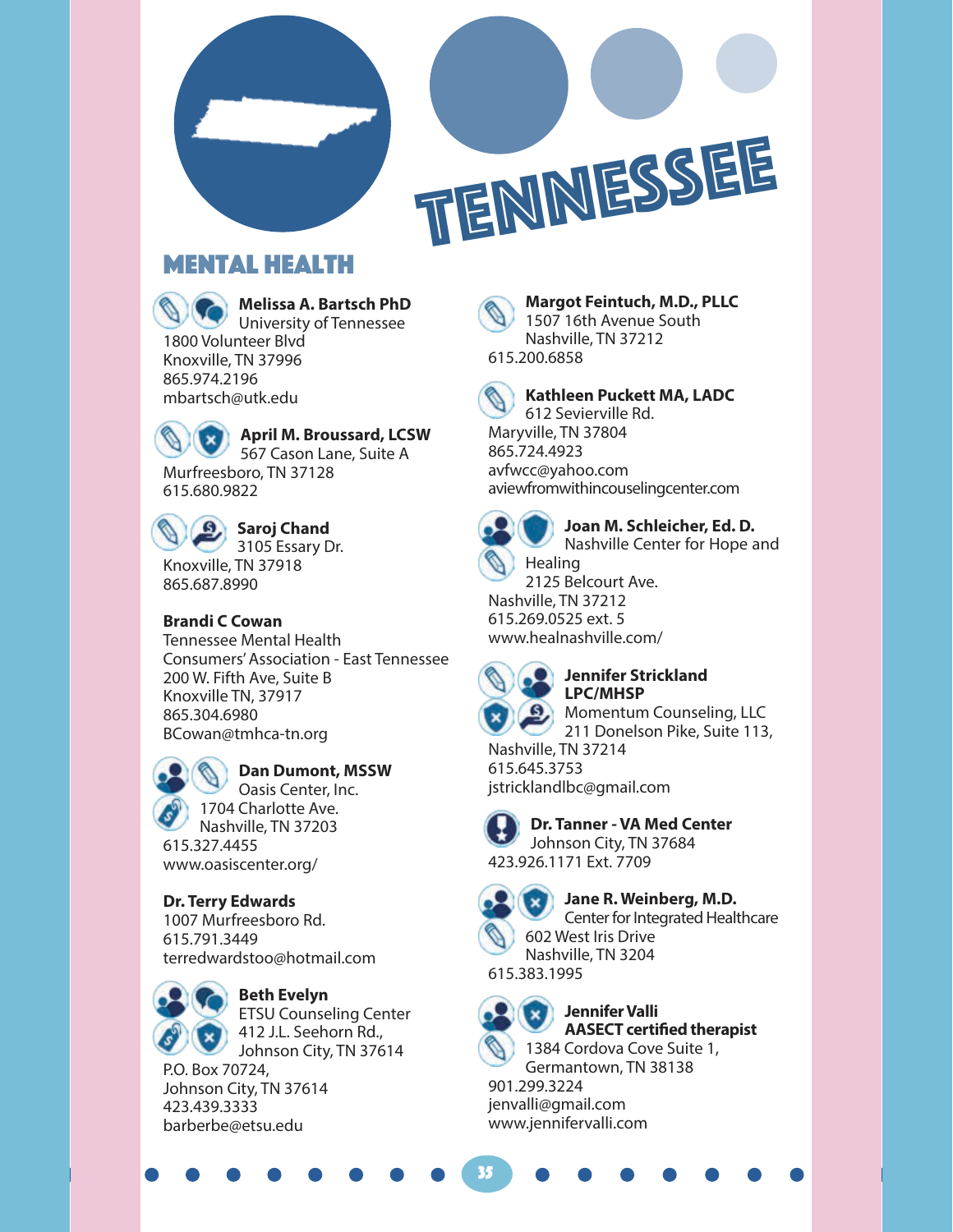## TENNESSEE

#### PRIMARY CARE



#### **Dr. Bradley N. Bullock**

Cool Springs Internal Medicine & Pediatrics Clinic, PLLC 1607 Westgate Cir. Brentwood, TN 37025 615.376.8195 www.coolspringsinternalmedicine.com/



#### **CHOICES (Memphis Center for Reproductive Health)**

1726 Poplar Ave Memphis, TN 38104

901.274.3550 mpeake@memphischoices.org www.memphischoices.org



**Dr. Rodney Carter** 1017 Middle Creek Rd. Sevierville, TN 37862 865.453.2806

**Dr. Laura Travers OB/GYN** Maryville, TN 865.681.0103

## ENDOCRINOLOGY

**Dr. Terri W. Jerkins** 2010 Church St. Suite 410 Nashville, TN 37203 615.329.5029

#### LEGAL RESOURCES

**Southeast TN Legal Services** 423.756.0128 www.selegal.org

#### Other RESOURCES

**Laura Bomar, LE, CPE, CCE** Hendersonville Electrolysis Hendersonville, TN 37075 615.681.0778 laurabomar@gmail.com



**Vanderbilt Trans Buddy Program** lgbti.health@vanderbilt.edu



#### **Donna McCormick NP**

9221 Middlebrook Pike Suite 102 Knoxville, TN 37931 865.539.2873



#### **Kristin Rager, M.D., M.P.H.** Rager Adolescent Health 2201 Murphy Avenue, Suite 310 Nashville, TN

615.933.0173 www.rageradolescenthealth.com/



Vinehill Clinic 601 Benton Avenue, Nashville, TN 37204 615.292.9770

www.connectus.org/vine-hill



**Gary J. Smith, M.D.** Saint Thomas Health 7640 Highway 70 South, Suite 201 Nashville, TN 37221 615.646.8098

#### **Evan Quirk-Garvan, AIF**

36

Financial Advisor 800.563.8301 or 828.367.7669 www.MoneyWithAMission.com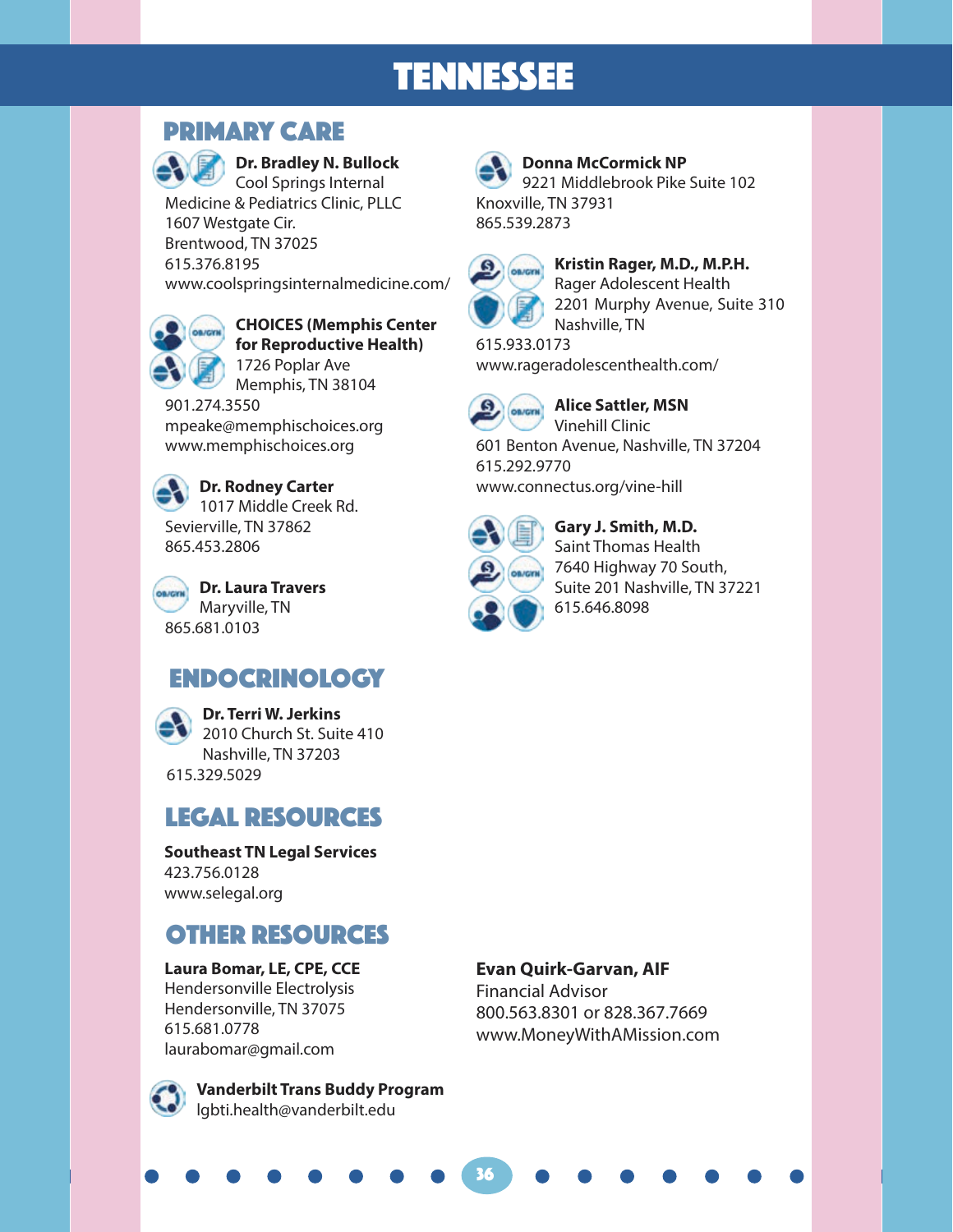## TENNESSEE

#### HIV Care

#### **Chattanooga Cares**

1000 East 3rd Street Suite 300 Chattanooga, TN 37403 • 423.265.2273 news@chattanoogacares.org www.chattanoogacares.org

#### **Friends for Life**

43 N Cleveland, Memphis, TN 38104 901.272.0855 www.friendsforlifecorp.org

#### **Nashville Cares**

633 Thompson Lane, Nashville, TN 37204 HEARTline: 1.800.845.4266 Office: 615.259.4866 www.nashvillecares.org

#### **Street Works**

520 Sylvan St Nashville, TN 37206 615.259.7676 www.street-works.org

#### **Vanderbilt Comprehensive Care Clinic**

Vanderbilt University Medical Center, 1211 Medical Center Drive Nashville, TN 37232 615.875.5111 www.vanderbilthealth.com/comprehensivecare/

#### Planned parenthood locations

Details on locations available at: *www.plannedparenthood.org/health-center/tennessee*

**Knoxville** 710 North Cherry St.,

Knoxville, TN 37914 865.694.7155

Phone: 901.725.1717





**Greater Memphis Region** 2430 Poplar Ave Memphis, TN 38112

#### **Memphis**

835 Virginia Run CoveMemphis, TN 38122 901.725.1717

## 901.725.1717



**Nashville** 412 Dr. D.B. Todd Jr. Blvd. Nashville, TN 37203 615.321.7216

#### **STATE RESOURCE GUIDES**

37

#### **My Trans Navigator**

www.mytransnavigator.com/tennnessee *Covers Entire State*

#### **Out Central**

www.outcentral.org/category/health-wellness 615.936.5194 *Covers Nashville Area*

**Out Memphis** www.outmemphis.org/resources/

#### **Tennessee Vals**

www.tvals.org/medical-resources/ *Covers Nashville Area*

#### **Program for LGBTI Health at Vanderbilt Medical Center**

Vanderbilt University Medical Center 1211 Medical Center Drive Nashville, TN 37232 lgbti.health@vanderbilt.edu

#### **University of Tennessee Knoxville**

www.cflgbt.utk.edu/transgender-non-binary-resource-guide/ *Covers Knoxville Area*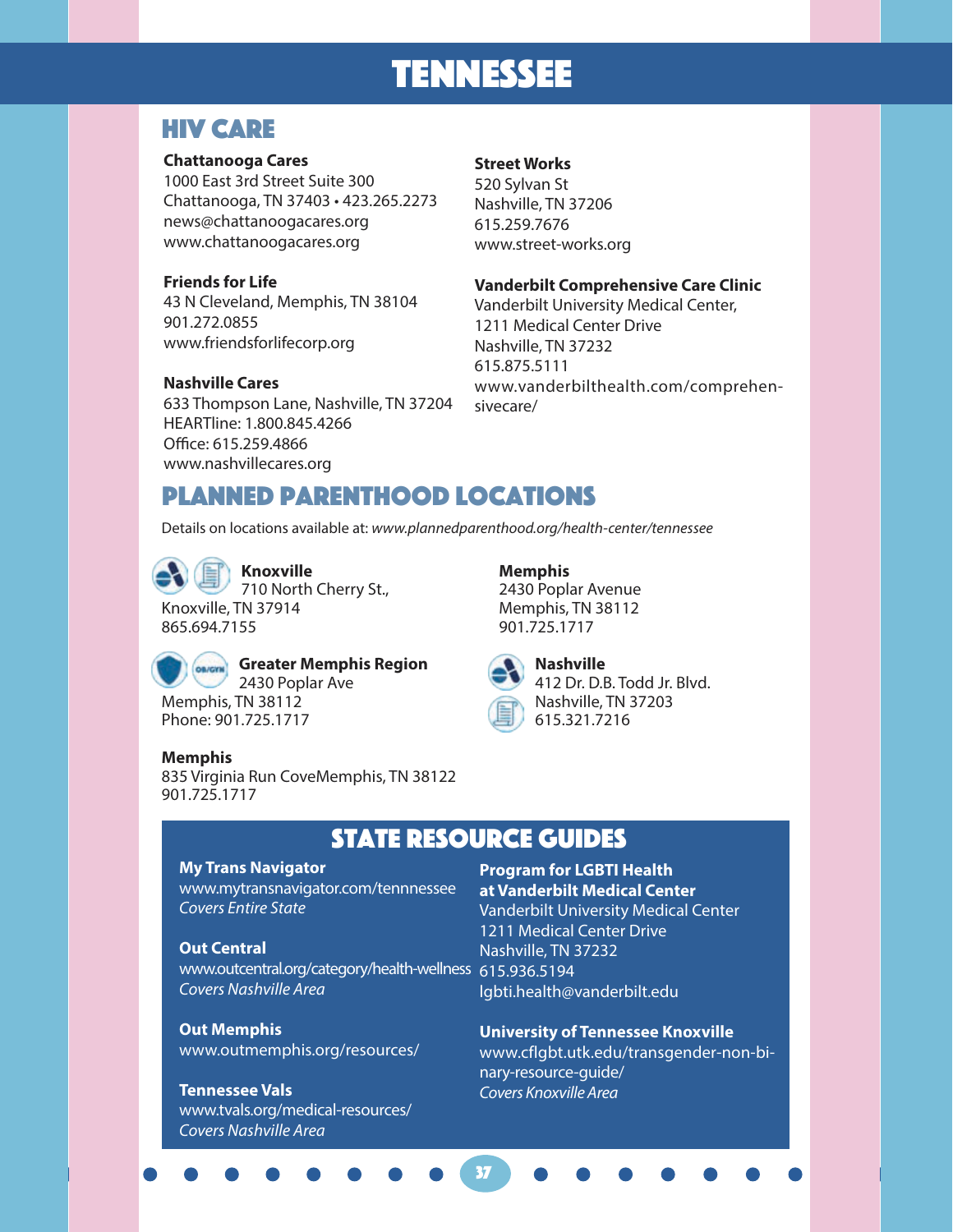

#### Mental Health

#### **Tricia Blewitt, LPC**

Tricia Blewitt Counseling & Sex Therapy 930 S. Bell Blvd Suite 402, Cedar Park, TX 78613 512.547.9704 tmblewitt@hotmail.com

## **Natalie Love LPC, LMFT**

5902 Laird Dr., Austin, TX 78757 512.850.4059

nataliejlove@gmail.com www.nataliejanelove.com



**The Practice ATX**  $\boldsymbol{\mathsf{x}}$ 3811 Bee Cave Road Suite 204 Austin, TX 78746 512.861.4131 www.thepracticeatx.com info@thepracticeatx.com



#### **Savannah Stoute, LPC** Savannah Stoute Counseling 950 Westbank Dr. Ste 104 Austin, TX 78746 512.270.9683

www.savannahstoutecounseling.com

## PRIMARY CARE



**Legacy Community Health** Multiple Locations 832.548.5000

www.legacycommunityhealth.org

## Legal resources

#### **Kelsey Snapp**

Texas RioGrande Legal Aid Multiple Locations 1.888.988.9996 www.trla.org

#### **Lou Weaver**

38

Trans Legal Aid Clinic Houston translegalach@gmail.com www.facebook.com/TransLegalAid-ClinicHouston/

#### OTHER



**Montrose Center** 401 Branard St. Houston, TX 77006 Main: 713.529.0037 LGBT Switchboard: 713.529.3211 www.montrosecenter.org/hub/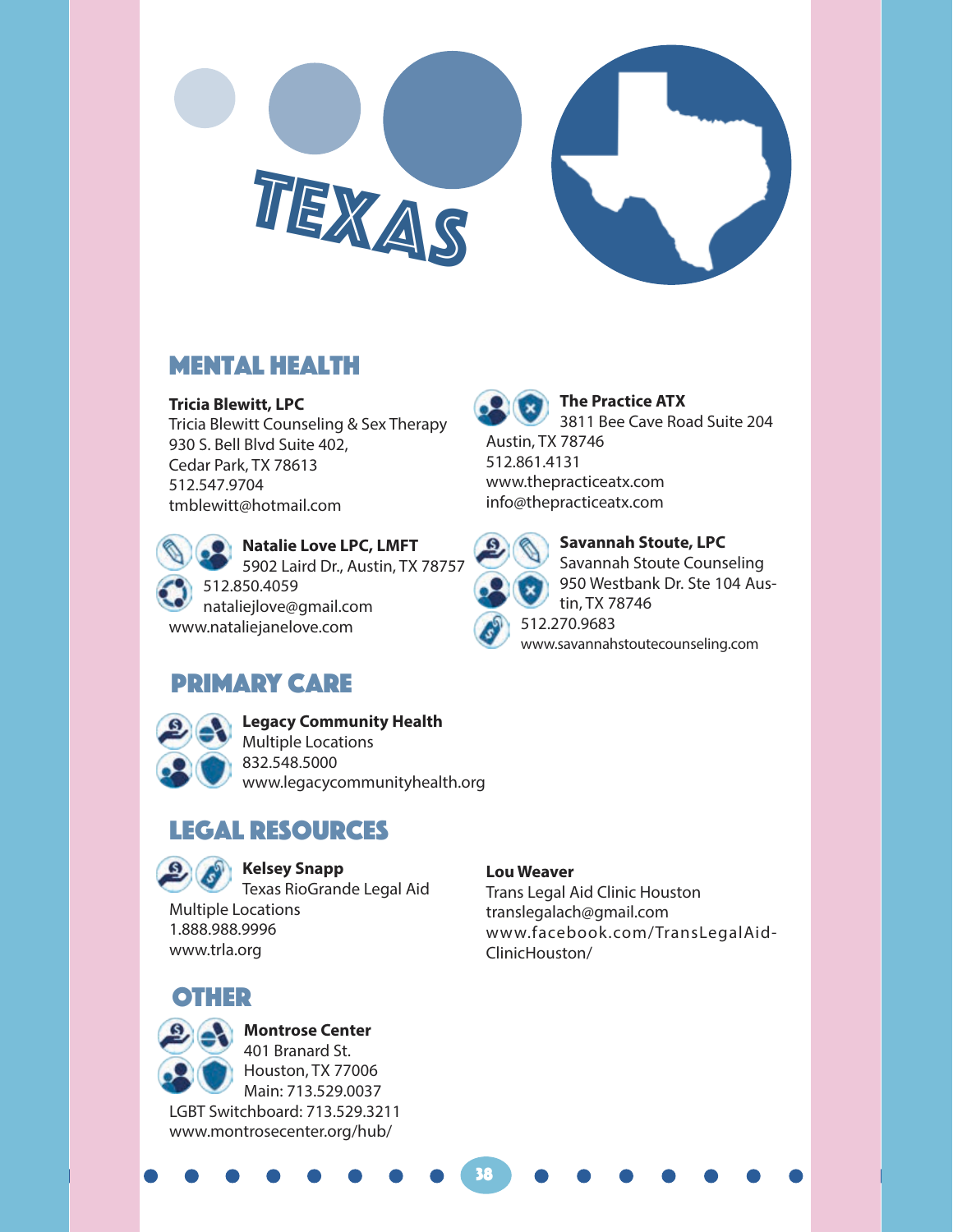## TEXAS

#### Planned parenthood locations

Details on locations available at: *www.plannedparenthood.org/health-center/texas*

#### **Addison**

5290 Beltline Road #134 Addison, TX 75254 972.991.1424

#### **Arlington**

3701 South Cooper Street #235 Fort Worth, TX 76119 Arlington, TX 76015 817.472.8196

#### **Austin**

201 E. Ben White Blvd. - Bldg. B, Harlingen, TX 78550 Austin, TX 78704 512.276.8000



1823 E 7th Street Austin, TX 78702 512.477.5846

#### **Bedford**

2824 Central Drive Bedford, TX 76021 817.545.0077

#### **Brownsville**

870 E. Alton Gloor Blvd. Lewisville, TX 75067 Brownsville, TX 78526 956.546.4571

#### **Cedar Hill**

140 W FM 1382, Ste 160 Cedar Hill, TX 75104 972.709.0081

#### **Dallas**

9100 N. Central Expwy, #169 Dallas, TX 75231 214.368.1485

#### **Denton**

2436 S IH-35 E #340 Denton, TX 76205 940.891.0737

#### **Fort Worth**

6464 John Ryan Drive - Suite B, Fort Worth, TX 76132 817.276.8063

3863 Miller Ave. 817.536.4942

#### **Harlingen**

712 N 77 Sunshine Strip, Ste. 18, San Antonio, TX 78229 956.423.8584

#### **Houston**

9041 Research #250 9919 North Freeway Service Rd Suite 107, Houston, TX 77037 713.514.1106

> 13169 Northwest Freeway, Houston, TX 77040 713.514.1107

5800 Bellaire Blvd., Houston, TX 77081 713.541.5372

#### **Lewisville**

1356 W. Main Street 972.221.7644

#### **Mesquite**

1220 North Town East Blvd. Waco, TX 76706 #240, Mesquite, TX 75150 972.613.0915

#### **Paris**

1735 17th Street NE Paris, TX 75460 903.784.1301



**Plano** 600 North Central Expressway, Plano, TX 75074 972.424.6311

**San Antonio** 8725 Marbach Rd., Ste. 215, San Antonio, TX 78227 210.674.2222

2346 E. Southcross Blvd. San Antonio, TX 78223 210.333.5454

2140 Babcock Rd 210.736.2262

920 San Pedro Ave., San Antonio, TX 78212 210.736.2475

11514 Perrin Beitel Rd San Antonio, TX 78217 210.590.0202

**Spring** 4747 Louetta Road Spring, TX 77388 713.514.1102

#### **Tyler**

3500 South Broadway Ave. Ste E, Tyler, TX 75701 903.581.8277

#### **Waco**

1121 Ross Avenue Suite B, 254.759.5750

*Unless otherwise marked, all locations do not offer HRT, and all services are available at discounted rate, with no sliding scale*

#### StateWIDE Resource guides

39

**Gender Infinity** www.resource.genderinfinity.org/

#### **University of Texas Medical Branch**

www.utmb.edu/health-resource-center/lgbtq-resources

#### **Trans Name and Gender Marker Change**

www.law.utexas.edu/probono/projects/special-projects/trans-legal-namegender-marker-project/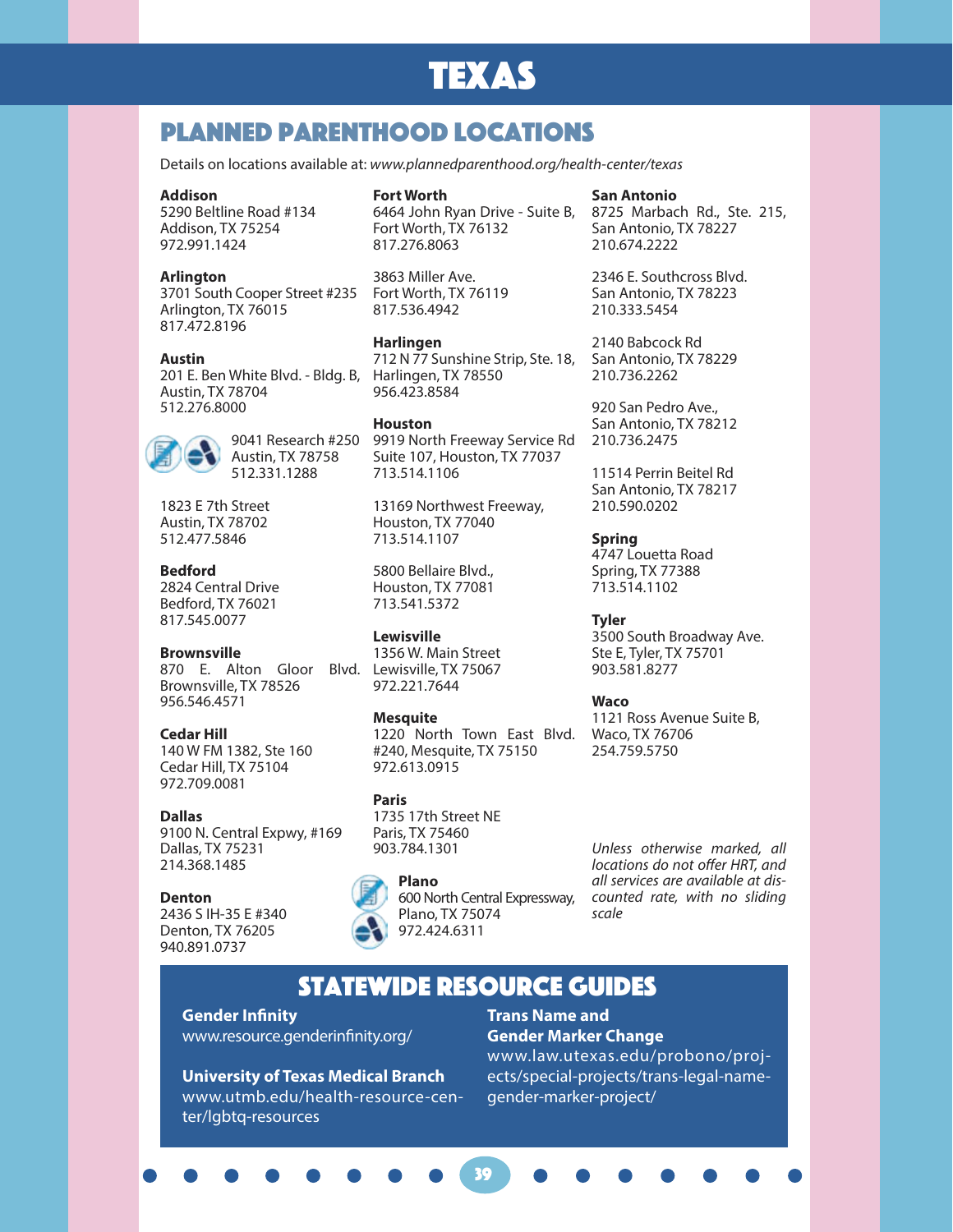

#### Mental Health



**Capital Area Health Network** 2809 North Avenue #206

Richmond, Virginia 23222 804.780.0840 www.cahealthnet.org

**Dr. Chiappinelli** 601 George St. Fredricksberg, VA 22401 540.370.4344

**Maggie Chubb LCSW**  930 Redgate Ave. Norfolk, VA 23507 757.626.3733 Maggie.Chubb@gmail.com

**Thomas Coughlin** 1633 Q St. NW #210 Washington, DC 20009 202.643.5675 tcoughlinlpc@comcast.net

**Eleanor Criswell** 312 S. Washington St. #3B Alexandria, VA 22314 703.748.4900 info@drcriswell.com www.drcriswell.com

**Anne L. Edwards PsyD** 7019 Backlick Ct. Springfield, VA 22151 703.509.6753

**Lisa Griffin PhD**  14 S. Auburn Ave. Richmond, VA 23221 704.458.0433 info@drlisagriffin.com www.drlisagriffin.com



**Heather Kay Clearwater** Counseling & Wellness Services 530 E. Main St. Suite 1012; Richmond, VA 23219 804.382.6546

clearwatercounselingrva.com clearwatercounselingrva@gmail.com

#### **David Lewis**

Region Ten, Child & Family 500 Old Lynchburg Rd Charlottesville, VA 22903 434.970.1266 David.Lewis@RegionTen.org RegionTen.org



#### **Pamela E. Marcus RN, MS, CS-P**

14460 Old Mill Rd. #201 Upper Marlboro, MD 20772 301.952.9286 marcusRN@aol.com



#### **Chris McClure MA, LPC**

7450 Heritage Village Plaza #101 Gainesville, VA 20155 703.895.5208 www.gpccva.com

**Joan Picket CSAC**  1485 Chain Bridge Rd. #203 McLean, VA 22101 703.749.7928



40

**Dr. Shawn Rubin Psy.D** 2700 Dorr Ave Fairfax, VA 22031 501.725.7600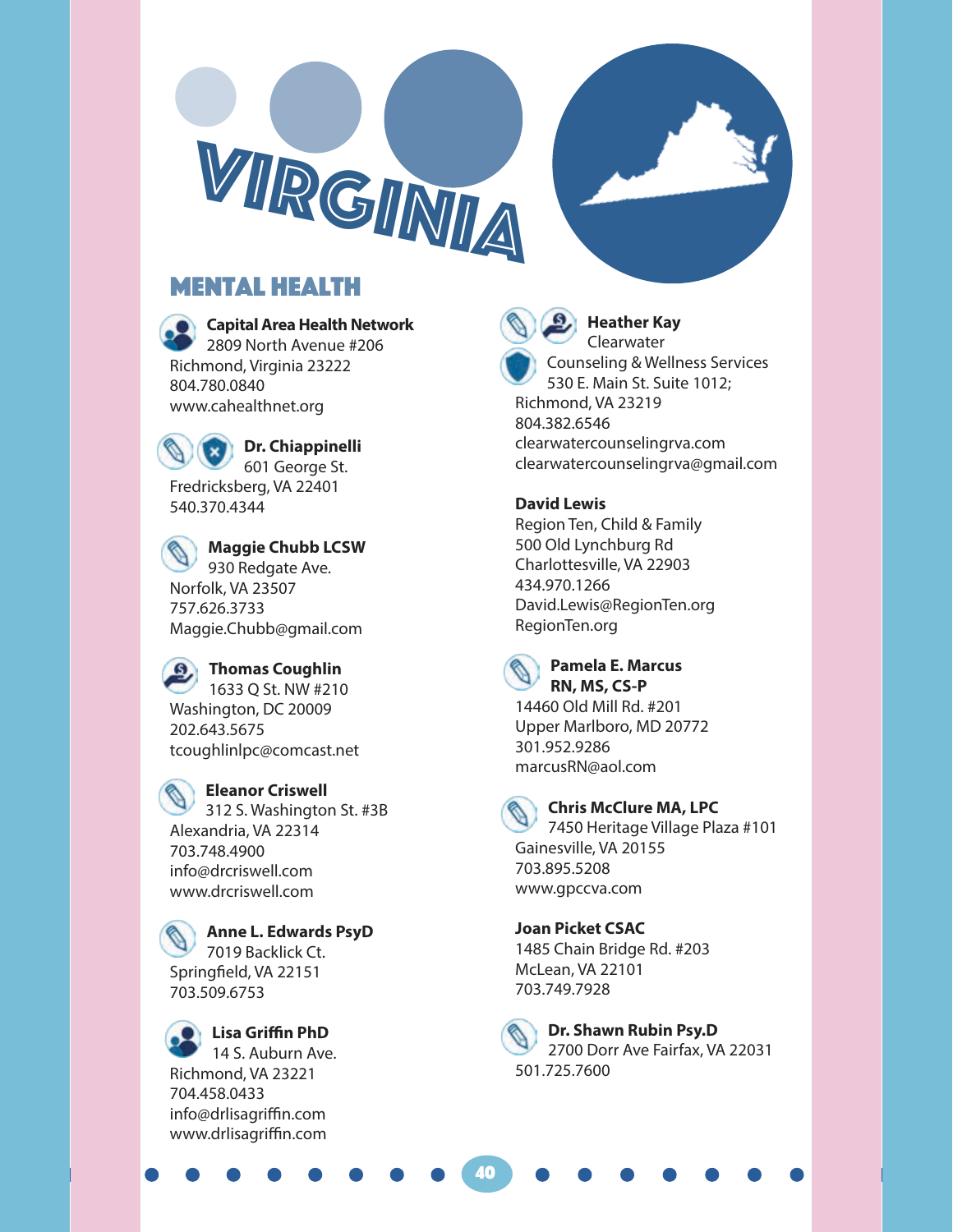## VIRGINIA

#### Mental Health



**Michael G. Tancyus LCSW, DCSW**

79 N. Medical Park Dr. Fishersville, VA 22939 540.941.2508



#### **Lauren E. Tancyus**

Augusta Behavioral Health 79 Medical Park Drive Fishersville, VA 22939 540.941.2525 LTancyus@augustahealth.com

#### ENDOCRINOLOGY



**Fan Free Clinic** Transgender Clinic

*(Contact Keri)* 1010 North Thompson Street Richmond, VA 23230 804.358.6343 kabrams@fanfreeclinic.org www.fanfreeclinic.org

## PRIMARY CARE



#### **Capital Area Health Network**

2809 North Avenue #206 Richmond, VA 23222 804.780.0840 www.cahealthnet.org



**Catherine Casey MD**

University of Virginia 375 Four Leaf Ln Suite 103 Charlottesville, VA 22903 434.243.0700 cc5ds@virginia.edu https://uvahealth.com/locations/profile/uva-family-medicine-and-specialty-care-crozet

**Chippenham Family Medicine** 681 Hioaks Road Richmond, VA 23225 804.233.9661



**Carrie J Walker, LPC, RPT-S** Richmond Creative Counseling, LLC

1900 Byrd Ave Suite 200 Richmond, VA 23230

804.592.6311 carriewalkerlpc@gmail.com www.richmondcreativecounseling.com



#### **Lauren Woolfolk**

Richmond Creative Counseling 1900 Byrd Ave Richmond VA, 23230 804.592.6311

www.richmondcreativecounseling.com laurenwoolfolkrcc@gmail.com



**Jenn Gallienne** Health Brigade 1010 N Thompson St. Richmond, VA 23230 804.358.6343 jgallienne@healthbrigade.org www.healthbrigade.org



#### **Dr. Patel**



Carilion Clinic **ONGTH** 3 Riverside Circle, Roanoke, VA 24016 540.266.6000 direct@carilionclinic.org



41

UVA Teen & Young Adult Health Center 1204 W. Main St. Charlottesville, VA 22903 434.982.0090

**Julia Taylor, MD**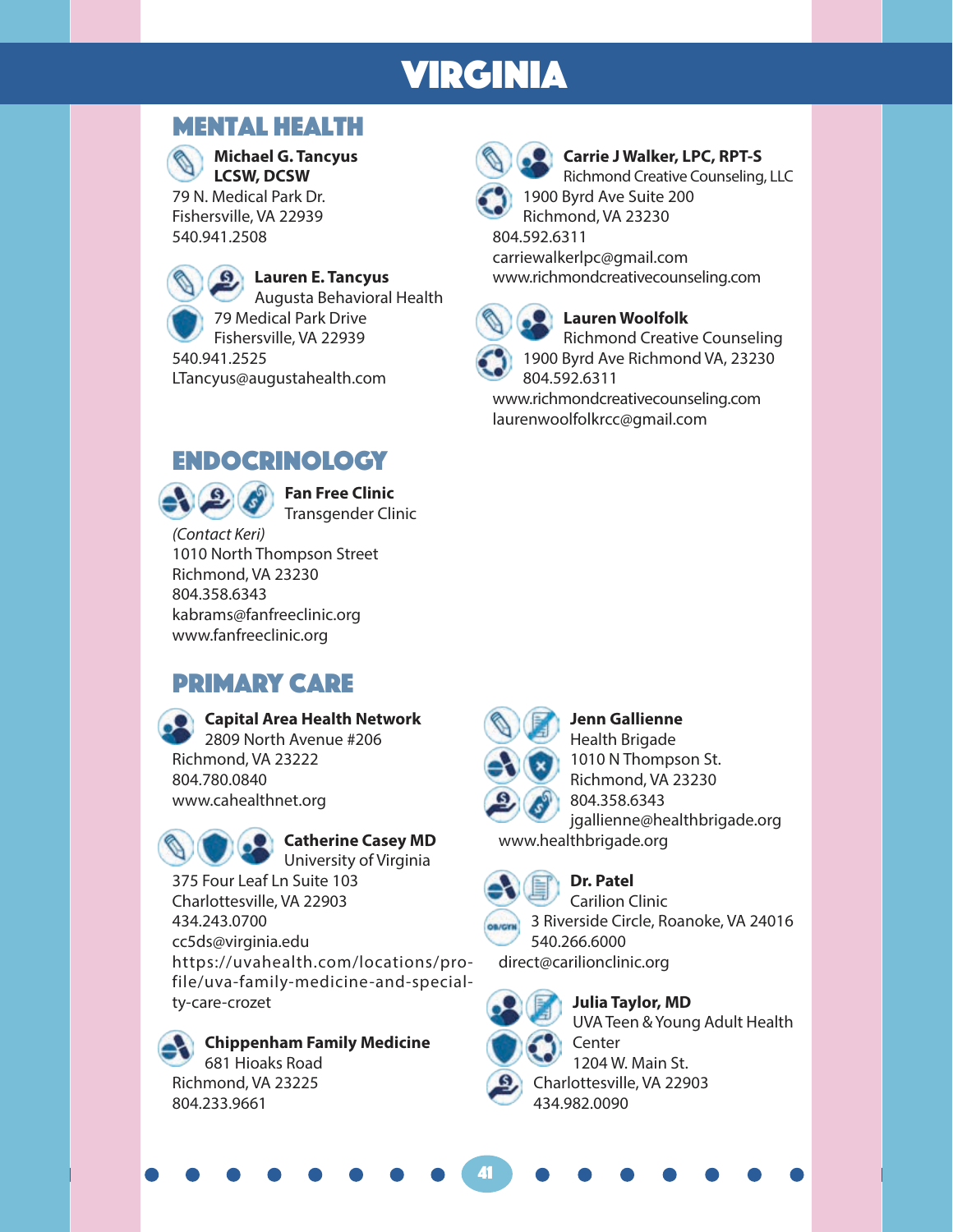## VIRGINIA

#### Planned Parenthood locations

#### **Charlottesville**

2964 Hydraulic Road Charlottesville, VA 22901 434.296.1000



#### **Hampton**

403 Yale Drive Hampton, VA 23666 757.826.2079



**Richmond**

201 N Hamilton Street Richmond, VA 23221 804.355.4358

#### ENDOCRINOLOGY



**Fan Free Clinic** Transgender Clinic

*(Contact Keri)* 1010 North Thompson Street Richmond, VA 23230 804.358.6343 kabrams@fanfreeclinic.org www.fanfreeclinic.org

#### OTHER

**LGBT Life Center** Multiple Locations

757.640.0929 info@lgbtlifecenter.org www.lgbtlifecenter.org

## **Roanoke**

2207 Peters Creek Road Roanoke, VA 24017 540.562.3457

#### **Vienna**

522 Grand Central Ave. Vienna, WV 26105 304.295.3331

#### **Virginia Beach**

515 Newtown Road Virginia Beach, VA 23462 757.499.7526

#### HIV CARE

**ACCESS AIDS Care** LGBT Center at 247 W. 25th Street Norfolk, VA 23517 757.200.9198 www.accessaids.org



**Cheryl Ware, MEd., CCC-SLP** 8306 University Place

Richmond, VA 23229 804.387.3806 cah1963@gmail.com

#### **STATEWIDE RESOURCE GUIDES**

42

#### **Equality Virginia**

www.equalityvirginia.org/resources/ transgenderresources/

#### **Psychology Today**

www.psychiatrists.psycholo gytoday.com/rms/prof\_results. php?state=VA&spec=187

**Side by Side** www.sidebysideva.org/partners/ **Transgender Inclusion Shelter Project** www.diversityrichmond.org/what-weoffer/education-and-advocacy/tisp.html

**Transgender Health Alliance of Central Virginia** www.thacva.org/providers.html

**Virginia Department of Health** www.vdh.virginia.gov/content/uploads/sites/10/2016/12/TransRRList.pdf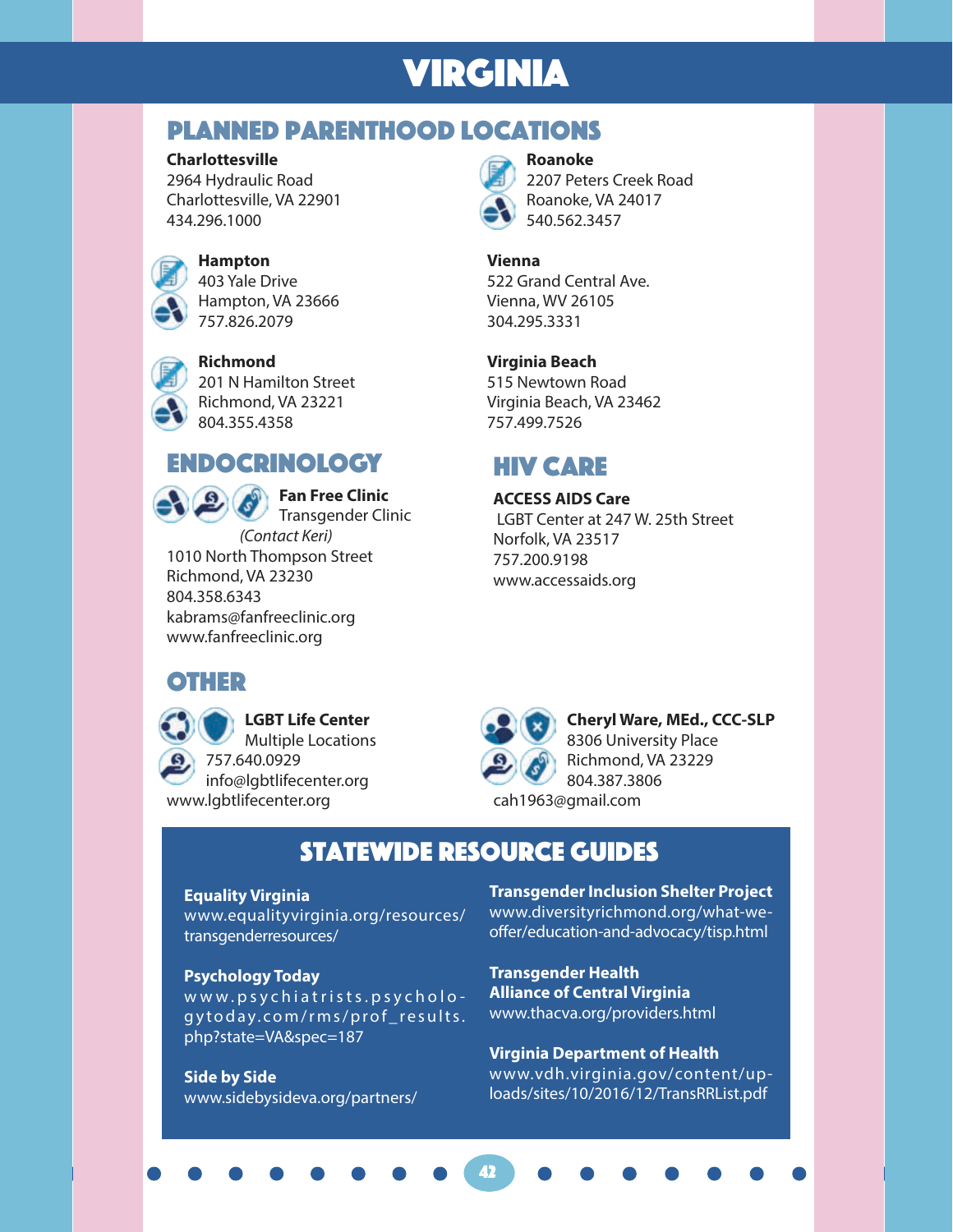

# WEST<br>VIRGINIA

#### Mental Health

**Jeffrey Hammond, PhD**

1286 Suncrest Towne Centre Morgantown, WV 26505 304.381.4168 drj.psychasso@comcast.net www.psychassociatespllc.com

#### HIV CARE

www.camc.org

**Charleston Area Medical Center - Ryan White Program** CAMC Memorial Hospital 3200 MacCorkle Ave SE Charleston, WV 25304 304.388.8106 or 304.388.9337

## Additions? + + +

Email Ivy Gibson-Hill at the Campaign for Southern Equality at ivy@ southernequality.org

#### StateWIDE Resource guides

43

**Free HIV Testing through Charleston Area Medical Center** http://www.camc.org/freetestinglocations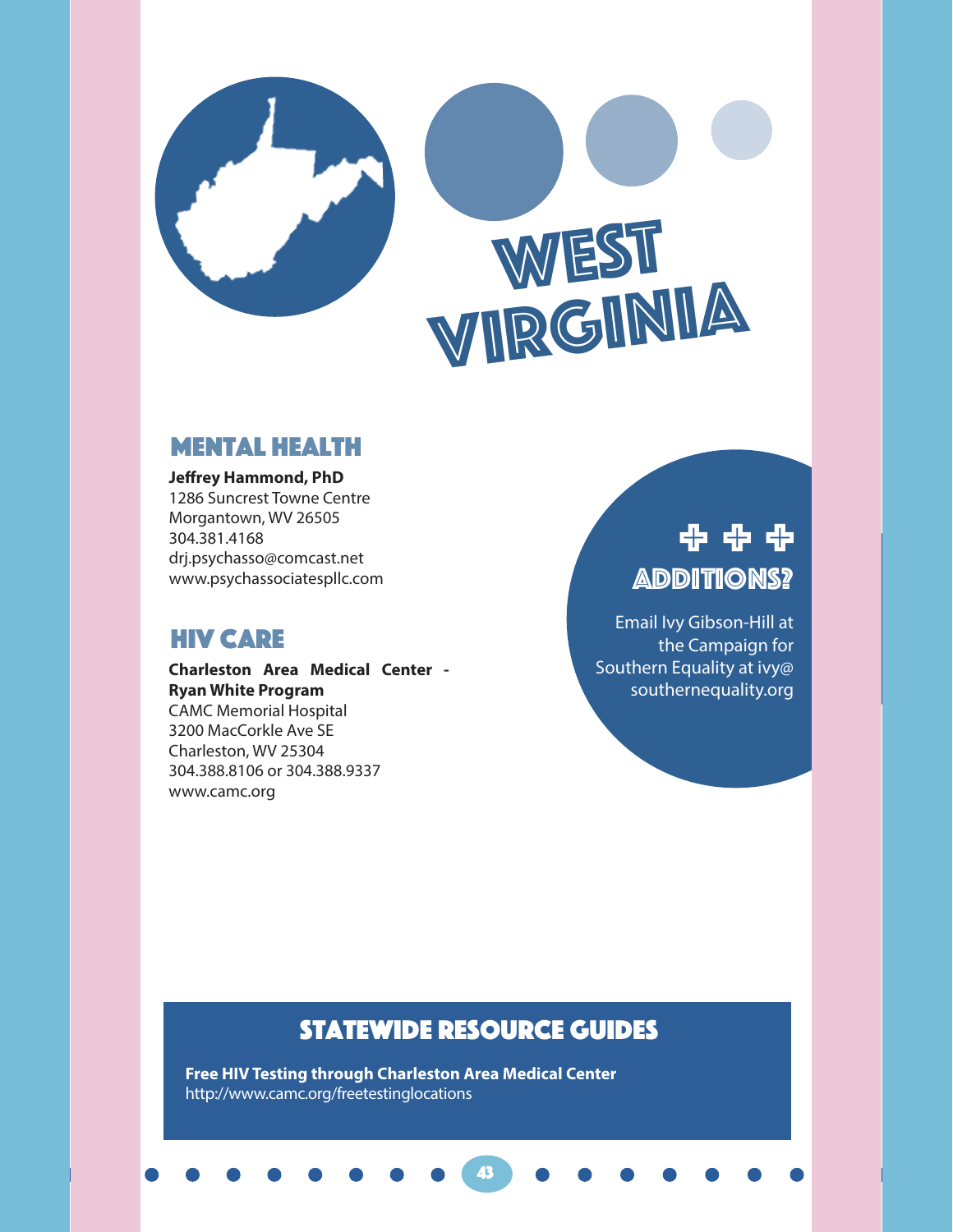# RESOURCES FOR FUNDING YOUR TRANSITION

**Hi** So, you found the doctor you're looking for, but you don't know how you're going to pay for it? You're in the right place! This section of the guide is all about how to fund your transition. going to pay for it? You're in the right place! This section of the guide is all about how to fund your transition.

This is a compilation of research on grants that are available to assist trans folks with medical transition, helpful things to know about insurance coverage, and tips and tricks to assist with crowd-funding. All information contained herein is current, to the best of our knowledge, as of October 2017.

If you have additional resources to add, or would like to report out of date information for this funding section of the guide, please email me at Ivy@southernequality.org.

Additionally the Human Rights Campaign maintains a list of employers which offer at least one trans inclusive healthcare plan; it can be found in the Corporate Equality Index, which they publish annually at www.hrc.org/resources/corporate-equality-index-list-of-businesses-with-transgender-inclusive-health. This has been very helpful for many folks, as you can find employers like Starbucks which offer trans inclusive healthcare plans after only six months of part-time employment.

I know looking at the expenses involved in medical transition can feel really overwhelming, especially for a segment of the population that faces the high rates of under and unemployment that we face. That's why I created this guide, and I hope you'll find it helpful on your journey!

44

Best Wishes,

Ivy Gibson-Hill LGBTQ Rights Toolkit Coordinator Campaign for Southern Equality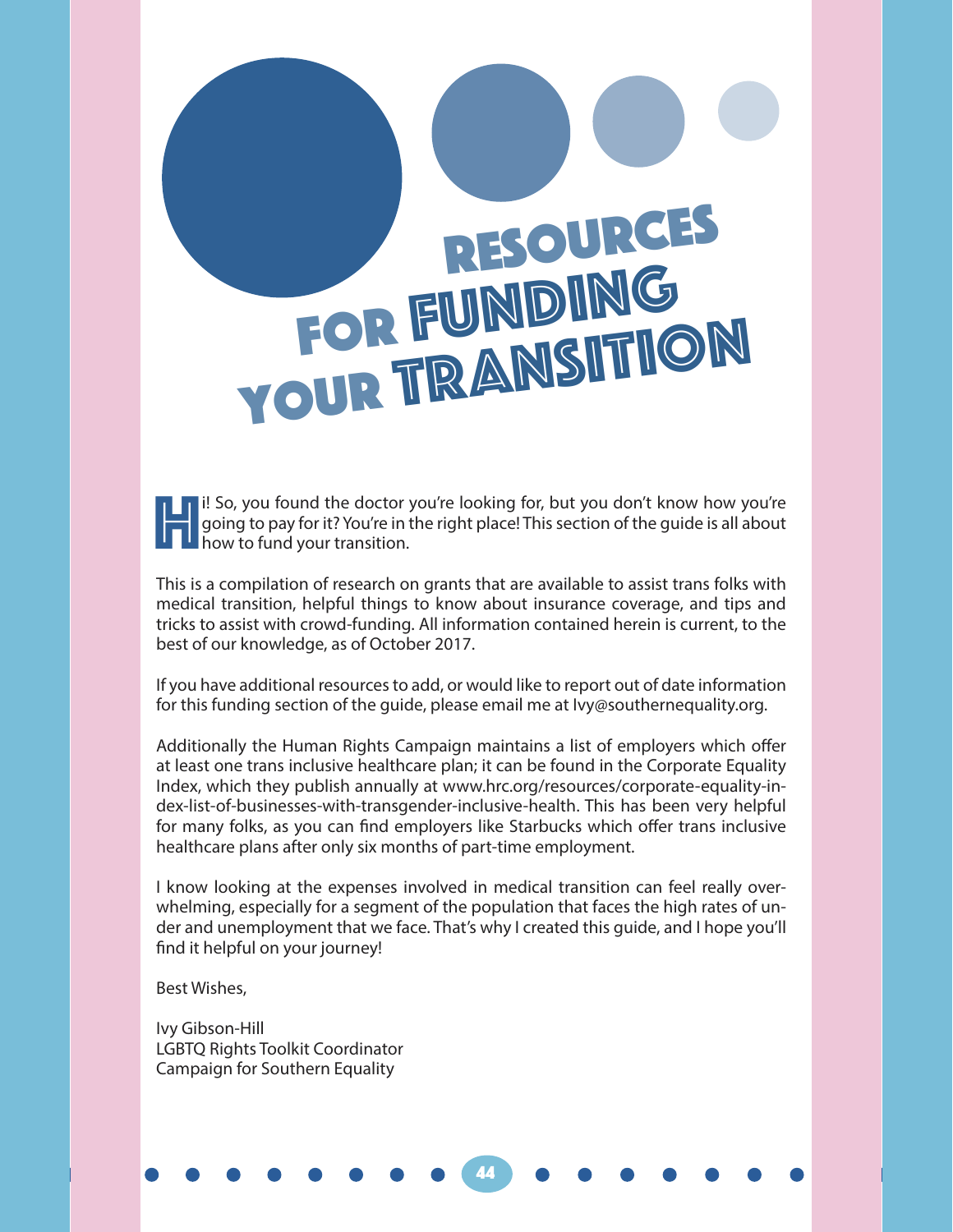#### THE JIM COLLINS FOUNDATION

The Jim Collins Foundation now offers two grant options. General Fund grants cover 100% of the medical fees associated with gender-affirming surgery. Grants from the Krysallis Anne Hembrough Legacy Fund cover 50% of the medical fees associated with gender-affirming surgery and require each recipient to match each dollar of funds received with a dollar of their own money or other money raised by the recipient. Applicants may only apply once per grant cycle and in their application must choose to be considered for either the General Fund or the Krysallis Anne Hembrough Legacy Fund.

#### **Criteria for the Jim Collins Foundation Grants**

Applicant must understand the steps that are currently required to undergo the medical process of transition, and must have completed (or have outlined plans to complete) the following steps:

- Secure a letter of support from a licensed medical or mental health professional, such as a psychologist, psychiatrist, social worker, or therapist.
- Select a surgeon who is knowledgeable in transition-related surgeries. If applicant is chosen, the organization assumes this named surgeon is final.
- Identify who will care for and provide support post-surgery.
- If applicant has not completed all of these steps, but is planning to do so, please include your plans in your application.
- Note: If you are selected for funding, the payment will be made directly to the doctor or hospital facility. You must comply with any and all requirements according to the Standards of Care of the World Professional Association for Transgender Health's (WPATH), formerly known as the (Harry Benjamin International Gender Dysphoria Association, HBIGDA), as determined by your selected surgeon.
- Applicant must demonstrate a genuine need for financial assistance.
- Applicant must detail the efforts they have made to fund-raise and the amount of cost that they will be able to cover on their own, if any.

The Jim Collins Foundation makes selections for grants based on a combination of demonstrated financial need and level of preparedness.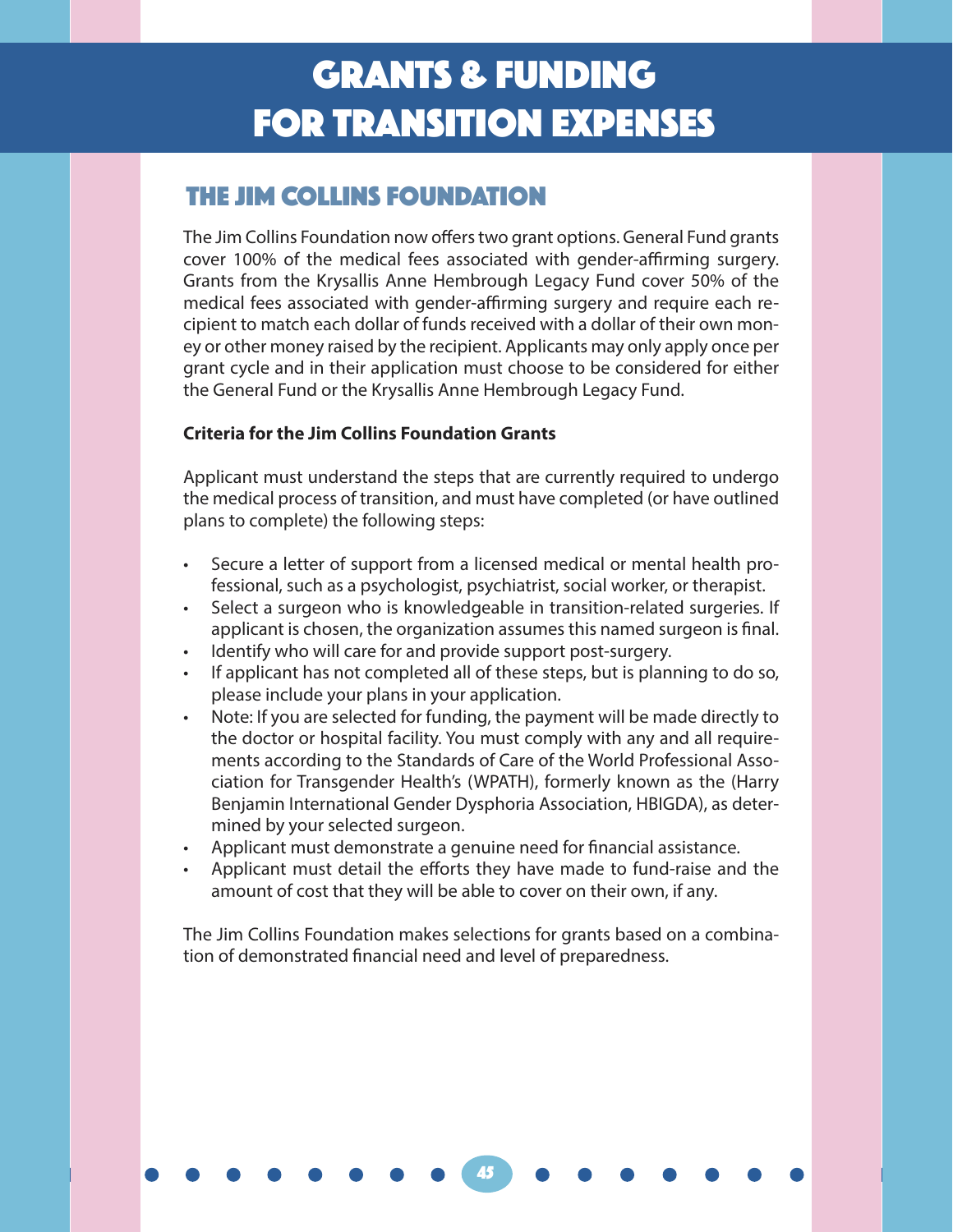#### CK LIFE SCHOLARSHIP FUND

ONE surgery must be selected per application number (Hysterectomy With GCS will count as one surgery. Multiple FFS which are performed by the same surgeon in one operation will count as ONE surgery.) If you would like to be considered for different types of surgery, you may request a different application number for each type of surgery, but you must complete an entire application for each application number.

#### **Criteria for the CK Life Scholarship Fund**

- Cover Page
- Name *(Both Legal and Preferred, if different)*
- Date of Birth
- Contact Info *(Email and/or Telephone)*
- Must State which ONE Surgery\* you are asking for assistance accessing.
- Name of Surgeon(s) you prefer, along with the surgeon's contact info. An alternate surgeon MUST be named. If no alternate surgeon is listed an explanation must be given.

#### **Personal Statement**

- Write a personal statement of no more than 1000 words. *(Anything beyond 1000 words will NOT be read.)*
- Detail what efforts you have made to fund raise or save towards your surgery.
- Please include in this statement who will care for you and provide support post-surgery.
- Include how having surgery will impact your life. *(Please be as specific as possible.)*
- What will you do to try and afford surgery if you are not granted a scholarship? *(Be as specific as possible.)*

#### **Professional Letter**

- One letter from a Medical OR Mental Health Provider.
- Acceptable Providers: MDs, DOs, PHDs, Nurse Practitioners, Psychiatrists, Social Workers, Therapists, Counselors *(if any questions about your provider, email us.)*
- Letter must state how long you have been in transition and what steps you have taken/completed in your transition process.
- Note: We understand there is no one way to transition, but applicants must meet WPATH standards of care with regards to being eligible for scholarship approval. For a list of standards, check out the WPATH.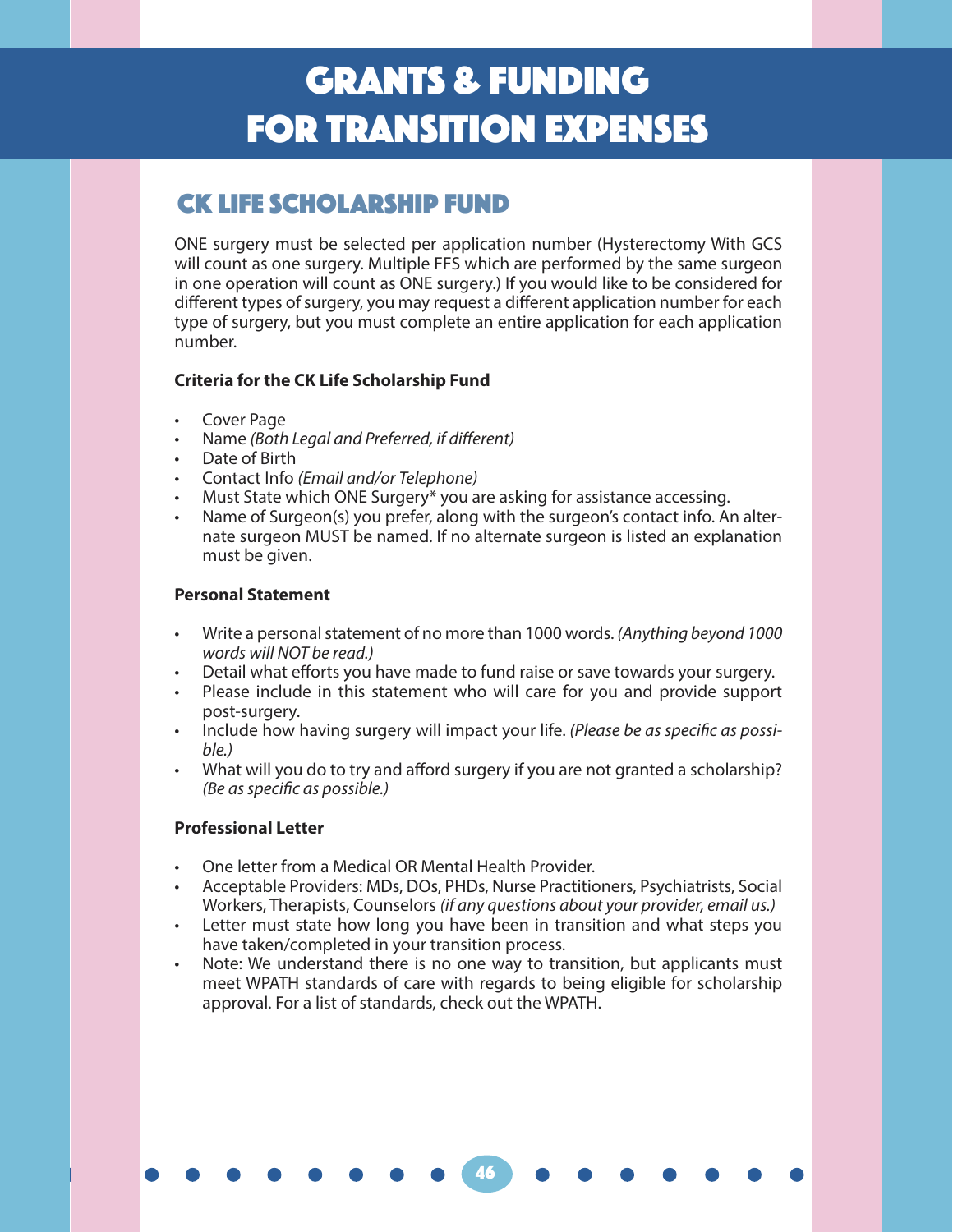#### **Personal Reference**

- From someone you know stating why they think you should be selected for a scholarship.
- Contact information should be included because the individual may be contacted for clarification and/or verification.
- Must be a maximum of 500 words. *(Over 500 words Will NOT be read.)*

#### **Financial Statement**

- State annual income and source of income
- Annual expenses
- Amount saved toward surgery, if any, with a break down *(i.e. \$500 for travel saved, \$1,000 toward surgery saved etc.)*
- Amount still needed toward surgery
- State whether or not you have insurance. If you have insurance, state what kind and why you are unable to use it for surgery.

All applicants will be given an application number. You can request an application number by emailing scholarshipfund@cklife.org. This number must be included on each page of application materials to help keep track of application.

Any awarded funds MUST be used within 3 months (for all non-genital surgery procedures) or 6 months (for genital surgeries) of time they are awarded. If there are extenuating circumstances (such as surgeon has a long waiting list) then that time frame may be extended based on the circumstances. If the funds are not used in an appropriate amount of time, then the funds will go back into the pool of money toward the next scholarship cycle.

If you have any questions or concerns regarding this application process, please email: scholarshipfund@cklife.org

#### Trans Love Fund

The Trans Love Fund is a program of We Are Family, an organization dedicated to providing resources, support and leadership development to LGBTQ+ youth. The Trans Love Fund is dedicated to helping the transgender community of South Carolina by providing microgrants to trans identified individuals for medical, legal, and emergency living expenses. Apply through www.wearefamilycharleston.org.

#### Point 5cc surgery fund

Point 5cc Surgery Fund awards money raised from T-shirt sales to go toward one person's gender affirming surgery each year. The grants are awarded in February. No criteria is up on their site currently. This year they awarded just over \$1,200 to one person and had 57 nominations and 103 applications. For more information check out www.point5cc.com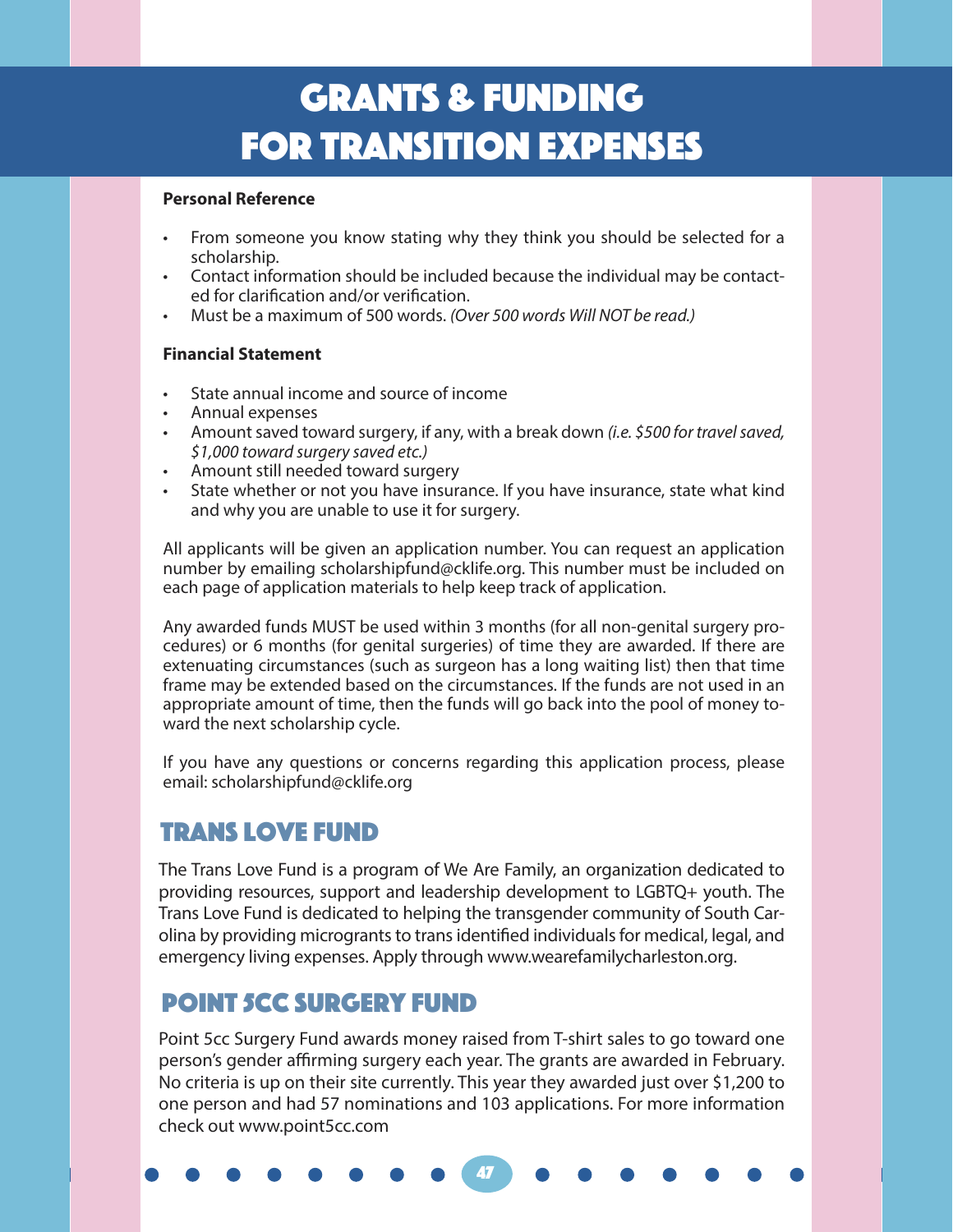#### Rizi Timane Ministries

Transgender Hormone Fund has awarded scholarships of \$1,500 to 6 transgender women to assist with the purchasing of hormones each year. They also provide one surgery grant to a trans\* person each year.

Please write a letter of interest and email it to rizi@rizitimaneministries.org for consideration. In the letter, be sure to tell us a bit about yourself (where are you from; are you GNC, FTM, or MTF; how far are you in transition; why do you need this fund; and other pertinent information.)

#### TUFF

Founded in 2013, Trans United with Family and Friends (TUFF) aims to provide access to healthcare, transition services, safe housing and education for the underserved transgender population. TUFF offers individualized case management by pairing recipients to programs tailored to their specific needs. By focusing on the healthcare aspect of each recipient, TUFF also helps improve other aspects of their lives. TUFF holistically looks at the needs of each person, and has realized that if one area of someone's life improves, so will others. While most of TUFF's applicants express need with healthcare issues, it is clear that addressing these problems helps to improve others areas of their lives. For example, many of our applicants are unable to become employed because their body does not match their identity.

By being able to transition and receive healthcare, they are suddenly that much more employable. It is clear that people who have been able to transition are much more functional, confident and productive members of society.

At this moment, TUFF get on average 100 applications per month for funding and resource requests. About a third of the applicants have no other options to find help and access to healthcare, schooling, safety and shelter and are at very high risk of suicide, homelessness and financial distress. TUFF will be at the forefront of this movement by providing resources and options for these individuals.

48

To apply for a grant download and submit their application form at www.tufforg.wixsite.com/tuffnew.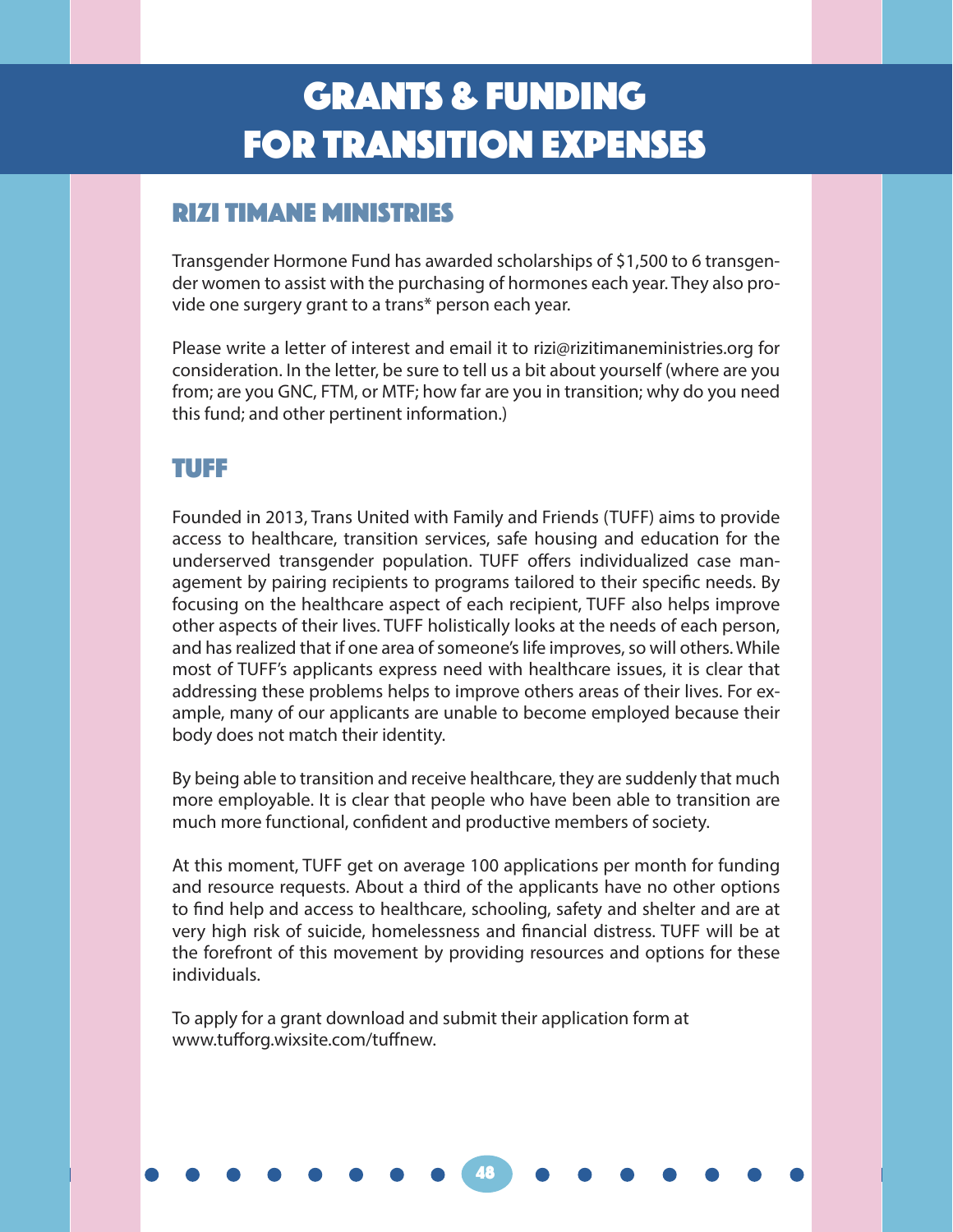## Things to Know About Insurance Coverage

T he tides are turning: more and more insurance companies in the United States are accepting the medical necessity of FTM chest surgery and covering this procedure for transgender men.

Additionally, there are a number of states that now prohibit discrimination and legally require insurance companies to provide transgender health coverage.

The medical necessity of GCS has been affirmed by the American Medical Association, American Psychiatric Association, and World Professional Organization for Transgender Health, as well as the insurance company, Aetna.

Keep in mind that coverage varies between health insurance companies, states, and plans. Don't assume that one company, state or plan is consistent with their level of coverage. Read your policy completely—not just the summary—and look for the exclusions and limitations section.

#### COMMON REQUIREMENTS

To get top surgery covered by insurance, there are a number of requirements. Some of the hoops you may need to go through include:

- Meeting the insurance company's basic criteria: legal adult status; Gender Dysphoria diagnosis; support letters from qualified mental health practitioners, your primary care provider and your surgeon.
- Having to pay out-of-pocket for surgery, then getting a reimbursement from the insurance company.
- Having to be evaluated by a board of in-network doctors.
- Finding in-network surgeons who have top surgery experience.

If you live in a state where surgery coverage is not mandated by law, you still might be able to get your top surgery covered via student health insurance or the insurance appeals process.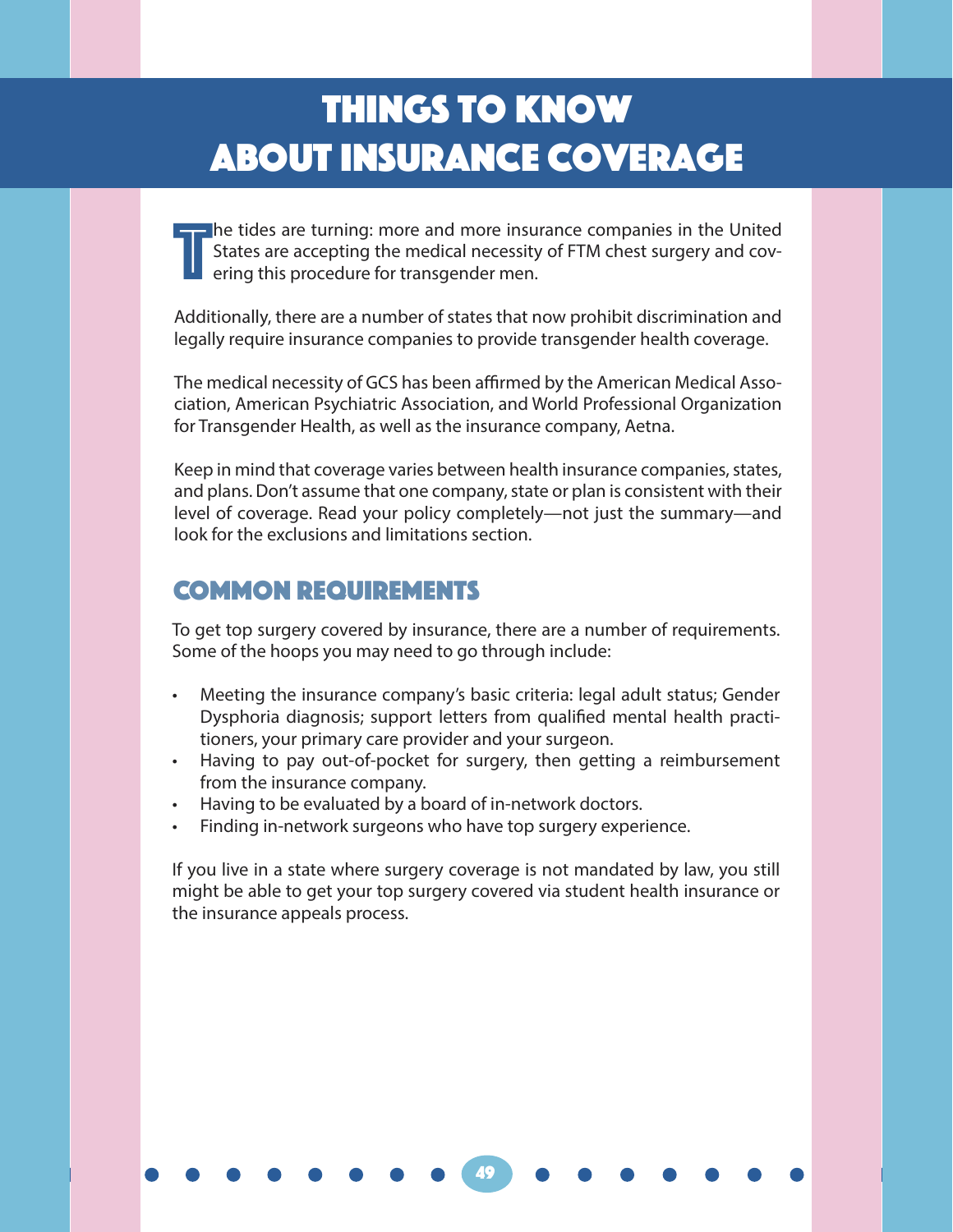## Things to Know About Insurance Coverage

#### THE AFFORDABLE CARE ACT

The Affordable Care Act and The Patient's Bill of Rights add several important protections in health insurance that affect transgender people:

- **• Elimination of coverage denials:** Anyone can apply for health insurance and receive coverage for the care they need, regardless of their gender. (For example, hysterectomy coverage for a trans man.)
- **• Pre-existing condition acceptance:** Insurers are no longer able to deny a person coverage based on having what an insurance company considers a pre-existing condition, which has included being transgender.
- **• Plan cancellations are now illegal:** Canceling a plan used to be a way for health insurers to cancel coverage when a person's health needs changed, such as coming out as transgender.

For more information about trans health insurance coverage in 2017, please see state guides from Out2Enroll: https://out2enroll.org/2017-cocs/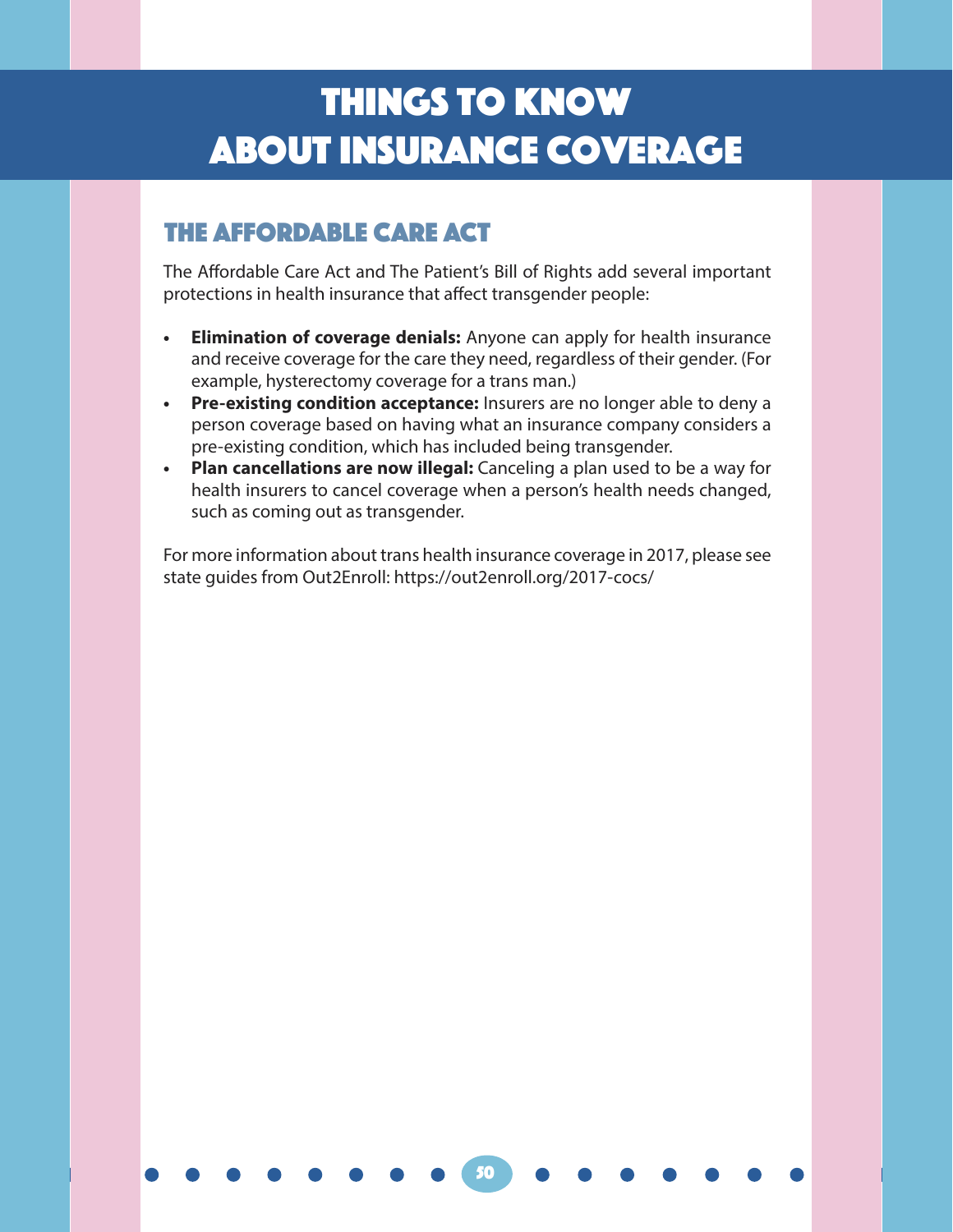## Insurance coding alternatives for trans healthcare

This fact sheet provides information about ICD-10 insurance codes and corresponding diagnoses and treatments the codes are related to. This document is intended to assist trans people in advocating for themselves with their healthcare providers and insurance companies. This information can help guide providers about insurance codes for trans healthcare that are commonly accepted and rejected.

If coverage is denied you can appeal that decision to your insurance company. Once you appeal a denial three times the appeal goes to an outside agency, and is often accepted. Ask your insurance provider about your specific appeals process. This fact sheet does not guarantee coverage from insurance providers. The best way to get information about your specific plan coverage is to speak with your insurance company.

#### Codes that are commonly REJECTED by insurance providers

| <b>CODE</b> | <b>CONDITION</b>                                    | <b>COMMENTS</b>                                                                   |
|-------------|-----------------------------------------------------|-----------------------------------------------------------------------------------|
| F64         | Gender Dysphoria/Gender<br><b>Identity Disorder</b> | Rarely covered in North Carolina but<br>employers can request expansion.          |
| Q56.3       | Intersex code requires<br>chromosomal documentation | Typically diagnosed in childhood and allow<br>for full spectrum of gender surgery |

*\*A note about F64: Some insurance providers will require this code for gender affirming surgeries. It is also often required for adolescents to get hormone interventions covered.*

| <b>CODE</b>       | <b>CONDITION</b>                          | <b>COMMENTS</b>                                                                                        |
|-------------------|-------------------------------------------|--------------------------------------------------------------------------------------------------------|
| E34.9             | Endocrine disorder, unspecified           | Hormone replacement therapy                                                                            |
| Z79.899           | Other long term (current)<br>drug therapy | Labs related to hormone therapy<br>including potassium, kidney and liver<br>function, and blood counts |
| <b>N62</b>        | Breast hypertrophy                        | Breast reduction/mastectomy                                                                            |
| N64.4             | Mastodynia                                | Mastectomy                                                                                             |
| <b>N65</b>        | Deformity of reconst. Br                  | Mastectomy or reconstruction                                                                           |
| N94.1             | Dyspareunia (pain with sex)               | Hysterectomy                                                                                           |
| N92.6             | Irregular menses                          | Hysterectomy/IUD                                                                                       |
| N94.6             | Painful menses                            | Hysterectomy/Hormonal therapies/IUD                                                                    |
| N83.2             | Ovarian cyst                              | Removal of ovaries                                                                                     |
| R <sub>10.2</sub> | Pelvic pain                               | Hysterectomy/removal of ovaries                                                                        |
| N90.89            | Hypertrophy of the clitoris               | Clitoroplasty                                                                                          |
| N90.69            | Labial hypertrophy                        | Labiaplasty                                                                                            |
| N94.819.2         | Vulvar pain                               | Vulvoplasty                                                                                            |
| N50.819           | Orchialgia                                | Orchiectomy                                                                                            |

#### Codes that are commonly ACCEPTED by insurance providers

Campaign for Southern Equality has created this fact sheet to assist trans and gender diverse people seeking medical interventions in advocating for ourselves with our healthcare providers and insurance companies. Questions about coverage and specific plans should always be directed to insurance providers.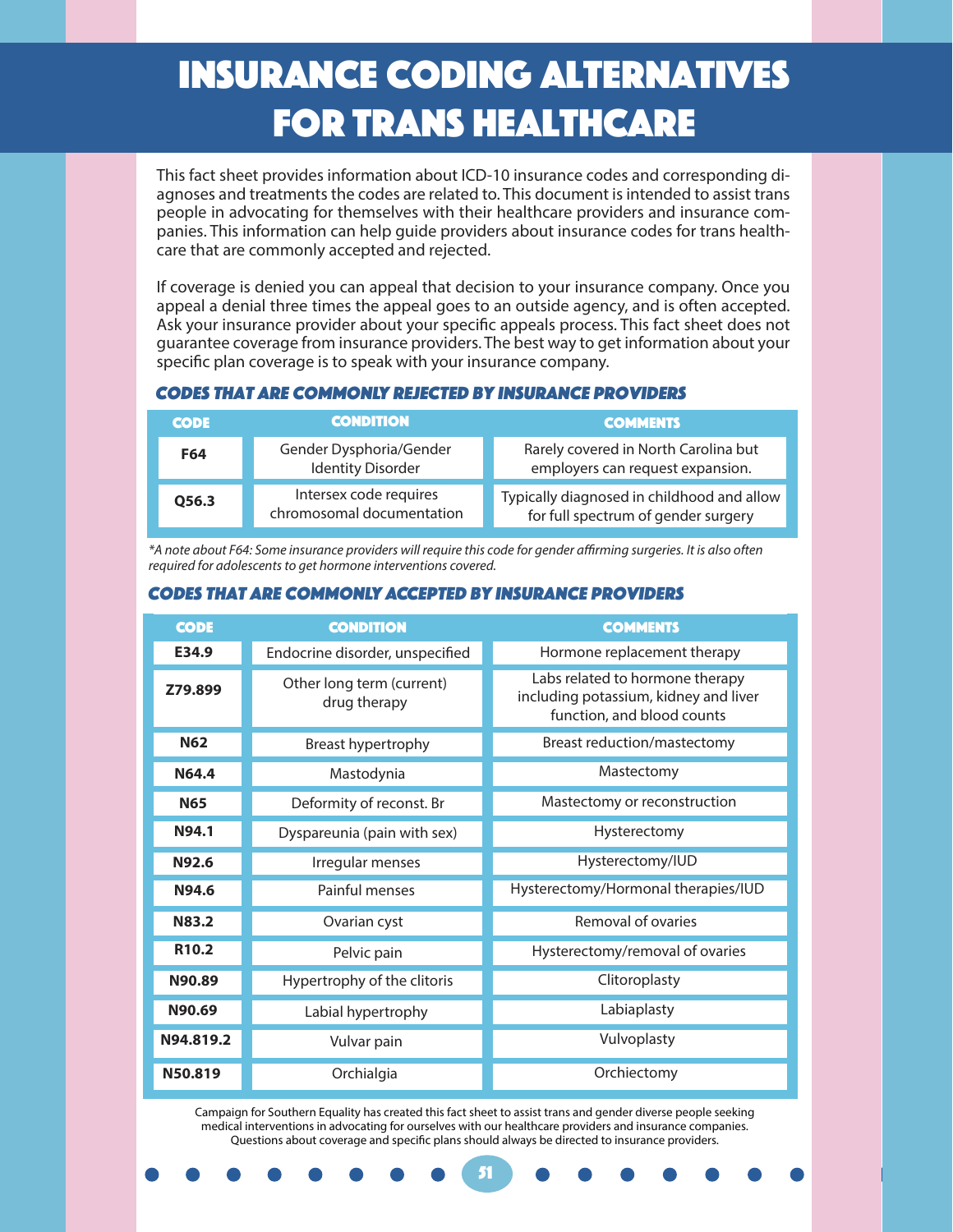## Additional information for insurance coding appeals process

This information is pulled directly from "Gender Reassignment Surgery Model National Coverage Determination," a toolkit created by the Transgender Medicine Model National Coverage Determination Working Group with the assistance of Nick Gorton, MD of Lyon-Martin in San Francisco:



"The patient's specific insurance plan has a transgender care exclusion in their coverage. Most insurers have an exclusion of coverage for transition-related coverage as their standard language and do not remove it unless a state has issued guidance that says that exclusions of trans care are illegal, or the plan receives federal funds to pay for premiums (or payment for a third party administer), such as a federal or state marketplace plan, Medicare or Medicaid programs (many states are out-of-compliance with the federal rules for their Medicaid programs). This is the most common, and most folks don't know they have an exclusion until they are told where to look. This does not mean that it is

impossible to get care covered, but the appeals process is much harder.

Coverage for specific procedures: Some coverage is categorically excluded because they are viewed as cosmetic (i.e. breast augmentation, body contouring, facial feminization procedures) - generally speaking, these are hard to appeal and clearly delineate why they are medically necessary to meet the insurer's standards. Some "subprocedures" are also not covered, even if they main procedure is covered (i.e. double mastectomy is covered for transgender men, but not nipple reconstruction; phalloplasty may be covered, but the testicular implants are not, often citing cosmetic purposes) - when this occurs, the service is easier to appeal, because most of these procedures are available to cisgender people, and the case can be made that the "cosmetic ruling" is being applied to trans people for the sake of denying care (i.e. sex discrimination).

Coverage issues can occur when someone is getting a "sex-specific procedure" such as a pap smear or a PSA testing for prostate exams, this is typically related to what gender marker the patient currently has on their health insurance account. While this discrimination is illegal, this happens with some frequency, but can be fixed using KX or 45 modifier. This is more of an educational issue to medical providers, but most do not know that they can code in this fashion to assure that their patient's care gets covered."

*The Campaign for Southern Equality gives special thanks to Kinneil Coltman of Carolinas Healthcare and Dr. Jennifer Abbott of Western North Carolina Community Health Services for their assistance with compiling this information.*

52

#### **Sources:**

*www.cms.gov/medicare/coverage/determinationProcess/downloads/Kalra\_comment\_01022016.pdf www.transline.zendesk.com/hc/en-us/articles/229372908-Coding-for-Transition-Related-Care*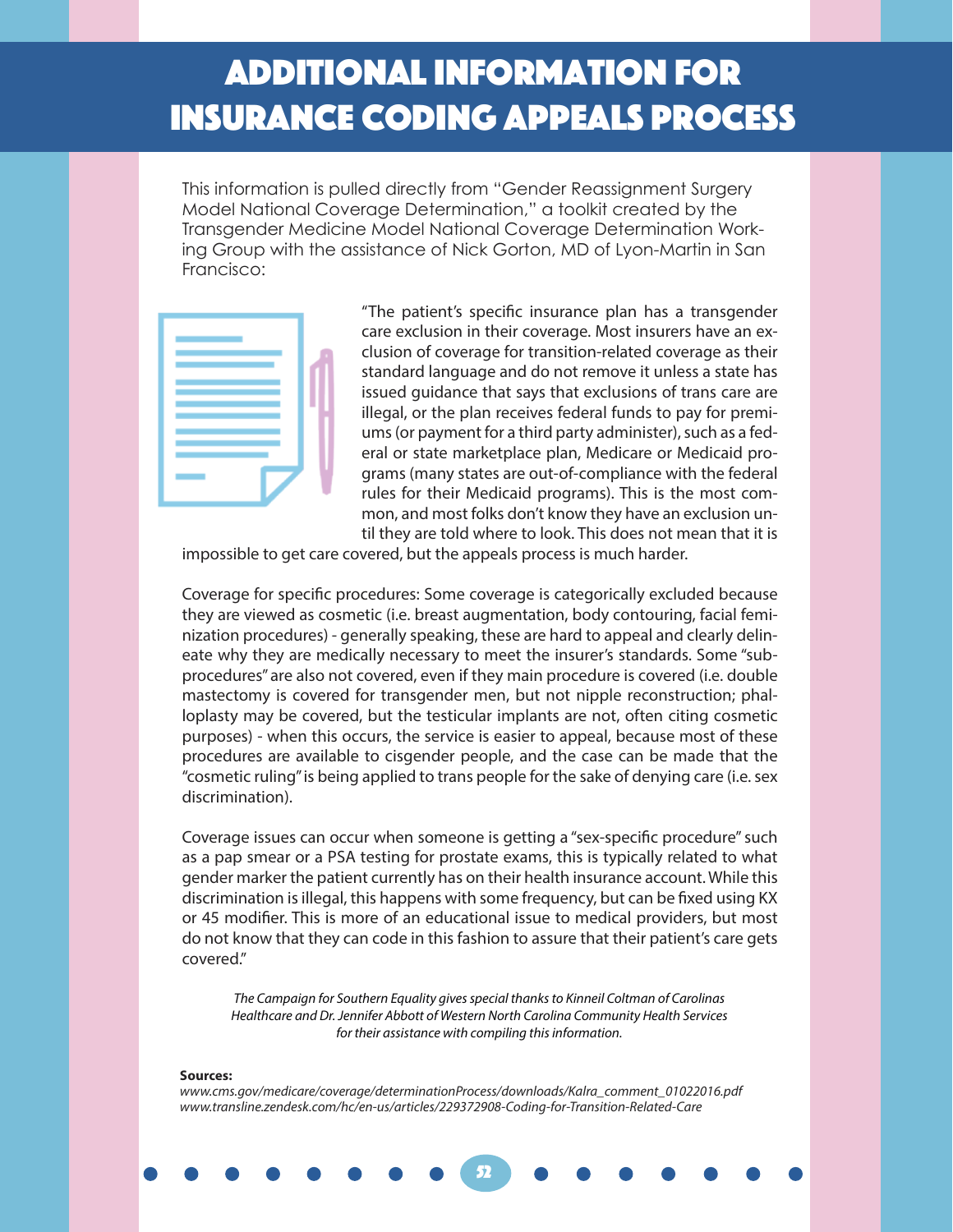#### Planning Your Campaign

- Write an honest letter to your would-be funders about why you need the funds. Ask for what you need and not more.
- Keep in mind that running and publicizing a crowdfunding campaign can be quite time consuming. Delay your campaign if you're overworked, burned out, etc.
- Have realistic expectations: more than half of Kickstarter campaigns fail to make their goal. Assume that only 1% of your contacts will contribute.
- The currency of crowdfunding is relationships, so get your target audience right. If all your friends are broke and also saving for surgery, you'll need to re-think your plans.
- Make a great video promoting your campaign and put it on your donation page. Be creative, entertaining and honest. Solicit an emotional response.
- If you're offering rewards / backer levels, structure them carefully and budget the cost of fulfillment. While the average donation amount will probably be under \$50, use your creativity to create attractive "upper end" rewards as well.
- Study successful campaigns and try to reverse-engineer their path to success.

#### CROWDFUNDING SERVICES

Before you pick a crowdfunding service, consider: Do you really need one? These services take a commission on the funds raised (examples below.) Many people have had good success using a self-hosted donation page (hosted on their websites or on WordPress.com/Blogspot/etc.) with a form integrated with PayPal or WePay, where fees hover around 3%. Here are some popular services and their fee schedules, as of September 2016:

- DonationTo: 5% + PayPal or Wepay fees (typically 2.9% plus \$.30 per transaction). 0% Paid accounts also available.
- Fundly 7.9%
- FundRazr 5% + PayPal fees (typically 2.9% plus \$.30 per transaction)
- GiveForward\* 7% \*\*Specifically for medical fundraising\*\*
- GoFundMe  $7.9% + 0.30$
- GoGetFunding:  $4\%$  + PayPal fees (typically 2.9% + \$0.30 per transaction)
- Indiegogo: 4%-9%
- RocketHub: 8% 12%
- You Caring: \$0 + PayPal or Wepay fees (typically 2.9% plus \$.30 per transaction)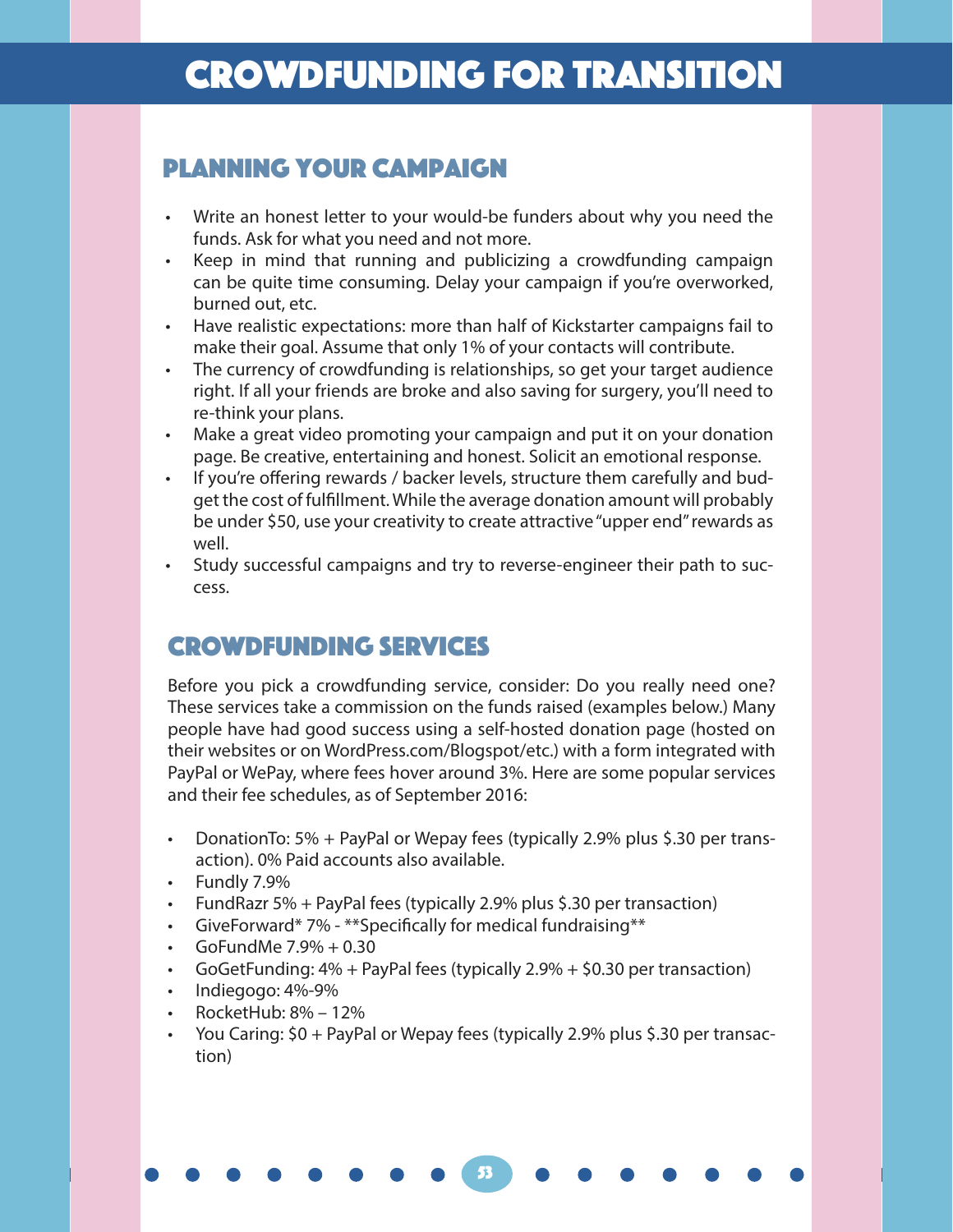## GLOSSARY OF TERMS

#### CISGENDER

A term for someone whose gender identity corresponds with the sex they were assigned at birth; not transgender.

#### DRAG KING

A person who is expressing hyper masculinity through performance art.

#### DRAG QUEEN

A person who is expressing hyper femininity through performance art.

#### GENDER

A socially constructed system for classifying people into categories. Different cultures use different systems for this classification.

#### GENDER CONFIRMATION SURGERY

Any form of surgical procedure performed on a transgender or gender nonconforming person in order to make their primary or secondary sex characteristics better reflect their gender identity. This may include different types of "top surgery", "bottom surgery", or other procedures. Contrary to popular belief, there is not one surgery; in fact there are many different surgeries. Not all transgender or gender nonconforming people desire gender confirmation surgery and each person's pathway to medical transition is unique. "Gender Confirmation Surgery" is preferable to the previously used term "Gender Reassignment Surgery", and many consider "sex change surgery" derogatory.

#### GENDER EXPRESSION

Refers to the ways in which we each manifest masculinity, femininity, both, or neither. Gender expression may or may not align with someone's gender identity. This visible expression of gender includes hairstyles, clothing choices, body language, etc.

#### GENDER IDENTITY

One's innermost concept of self as it relates to gender. How individuals experience gender personally. One's gender identity can be the same or different from their sex assigned at birth. Gender identity cannot be seen from looking at a person.

#### GENDERING

The act of assigning a gender to another person. Incorrectly assigning a gender to another person is called misgendering.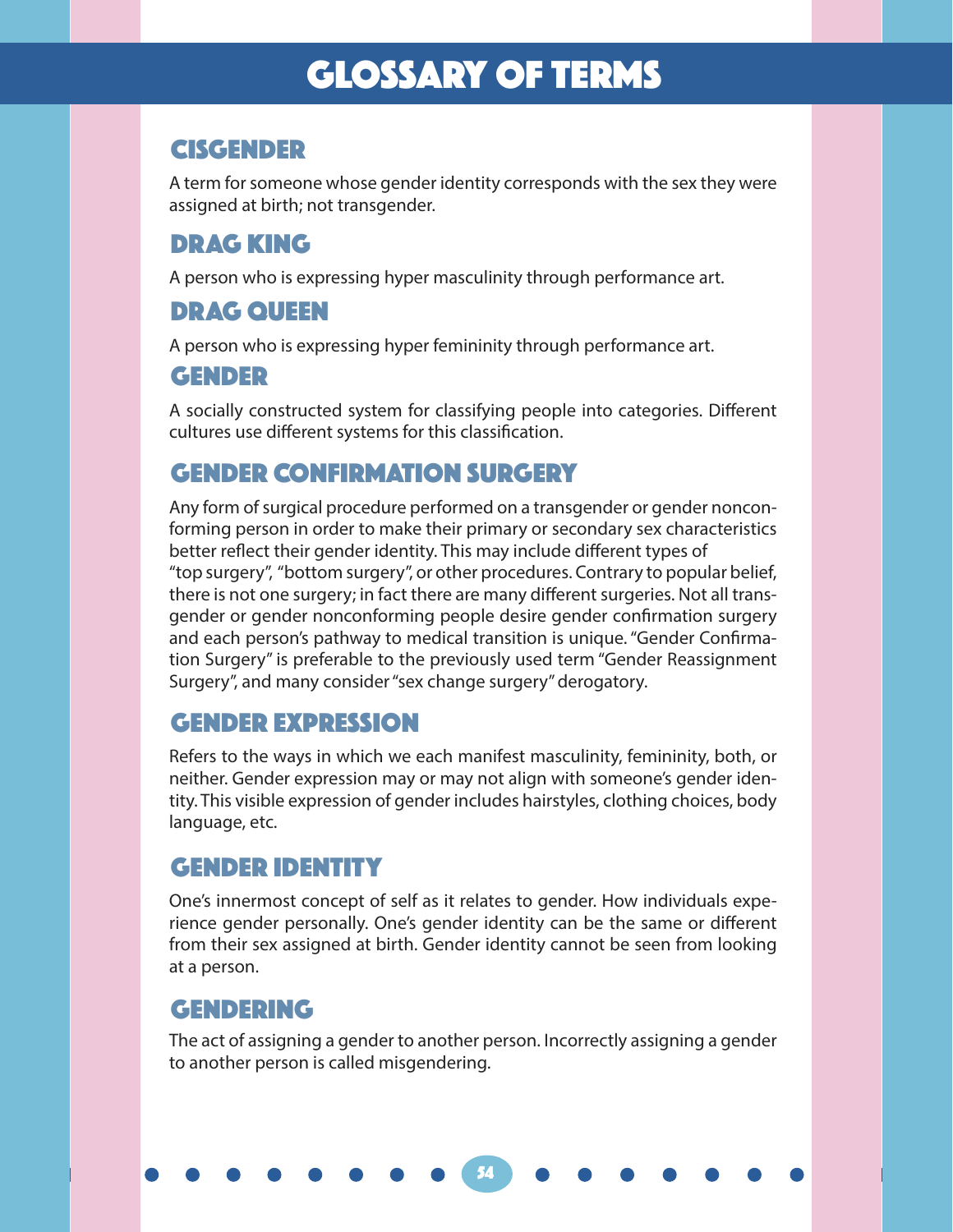## GLOSSARY OF TERMS

#### GENDER NOn-CONFORMING

A term for individuals whose gender identity or expression falls outside the gender binary of man and woman. Some examples of gender non-conforming identities include genderqueer, agender, bigender, gender fluid, etc.

#### INTERSEX

A general term used for a variety of conditions in which someone's body doesn't seem to fit the typical definitions of male and female. We often associate intersex with conditions seen at birth, but there are many conditions that aren't seen at birth, such as androgen insensitivity syndrome, for example.

#### PRONOUN

The words used to refer to someone instead of using their name. He is a masculine pronoun; she is a feminine pronoun; they is a neutral pronoun. Pronouns are the most common way that we gender people.

#### QUEER

An umbrella term used to refer to sexual and gender minorities that are not cisgender or heterosexual.

#### TRANSGENDER

An umbrella term for people whose gender identity differs from the sex assigned to them at birth. Transgender is often shortened to "trans", and is inclusive of gender nonconforming identities.

#### SEX

The categorization of people based on external physical characteristics (e.g., hip to shoulder ratio, facial and body hair, vocal pitch, muscle mass, genital configuration, etc.)

#### SEXUAL ORIENTATION

A person's sexual identity in relation to the gender or sex they are attracted to.

#### TRANSGENDER MAN

A person who was assigned the sex of female or intersex at birth and identifies as male.

#### TRANSGENDER WOMAN

A person who was assigned the sex of male or intersex at birth and identifies as female.

#### **TRANSITION**

The period during which a person begins to live as their true gender. Transitioning may include changing one's name, changing their presentation, taking hormones, having surgery, or changing legal documents to reflect their true gender. Or transition may not include any of those things, depending on what that person wants or doesn't want.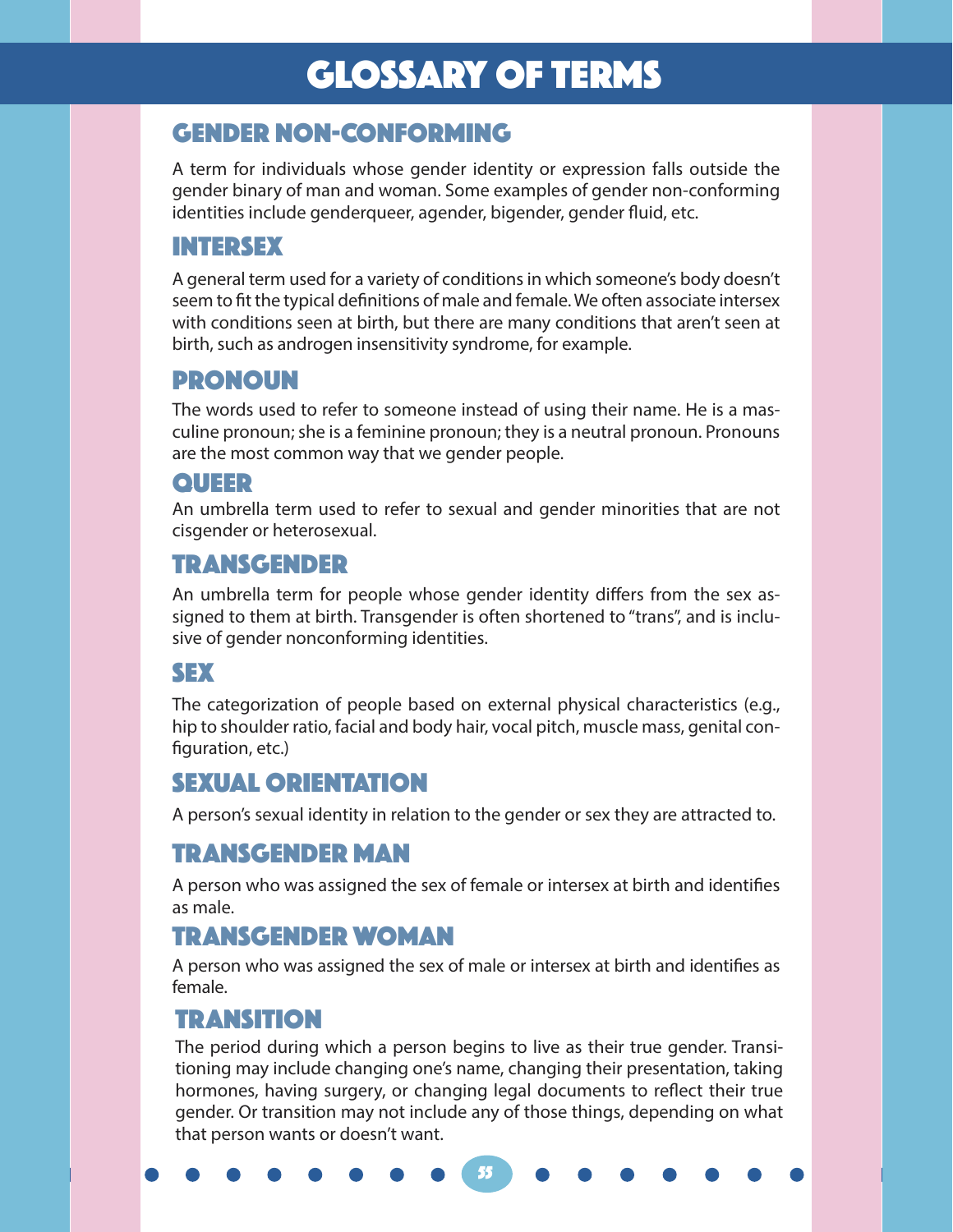## GLOSSARY OF TERMS

#### Informed consent

A provider who prescribes hormones with informed consent does not require a letter from a therapist to prescribe hormones.

#### Endocrinologist

A doctor who specializes in issues related to hormones. These doctors may oversee medical transition in terms of Hormone Replacement Therapy (HRT).

#### HRT (hormone replacement therapy)

The process in which hormones and hormonal treatments are administered. HRT is not sought out by all transgender individuals, nor is it a requirement for transitioning.

#### GCS (gender confirmation surgery):

Surgical procedures in which a person's body is altered to change their gender expression. GCS is not sought out by all transgender individuals, nor is it a requirement for transitioning.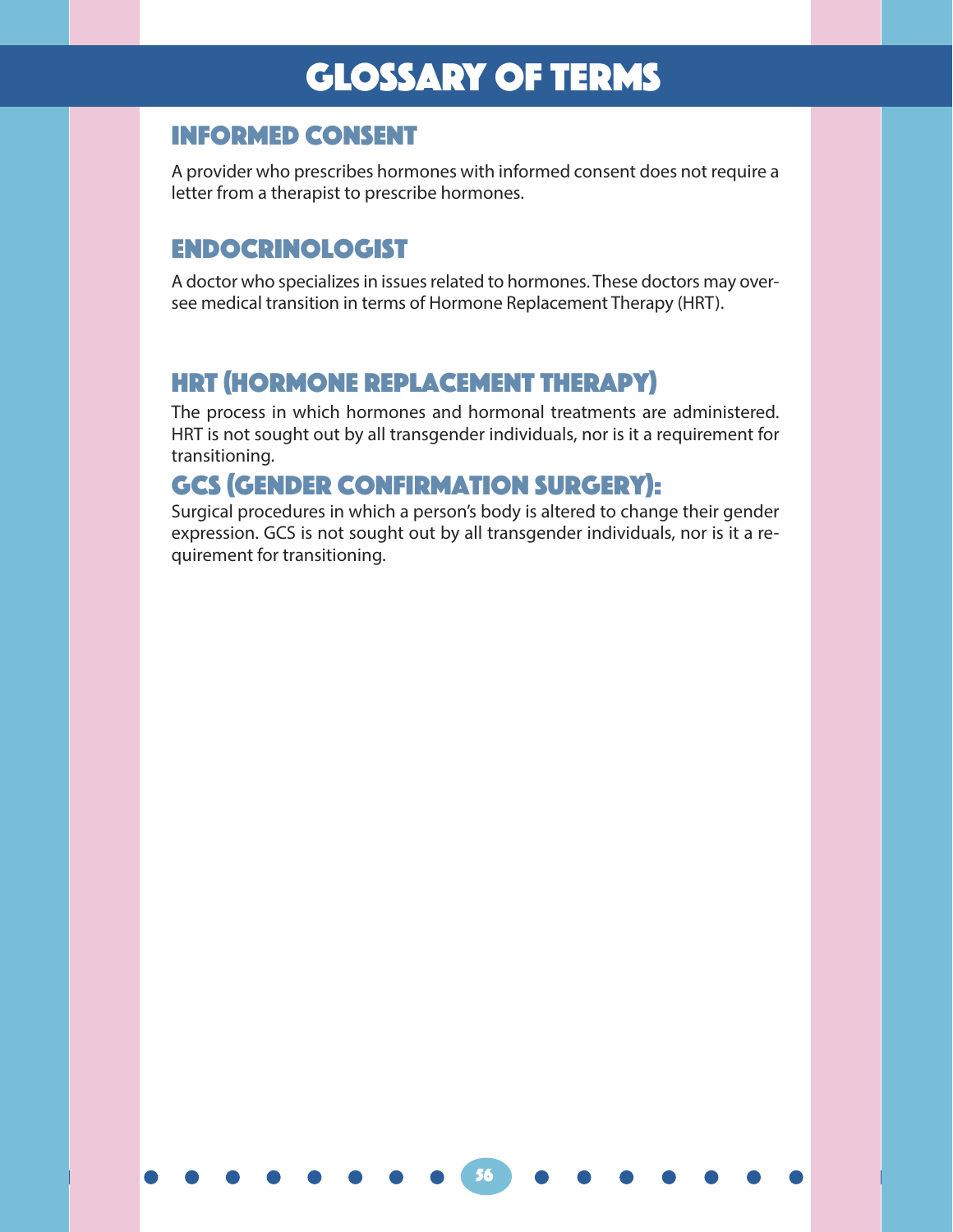## National RESOURCE GUIDES

#### **LGBTQ Rights Toolkit: Resources for the South**

Campaign for Southern Equality www.lgbtrightstoolkit.org

**Locally Trans** www.locallytrans.com/

**Trans Bucket** www.transbucket.com

**RAD Remedy** www.radremedy.org/

**GLAAD's Trans Resource Page** www.glaad.org/transgender/resources

#### **HRC's Safer Sex for Trans Bodies Guide**

www.hrc.org/blog/hrc-foundation-and-whitman-walker-healthrelease-comprehensive-transge

57

**My Trans Health** www.mytranshealth.com

#### **Trans Youth Equality Foundation**

www.transyouthequality.org